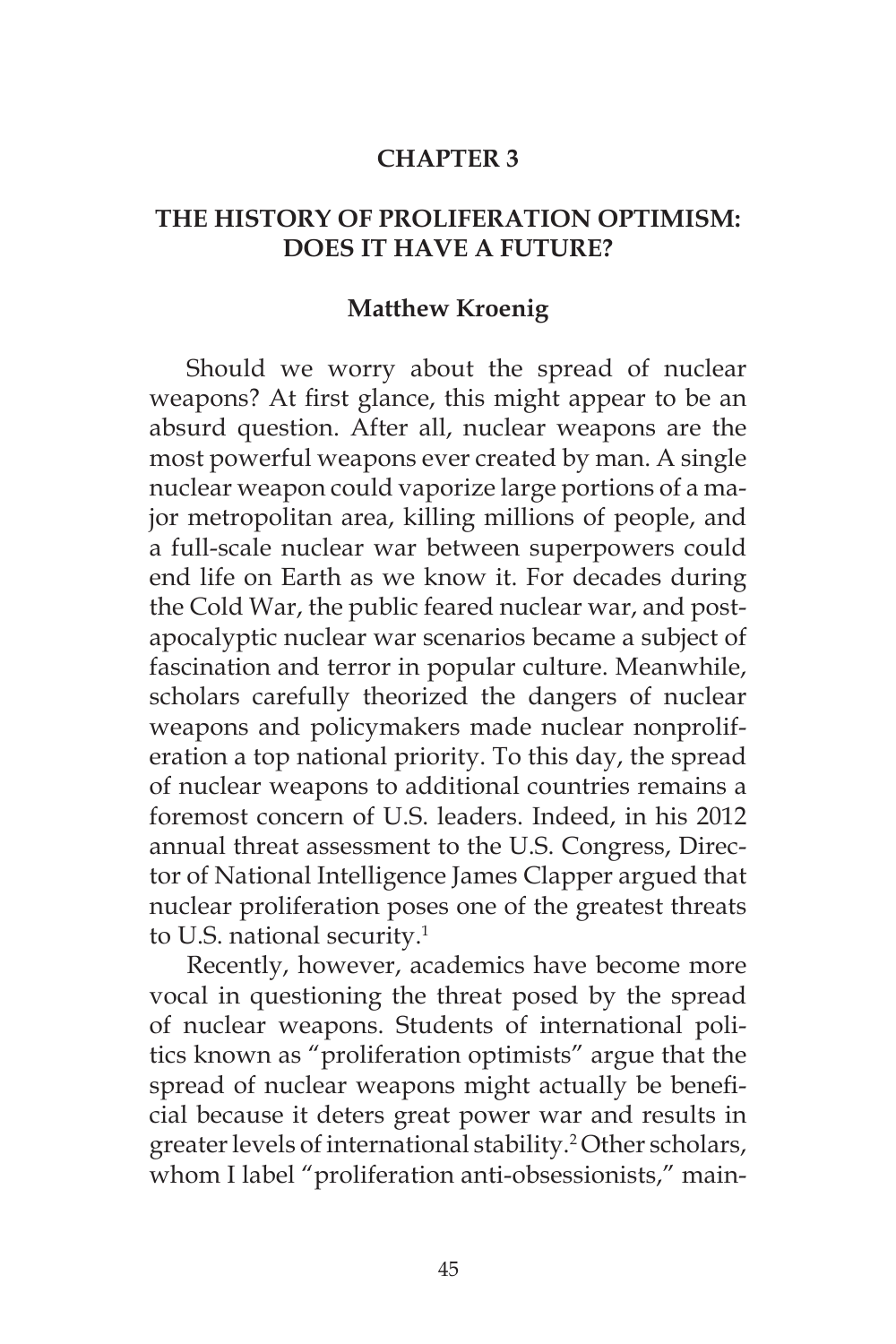tain that nuclear proliferation is neither good nor bad, but irrelevant.<sup>3</sup> They claim that nuclear weapons do not have any meaningful effect on international politics and that the past 70 years of world history would have been roughly the same, had nuclear weapons never been invented. Some take this line of argument even further and argue that the only real problem is not the nuclear weapons themselves, but great power nonproliferation policy.4 They argue that the cure that countries like the United States implement in order to prevent other states from acquiring nuclear weapons is much worse than the disease of the spread of nuclear weapons itself.

While these arguments remain provocative, they are far from new. The idea that a few nuclear weapons are sufficient to deter a larger adversary and keep the peace has its origins in the early strategic thinking of the 1940s. Moreover, a critical review of this literature demonstrates that many of these arguments are much less sound than they initially appear. Indeed, both proliferation optimism and proliferation anti-obsessionism rest on internal logical contradictions.

In this chapter, I argue that the spread of nuclear weapons poses a grave threat to international peace and to U.S. national security. Scholars can grab attention by making counterintuitive arguments about nuclear weapons being less threatening than power holders believe them to be, but their provocative claims cannot wish away the very real dangers posed by the spread of nuclear weapons. The more states that possess nuclear weapons, the more likely we are to suffer a number of devastating consequences, including nuclear war, nuclear terrorism, global and regional instability, constrained U.S. freedom of action, weakened alliances, and the further proliferation of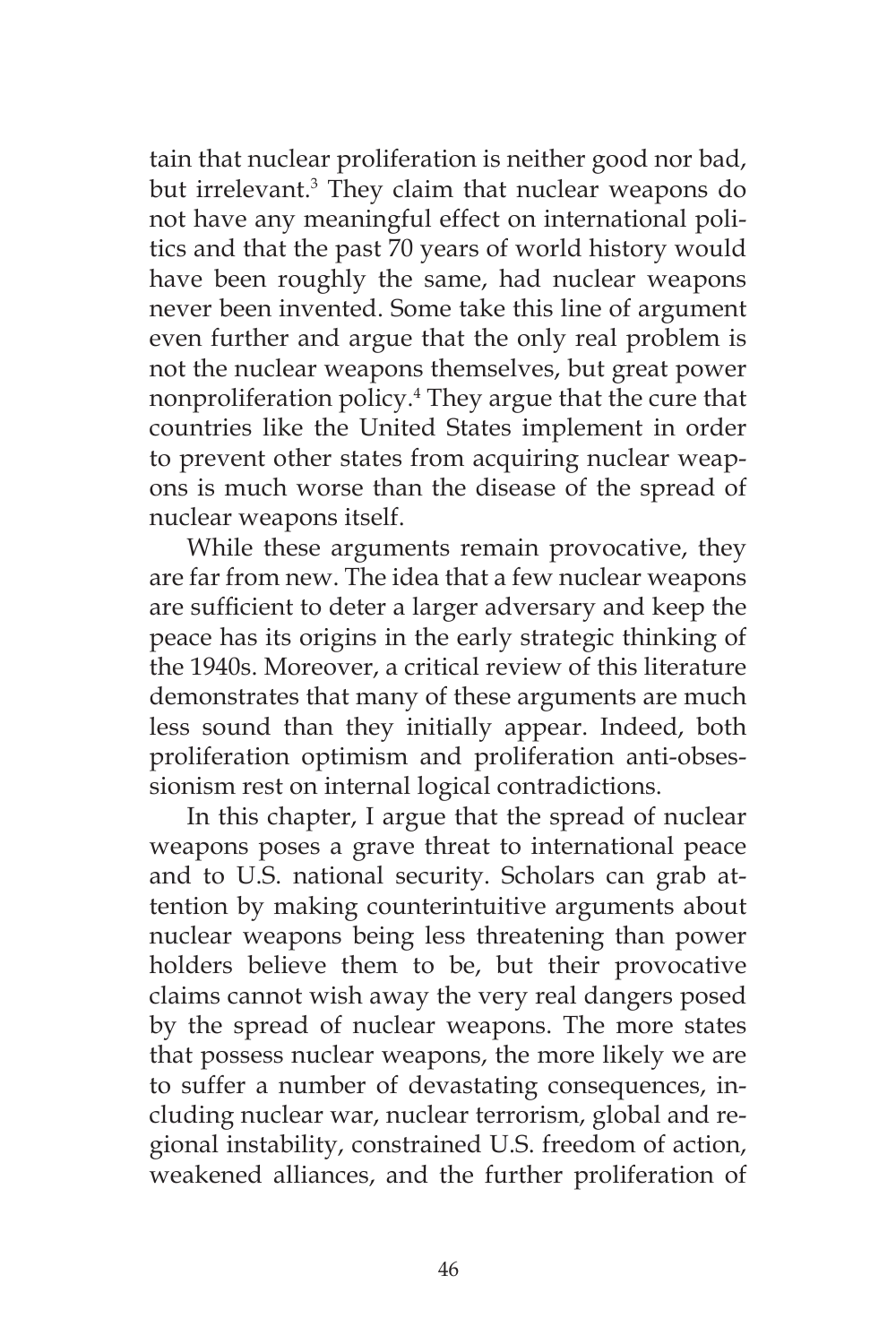nuclear weapons. While it is important not to exaggerate these threats, it would be an even greater sin to underestimate them and, as a result, not take the steps necessary to combat the spread of the world's most dangerous weapons.

The chapter is in three parts. First, I provide a critical review of the proliferation optimism literature, including a careful consideration of the argument's historical origins. Next, I detail the various threats posed by nuclear proliferation, supported by nuclear deterrence theory and historical evidence, and frequently illustrated with a discussion of a case currently on the minds of nonproliferation officials: Iran's advanced nuclear program. I conclude with an implication of my analysis for the scholarly study of nuclear proliferation and for U.S. nonproliferation policy.

# **AN INTELLECTUAL HISTORY OF PROLIFERATION OPTIMISM**

Many of the key pillars of proliferation optimism arguments made today can be found in early Cold War debates about nuclear strategy. These pillars include the ideas that a small nuclear arsenal capable of targeting an enemy's cities is sufficient for deterring a powerful adversary and that nuclear wars, because they would be so devastating for everyone involved, will never be fought. These ideas stood in stark contrast to other strands of deterrence thinking that emphasized counterforce targeting, nuclear vulnerability, nuclear brinkmanship, inadvertent and accidental nuclear escalation, and limited nuclear wars.<sup>5</sup> It is noteworthy that some of the most influential early advocates of minimum deterrence and proliferation optimism (indeed, as we will see, these ideas are mutually reinforc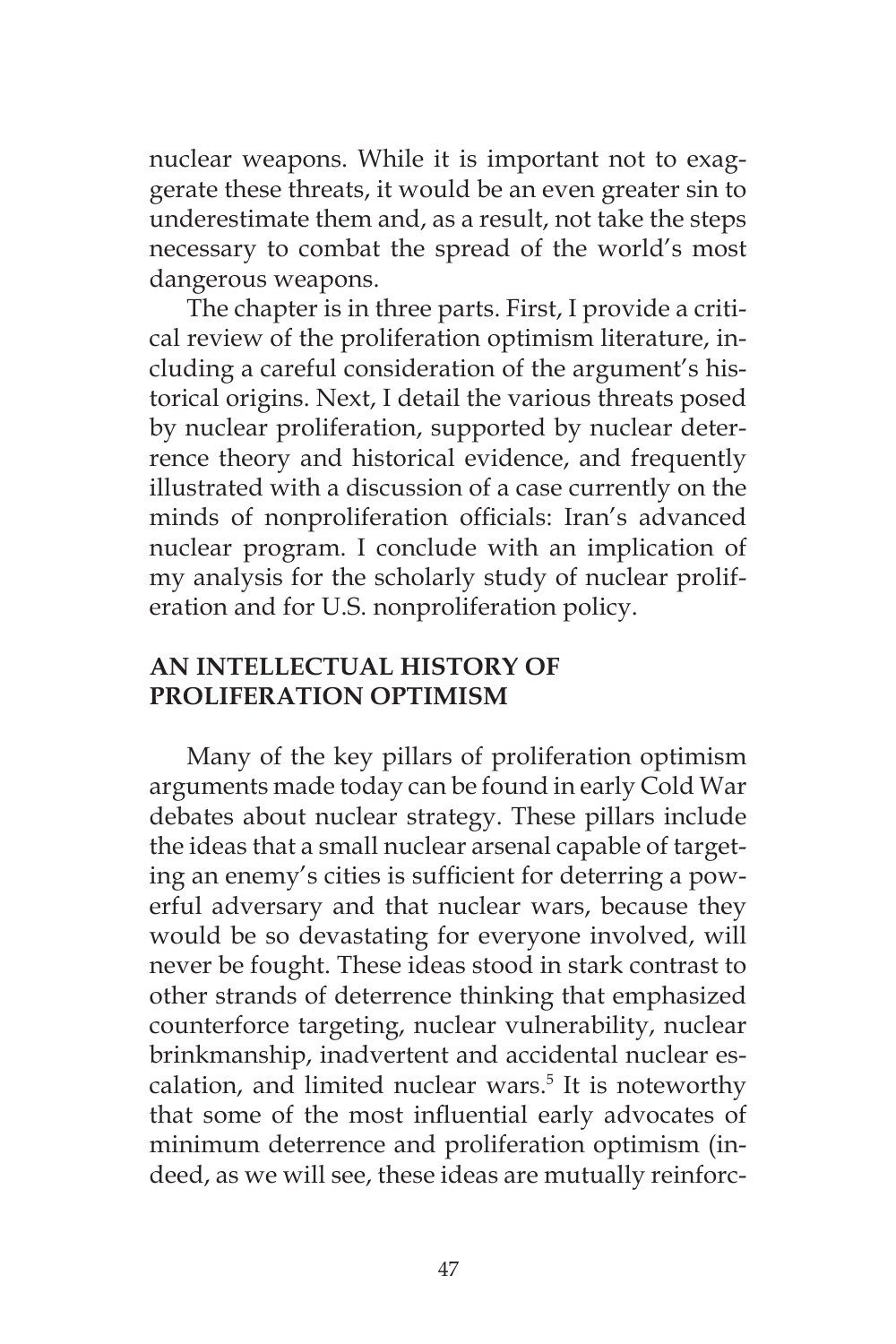ing) cannot truly be understood without reference to the parochial interests and resource-constrained environments in which the strategic thinkers who developed them operated.

## **Early Academic Writing.**

Shortly after the first use of nuclear weapons on Hiroshima and Nagasaki, U.S. strategists began to grapple with the question of what the atomic bomb meant for international peace and security. The first answer given is one that presaged the contemporary proliferation optimism literature, namely, that nuclear weapons are "absolute weapons" that are terrifyingly destructive, that are invulnerable to enemy attack, and that render great power war obsolete.<sup>6</sup>

Perhaps the first person to articulate this position was University of Chicago economist Jacob Viner in a speech to the American Philosophical Society in Philadelphia, PA, on November 16, 1945—just months after the first use of nuclear weapons on Hiroshima and Nagasaki, Japan.<sup>7</sup> In the speech, Viner argued that counterforce nuclear targeting would be useless and splendid first strikes impossible. In doing so, he laid the basis for subsequent claims about a minimum nuclear posture being sufficient to deter a more powerful adversary. Viner argued, "The atomic bomb, unlike battleships, artillery, airplanes, and soldiers, are not an effective weapon against its own kind. A superior bomb cannot neutralize the inferior bomb of an enemy." Viner went on to argue that the awesome destructive power of nuclear weapons would induce great caution in leaders and possibly produce peace among the major powers. In his words: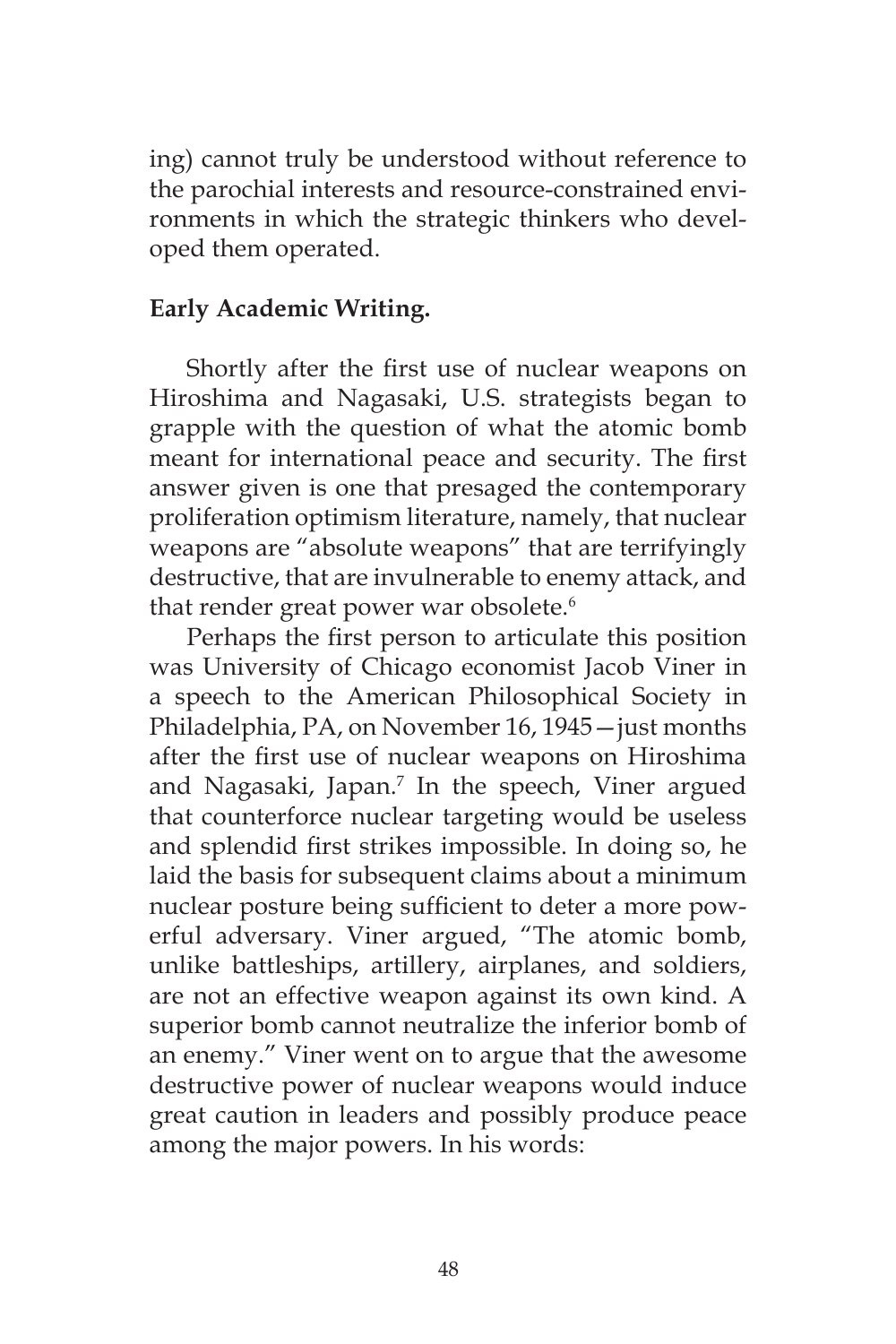the universal recognition that if war does break out, there can be no assurance that the atomic bombs will not be resorted to may make statesmen and people determined to avoid war even where in the absence of the atomic bomb, they would regard it as the only possible procedure under the circumstances for resolving a dispute or a clash of interests.8

The proliferation optimism position received further elaboration a few months later in Bernard Brodie's classic book, *The Absolute Weapon*. 9 In great detail, Brodie explained the basic features of the minimum deterrence and proliferation optimism position. He argued that nuclear weapons are invulnerable, ruling out the possibility of an enemy launching a disarming first strike. He also claimed that nuclear weapons have such terrifying effects that they would make war too costly to wage, potentially leading to peace. In his most oft-quoted line, Brodie declared, "Thus far the chief purpose of our military establishment has been to win wars. From now on its chief purpose must be to avert them."10

The optimism position was quickly countered, however, in what would become the first incarnation of the optimism-pessimism debate, predating the now-famous Kenneth Waltz-Scott Sagan debate by over 30 years.<sup>11</sup> Beginning with a series of basing studies done for the Department of Defense (DoD), Albert Wohlstetter, an American strategist working at the Rand Corporation in Santa Monica, CA, argued that nuclear weapons are not as invulnerable as they appeared to optimists like Brodie. Rather, he argued that the "balance of terror" that optimists had written so eloquently about, was actually quite "delicate."<sup>12</sup> He demonstrated that U.S. nuclear forces were potentially vulnerable to a Soviet first strike, and that this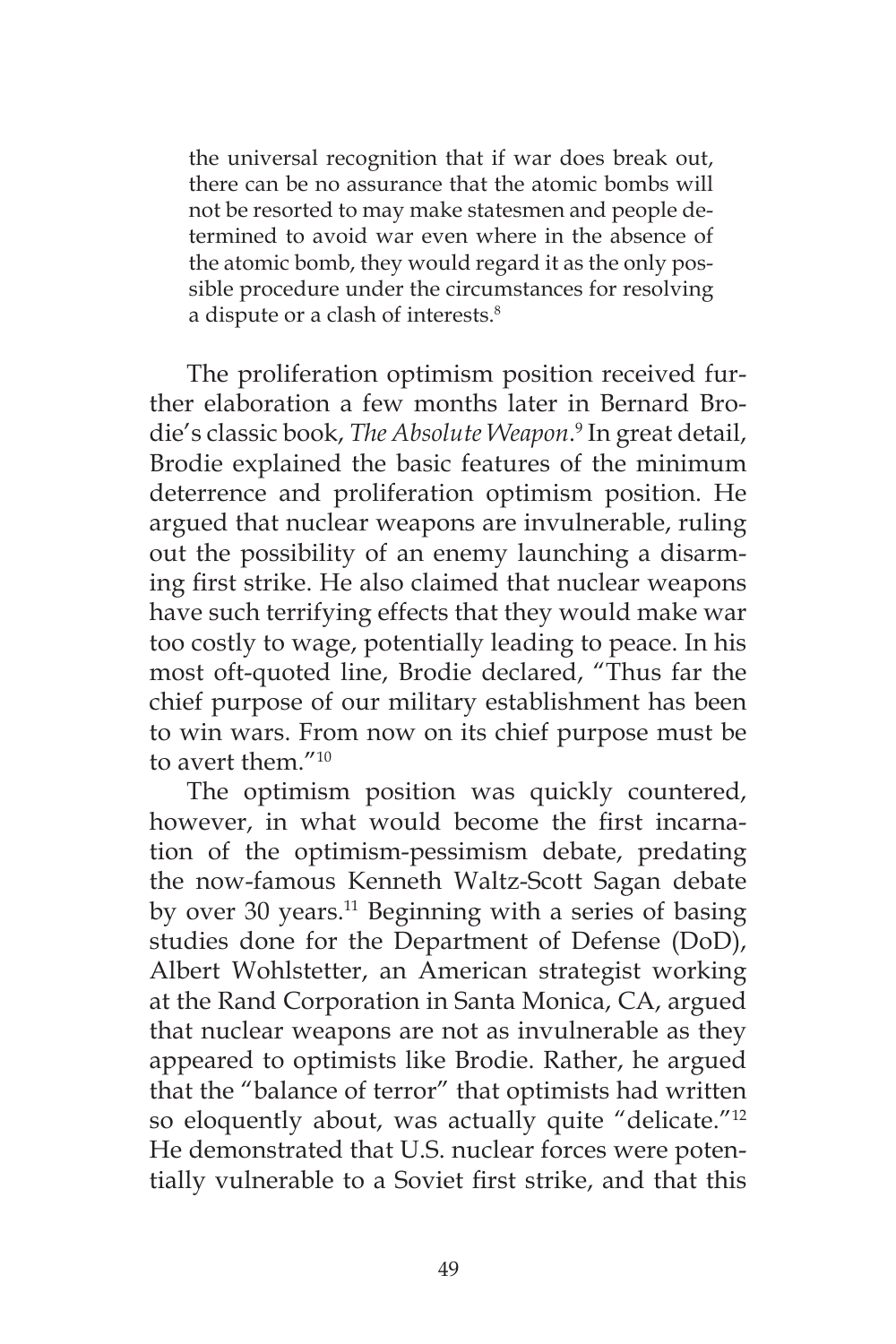vulnerability could tempt Moscow to launch a nuclear war. His study led to a number of improvements in the survivability of U.S. nuclear forces, including the moving of U.S. air bases beyond the range of Soviet bombers and the hardening of ballistic missile silos.

Wohlstetter's study also undermined a key pillar of proliferation optimism. If nuclear forces were potentially vulnerable, encouraging an enemy nuclear attack, it was not a great leap to argue that the spread of nuclear weapons would not necessarily lead to peace. Just as a belief in minimum deterrence supports the idea of a nuclear peace, attention to nuclear vulnerability and counterforce nuclear war necessarily leads to proliferation pessimism. Indeed, it is difficult to find analysts who simultaneously believe that nuclear posture matters and that the spread of nuclear weapons necessarily leads to peace. It should come as no surprise, therefore, that Albert Wohlstetter was a proliferation pessimist. In subsequent writing, Wohlstetter catalogued the potential downsides of nuclear proliferation for U.S. interests, even if nuclear weapons spread to friendly states, such as America's North Atlantic Treaty Organization (NATO) allies.<sup>13</sup> First, he identified nuclear war as a potential problem. A few nuclear weapons would not be enough for deterrence, but rather "The problem of deterring a major power requires a continuing effort because the requirements for deterrence will change with the counter-measures taken by the major power."14 But, if that investment was not made, deterrence could fail and nuclear war could result. Second, Wohlstetter worried that the spread of nuclear weapons within the NATO alliance would undermine alliance cohesion by making the allied states less interdependent. Third, Wohlstetter forecasted that the spread of nuclear weapons would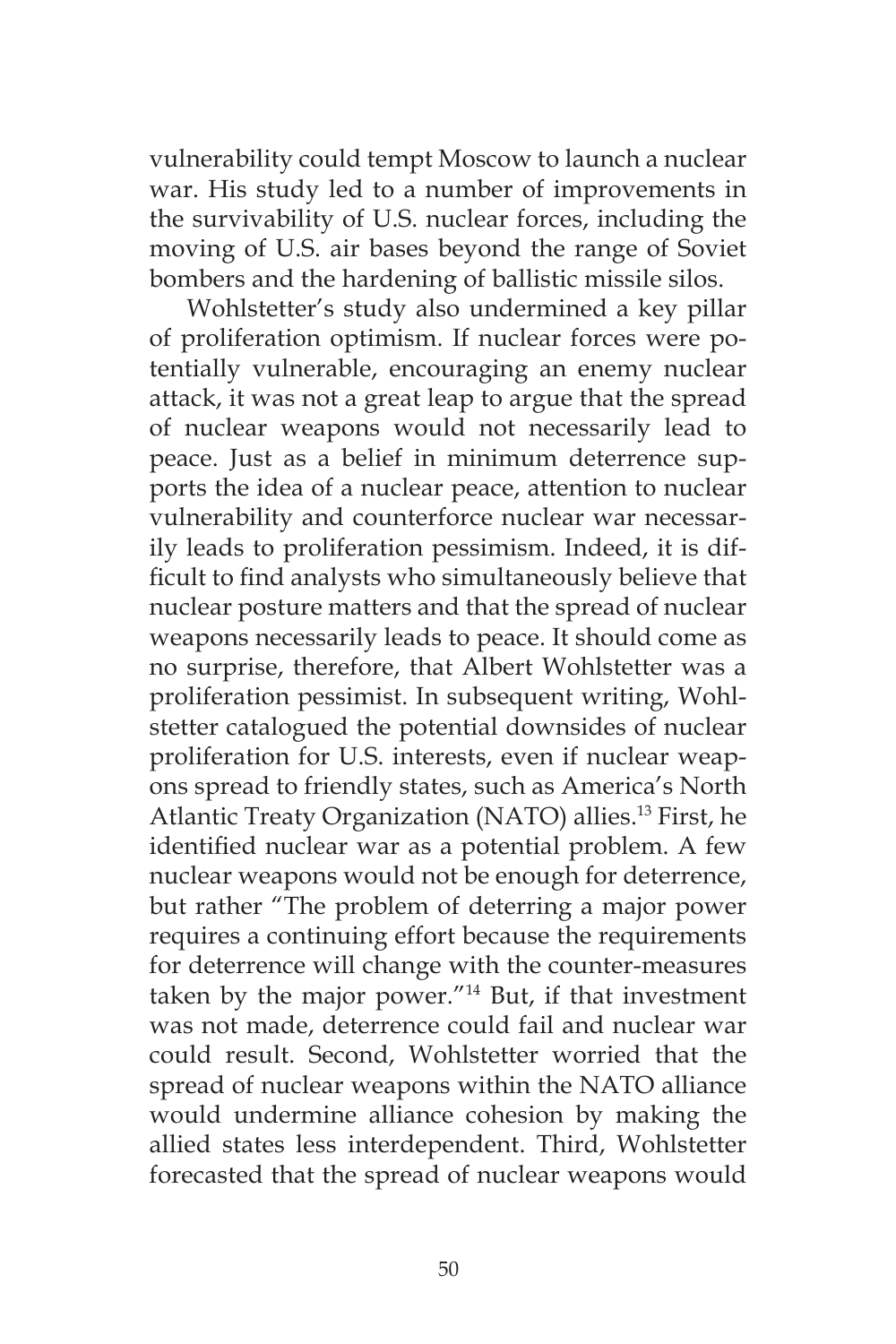lead to the further spread of nuclear weapons. He criticized U.S. decisionmakers for calculating the pros and cons of nuclear proliferation to an "Nth" state without also figuring in the potential negative consequences of what he called the "N+1 problem."15

The optimism-pessimism debate did not remain relegated to the ivory tower for long, however. Shortly thereafter, powerful players in government began adapting the ideas of proliferation to fit their strategic circumstances and to advance their parochial interests.

## **The French** *Force de Frappe***.**

In 1960, France entered the nuclear club with its first nuclear test.<sup>16</sup> French leaders, including President Charles de Gaulle, did not believe that France could rely on the United States and NATO to provide for France's security. As de Gaulle would famously ask, would Washington really be willing to trade New York for Paris in a nuclear war? France, therefore, acquired an indigenous nuclear weapons capability that would allow Paris to pursue a more independent foreign policy. Having developed the bomb, French strategic and military thinkers were soon confronted with a new problem: how would they use their nuclear weapons? In the early- and mid-1960s, therefore, France began developing a nuclear doctrine.

At the same time that U.S. and Soviet thinkers began articulating the aspects of nuclear doctrine that would come to characterize the superpower nuclear competition throughout the Cold War (counterforce nuclear targeting, limited nuclear options, the importance of assured destruction, the advantages provided by nuclear superiority over rivals, and the pursuit of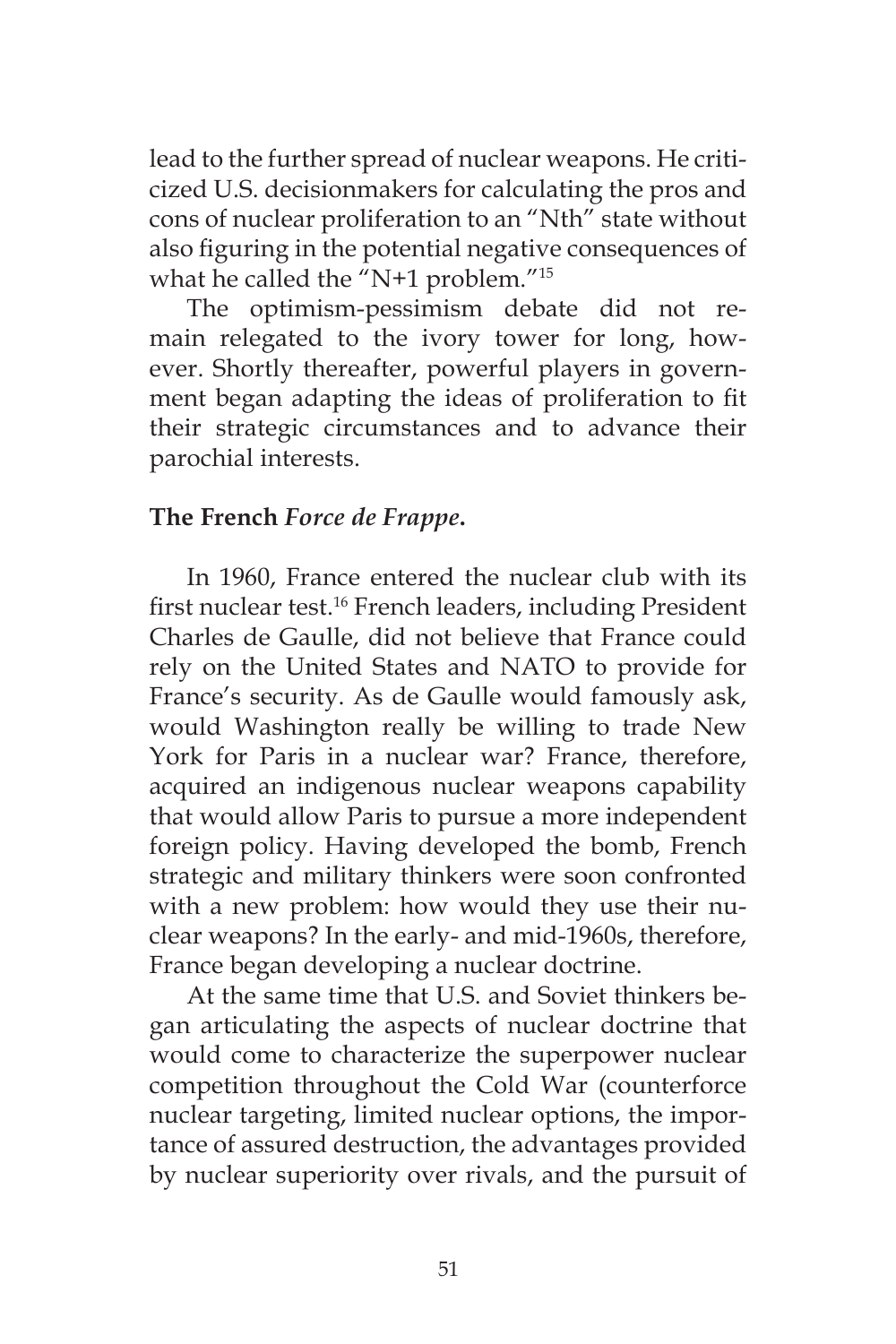active and passive defenses), France, a medium power operating with fewer resources than the superpowers, was compelled to develop a more modest nuclear strategy. In large part due to its limited means, France eschewed the warfighting strategies of the superpowers and instead developed a minimal deterrent doctrine, in which French military planners aimed to be able to threaten significant damage against Soviet cities in the event of a Soviet invasion of France.<sup>17</sup>

Unlike the superpowers, France did not have the luxury of working down from strategy to capabilities, but instead had to work backwards, developing a strategy around given capabilities. As French strategic thinker Colonel Pierre Marie Gallois put it, France pursued a nuclear "strategy of the means."18 In the words of de Gaulle, "We do not have the ambition to make a force as powerful as those of the Americans or Soviets, but a force proportionate to our means, our needs, and our size."19 Accordingly, the key pillars of French doctrine reflected France's resource constraints. "Deterrence of the strong by the weak" was the belief that a small state could deter a much larger adversary as long as the smaller state had the ability to conduct a nuclear attack against the larger state's cities.20 "Sufficiency" was the idea that a small number of nuclear weapons was sufficient for deterrence and that anything more was overkill.<sup>21</sup>

France's small size and lack of strategic depth prevented it from adopting the warfighting postures of the superpowers. As Gallois put it, "France has nothing to cede that would not be herself."<sup>22</sup> France's vulnerability, therefore, demanded that France launch an immediate and full-scale nuclear attack on an adversary at the initiation of hostilities. Unable to build a large enough arsenal to maintain an assured destruc-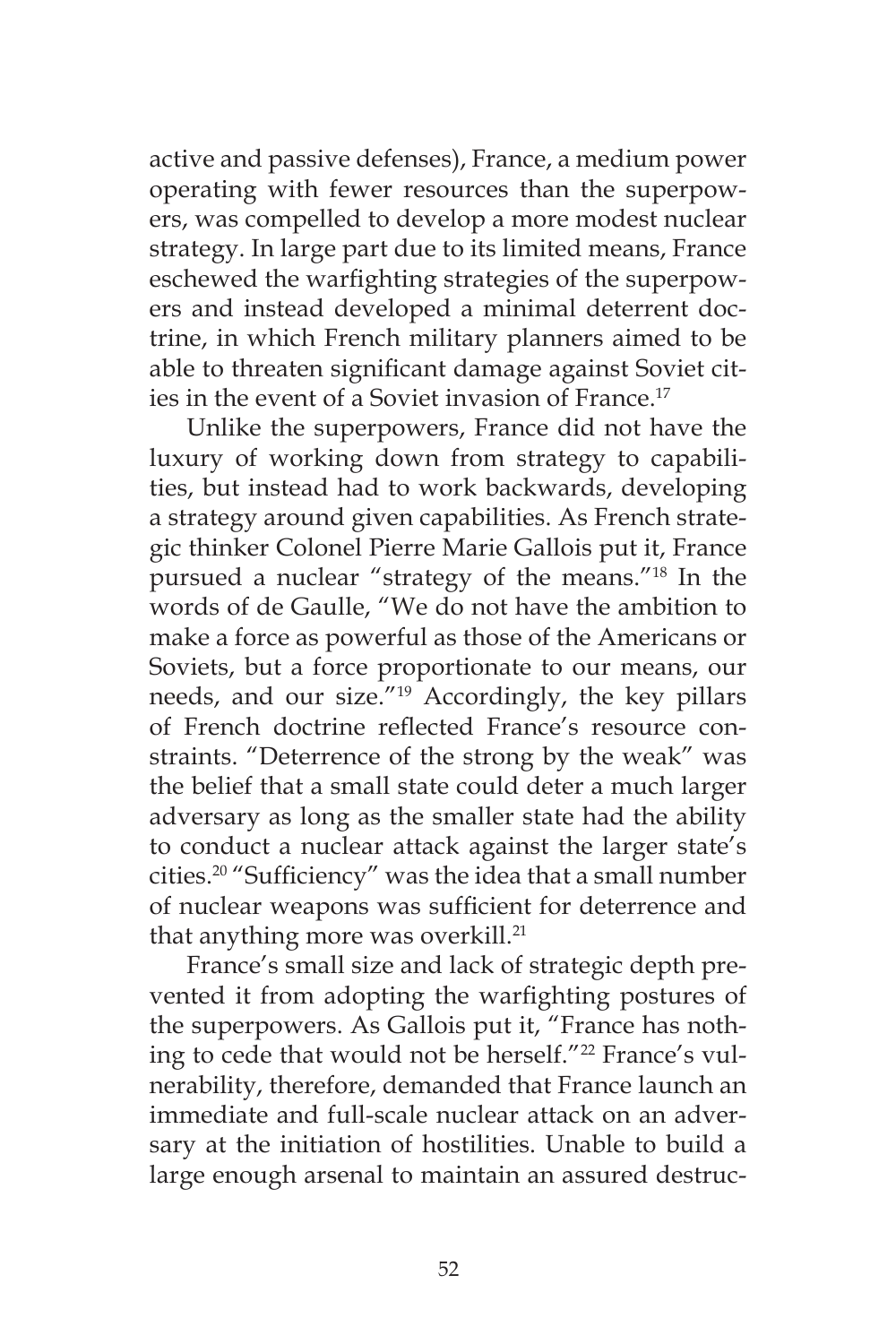tion capability against the Soviet Union, France aimed only, according to Gallois, to "tear an arm" off the aggressor.<sup>23</sup> While U.S. Secretary of Defense Robert McNamara famously assessed that destroying large portions of the Soviet population and economy was necessary to deter Moscow, French thinkers thought that the Soviet Union could be deterred if France could inflict damage on the Soviet Union roughly equivalent to the destruction of the entire country of France. In the words of one French official:

French nuclear forces have been calculated to permit reaching a population of the adversary of the same order as that of our own country. If France were destroyed, our adversary would lose the equivalent of France.<sup>24</sup>

A lack of adequate delivery vehicles also prevented France from following a counterforce strategy. France's plans for the development of a land-based intercontinental ballistic missile (ICBM) were canceled due to their expense, leaving Paris with a countervalue option only. As strategist Raymond Barre described:

it was the less costly option. . .France, a medium-sized nation with limited resources, cannot pretend seeking parity with the two great nuclear powers. The only way which is opened to us is that of the current strategy.25

Like proliferation optimists on the other side of the Atlantic, French strategists believed that if a small nuclear arsenal in France could deter the Soviet Union, then the spread of nuclear weapons elsewhere could have a pacifying effect on international politics more broadly. As Gallois argued, a nuclear arsenal: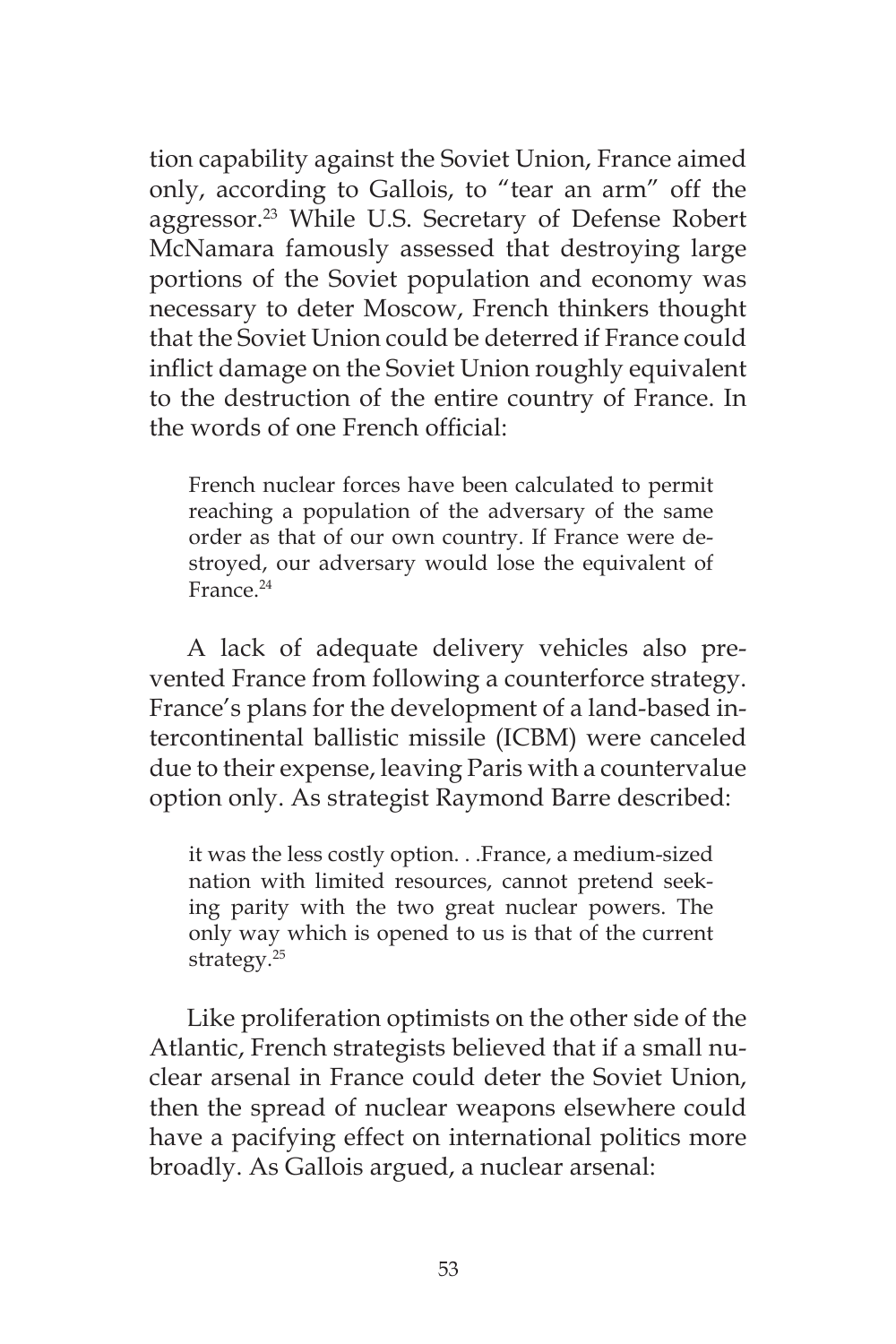increases the risk, counsels discretion, and consequently strengthens the strategy of dissuasion. As atomic armament grows more widespread . . . the notion of dissuasion will also become more common, each nation practicing it according to its means. . . . It will not be long before we may have to give up war altogether.26

Unsurprisingly, pessimists in the United States were skeptical of French strategy and doctrine. Albert Wohlstetter assessed that if the United States struggled to develop a survivable nuclear arsenal capable of deterring the Soviet Union, then the French did not stand a chance of developing a truly independent deterrent capability. At the end of the day, thought Wohlstetter, "The burden of deterring a general war as distinct from limited wars is still likely to be on the United States and therefore, so far as our allies are concerned, on the alliance."<sup>27</sup>

In sum, the notion that a few nuclear weapons would be sufficient to deter great power war was warmly welcomed and advocated by strategic thinkers in Paris. Once it became a nuclear weapon state, France's resource-constrained environment did not permit it to adopt anything other than a minimum deterrent posture. France was not the only place, however, where nuclear doctrines emphasizing minimum deterrence were developed in response to the available means.

## **Polaris.**

In the late-1950s and early-1960s, a similar minimum deterrence strand was developing among U.S. nuclear strategists.<sup>28</sup> Like in France, circumstances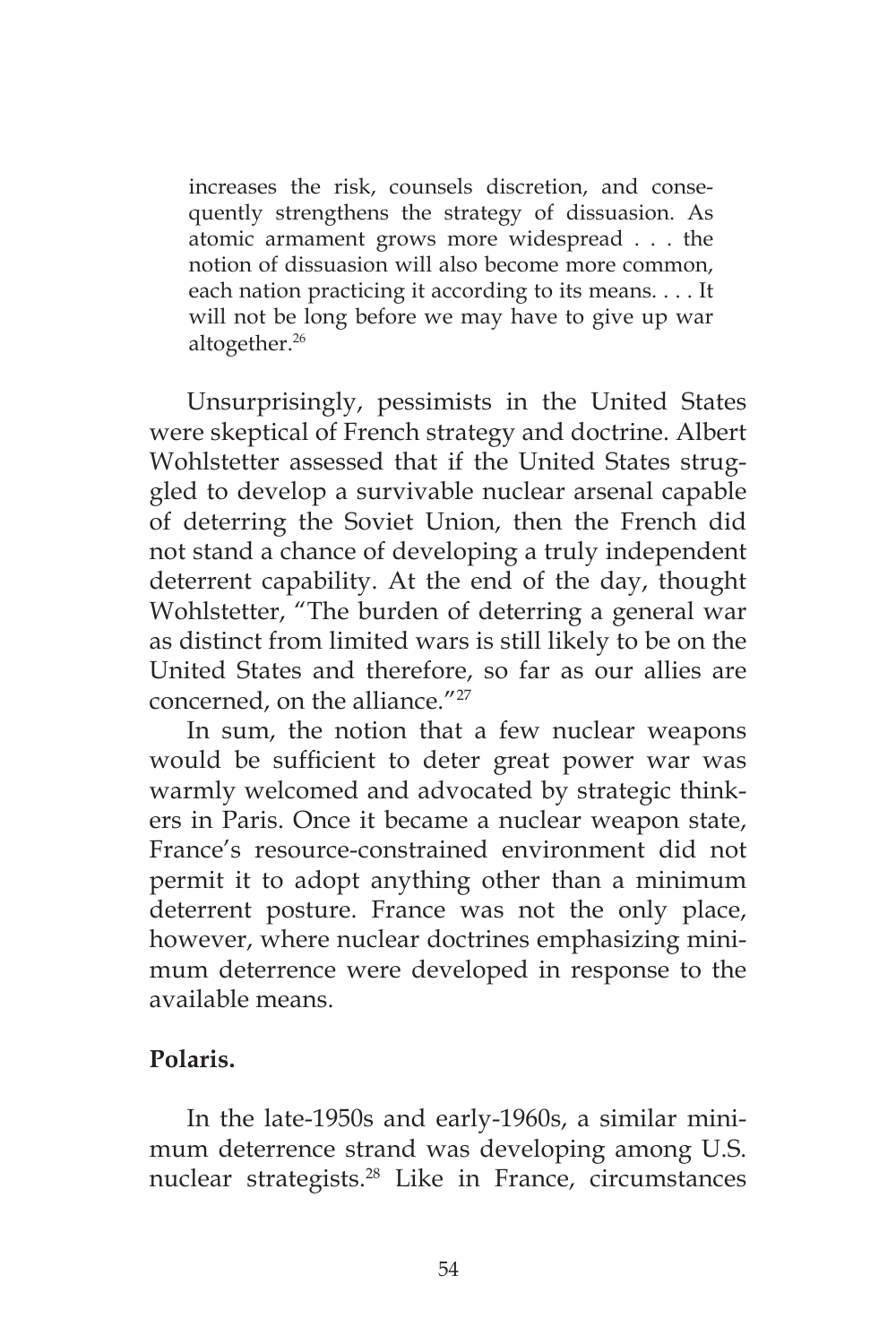would compel military planners, this time in the U.S. Navy, to argue that a few nuclear weapons would be sufficient to deter a more powerful foe, paving the way for proliferation optimists that would follow in their footsteps.

In the early stages of the Cold War, the U.S. Navy was the only major U.S. military service cut out of the strategic nuclear mission. This would have major implications for service budgets and interservice rivalries, as nuclear capabilities were of paramount importance in the Cold War's superpower rivalry, and the Navy desired a foothold in the nuclear game. The Navy sought to edge its way into a role by developing "super carriers," aircraft carriers large enough for nuclear-armed fighters to take off and land, but the program was cancelled by President Harry Truman in 1949 for budgetary reasons.

Then, in the mid-1950s, under the leadership of Admiral Arleigh Burke, the Navy began developing the innovative Polaris submarine launch ballistic missile (SLBM) system. Polaris provided the Navy with a nuclear role. Indeed, Burke argued that Polaris's unique advantages, such as greater survivability, made it a candidate to replace the more vulnerable fixed ICBMs operated by the Air Force.

Critics in other services soon countered, however, that SLBMs did not meet the requirements of U.S. nuclear strategy. SLBMs, unlike bombers and landbased ICBMs, were not accurate enough to engage in counterforce targeting. Moreover, submarines could not carry sufficient firepower to guarantee an assured destruction capability against the Soviet Union.

The Navy could not credibly argue that Polaris had capabilities that it did not have, but they could, and did, challenge the prevailing logic of deterrence.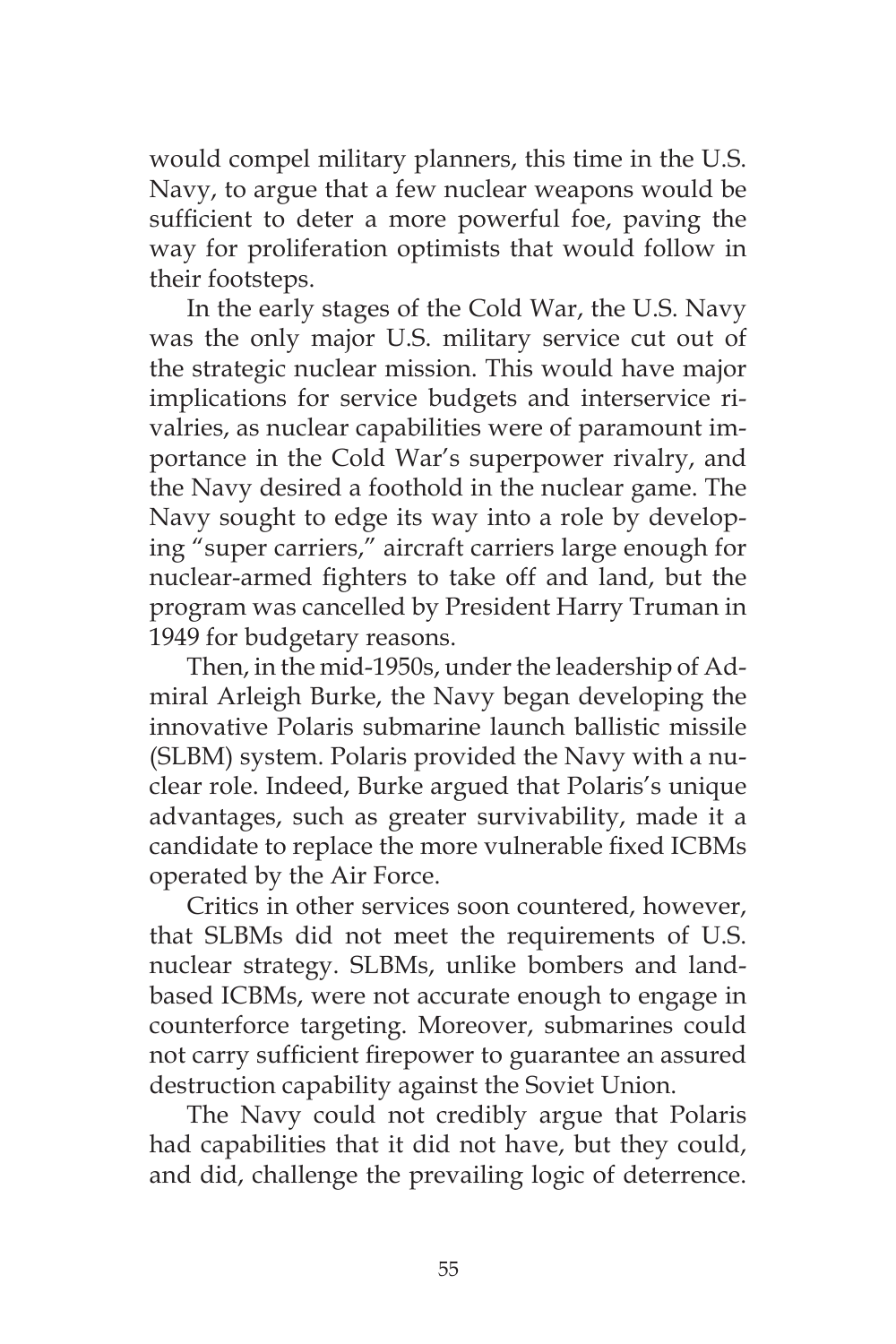In a prize-winning essay, Paul Bracken, a naval commander working under Burke, coined the term "finite deterrence." Bracken, and eventually Burke, argued that the massive nuclear attacks and counterforce targeting envisioned by the Air Force and the Army were unnecessary. Rather, they claimed that a few survivable nuclear weapons capable of destroying enemy soft targets—the precise capabilities provided by Polaris—were sufficient for deterrence.

In the end, Burke and the Navy lost the bureaucratic battle. While SLBMs became a central element of U.S. nuclear force structure, they did not replace bombers and ICBMs. Arguments about maintaining superiority across the entire spectrum of capabilities were more persuasive in the context of a heating up cold war. Nevertheless, the ideas of "finite" and "minimum deterrence" developed by Bracken and Burke, motivated in no small part to advance the Navy's position in an interservice competition, are alive and well today in the writings of academic proliferation optimists.

# **Proliferation Optimism.**

Proliferation optimism received what may have been its clearest articulation by Kenneth Waltz in his seminal 1981 Adelphi paper, "The Spread of Nuclear Weapons: More May Be Better."29 In this and subsequent works, Waltz argued that the spread of nuclear weapons has beneficial effects on international politics. He maintained that states, fearing a catastrophic nuclear war, will be deterred from going to war with other nuclear-armed states. As more and more states acquire nuclear weapons, therefore, there are fewer states against which other states will be willing to wage war. The spread of nuclear weapons, accord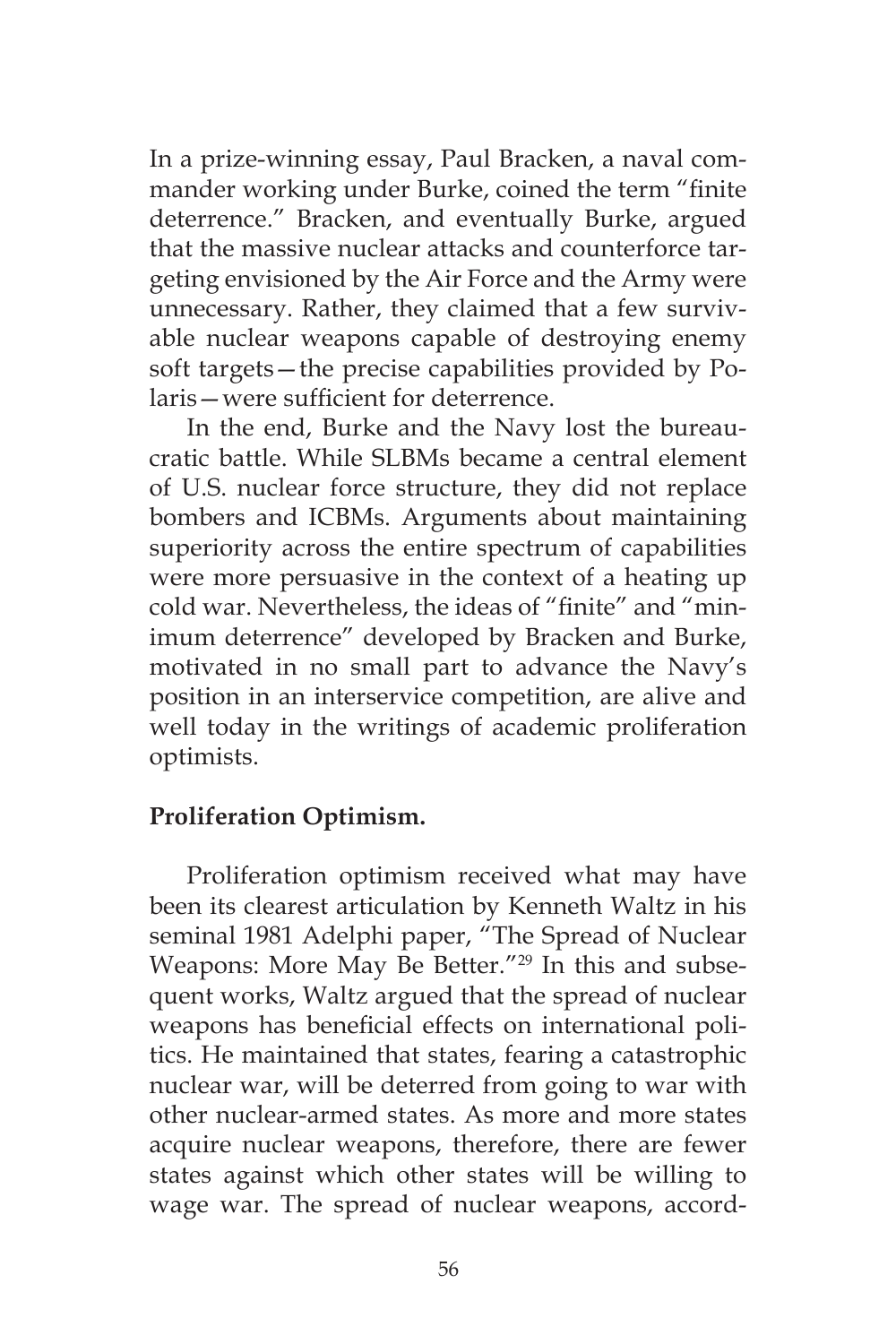ing to Waltz, leads to greater levels of international stability. Looking to the empirical record, he argued that the introduction of nuclear weapons in 1945 coincided with an unprecedented period of peace among the great powers. While the United States and the Soviet Union engaged in many proxy wars in peripheral geographic regions during the Cold War, they never engaged in direct combat. Despite regional scuffles involving nuclear-armed states in the Middle East, South Asia, and East Asia, none of these conflicts resulted in a major theater war. This lid on the intensity of conflict, according to Waltz, was the direct result of the stabilizing effect of nuclear weapons.

Following in the path blazed by the strategic thinkers reviewed here, Waltz argued that the requirements for deterrence are not high. He argued that, contrary to the behavior of the Cold War superpowers, a state need not build a large arsenal with multiple survivable delivery vehicles in order to deter its adversaries. Rather, he claimed that a few nuclear weapons are sufficient for deterrence. Indeed, he went even further, asserting that any state will be deterred even if it merely suspects its opponent **might** have a few nuclear weapons because the costs of getting it wrong are simply too high.

Not even a nuclear accident is a concern, according to Waltz, because leaders in nuclear-armed states understand that if they ever lost control of nuclear weapons, resulting in an accidental nuclear exchange, the nuclear retaliation they would suffer in response would be catastrophic. Nuclear-armed states, therefore, have strong incentives to maintain control of their nuclear weapons. Not even new nuclear states, which lack experience managing nuclear arsenals, would ever allow nuclear weapons to be used or to fall into the wrong hands.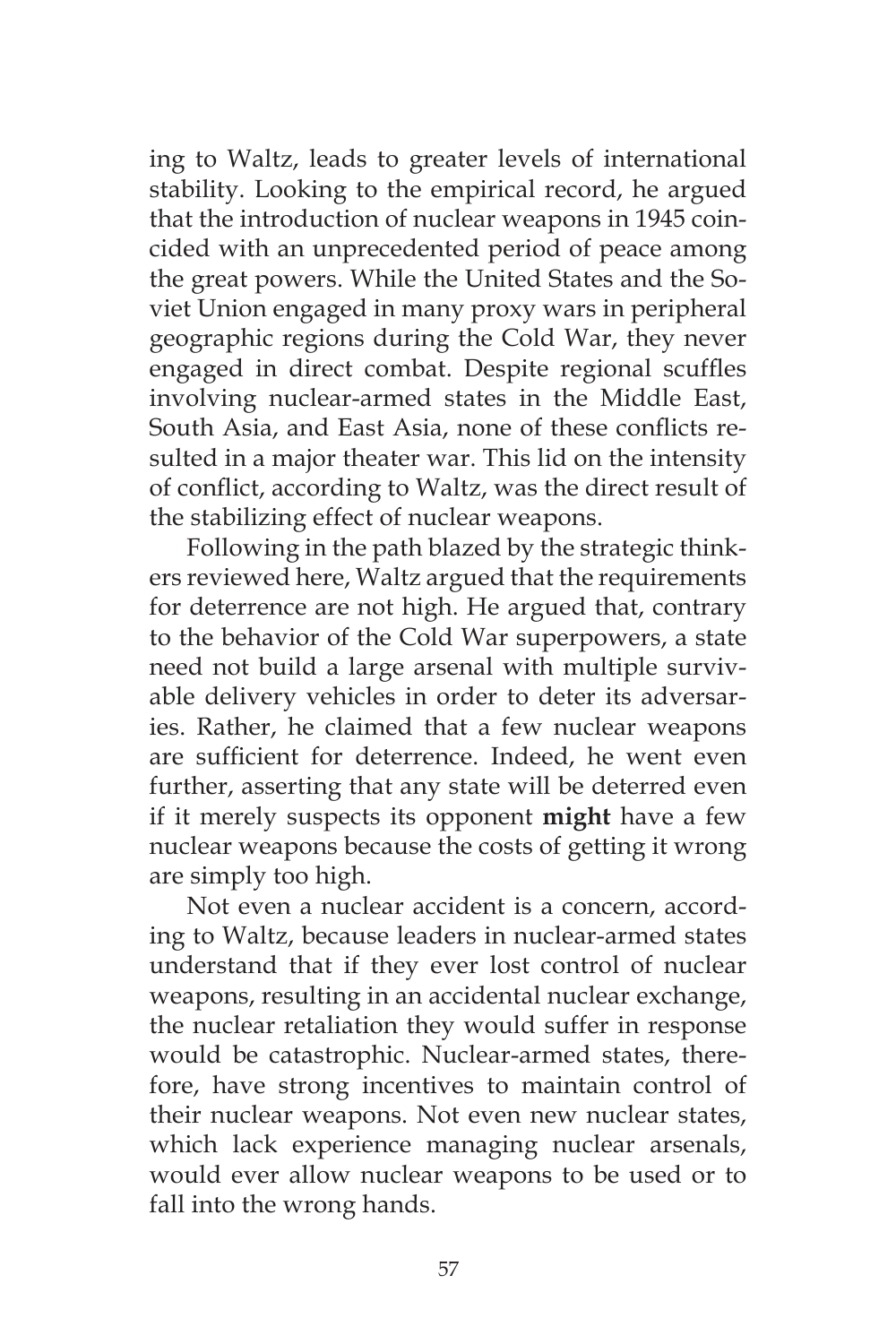Following Waltz, many other scholars advanced arguments in the proliferation optimism school. For example, Bruce Bueno de Mesquite and William Riker explore the "merits of selective nuclear proliferation."30 John Mearsheimer made the case for a "Ukrainian nuclear deterrent" following the collapse of the Soviet Union.<sup>31</sup> In the run up to the 2003 Gulf War, John Mearsheimer and Steven Walt argued that we should not worry about a nuclear-armed Iraq because a nuclear-armed Iraq can be deterred.<sup>32</sup> In recent years, Barry Posen and other scholars have argued that nuclear proliferation in Iran does not pose an unmanageable threat, again arguing that a nuclear-armed Iran can be deterred.<sup>33</sup>

## **What's Wrong with Proliferation Optimism?**

The proliferation optimist position, while having a distinguished pedigree, has several major flaws. Many of these weaknesses have been chronicled in brilliant detail by Sagan and other contemporary proliferation pessimists.<sup>34</sup> Rather than repeat these substantial efforts, I will use this section to offer some other critiques of the recent incarnations of proliferation optimism.

First and foremost, proliferation optimists present an oversimplified view of nuclear deterrence theory. Apart from the optimists, leading nuclear deterrence theorists believe that nuclear proliferation contributes to a real risk of nuclear war even in a situation of Mutually Assured Destruction (MAD) among rational states.<sup>35</sup>

 In the 1940s, Viner, Brodie, and others argued that the advent of Mutually Assured Destruction (MAD) rendered war among major powers obsolete, but nu-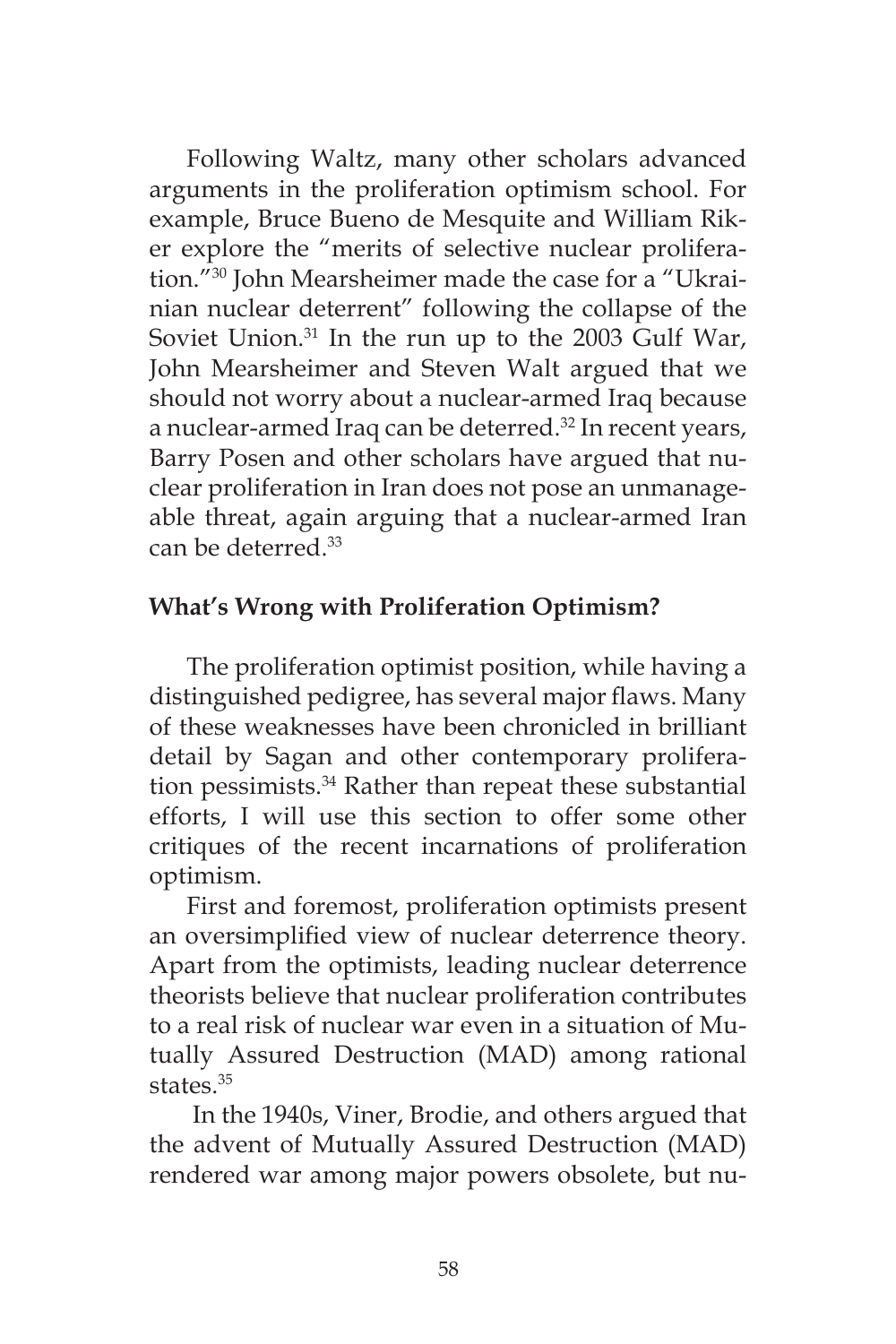clear deterrence theory soon advanced beyond that simple understanding.<sup>36</sup> After all, great power political competition does not end with nuclear weapons. Nuclear-armed states still seek to threaten nucleararmed adversaries. States cannot credibly threaten to launch a suicidal nuclear war, but they still want to coerce their adversaries. This leads to a credibility problem: how can states credibly threaten a nuclear-armed opponent? Since the 1960s, academic nuclear deterrence theory has been devoted almost exclusively to answering this question.<sup>37</sup> Unfortunately for proliferation optimists, the answers do not give us reasons to be optimistic.

Thomas Schelling was the first to devise a rational means by which states can threaten nuclear-armed opponents.38 He argued that leaders cannot credibly threaten to intentionally launch a suicidal nuclear war, but they can make a "threat that leaves something to chance."39 They can engage in a process, the nuclear crisis, which increases the risk of nuclear war in an attempt to force a less resolved adversary to back down. As states escalate a nuclear crisis, there is an increasing probability that the conflict will spiral out of control and result in an inadvertent or accidental nuclear exchange. As long as the benefit of winning the crisis is greater than the incremental increase in the risk of nuclear war, threats to escalate nuclear crises are inherently credible. In these games of nuclear brinkmanship, the state that is willing to run the greatest risk of nuclear war before backing down will win the crisis as long as it does not end in catastrophe. It is for this reason that Thomas Schelling called great power politics in the nuclear era a "competition in risk taking."40 This does not mean that states eagerly bid up the risk of nuclear war. Rather, they face gut-wrenching deci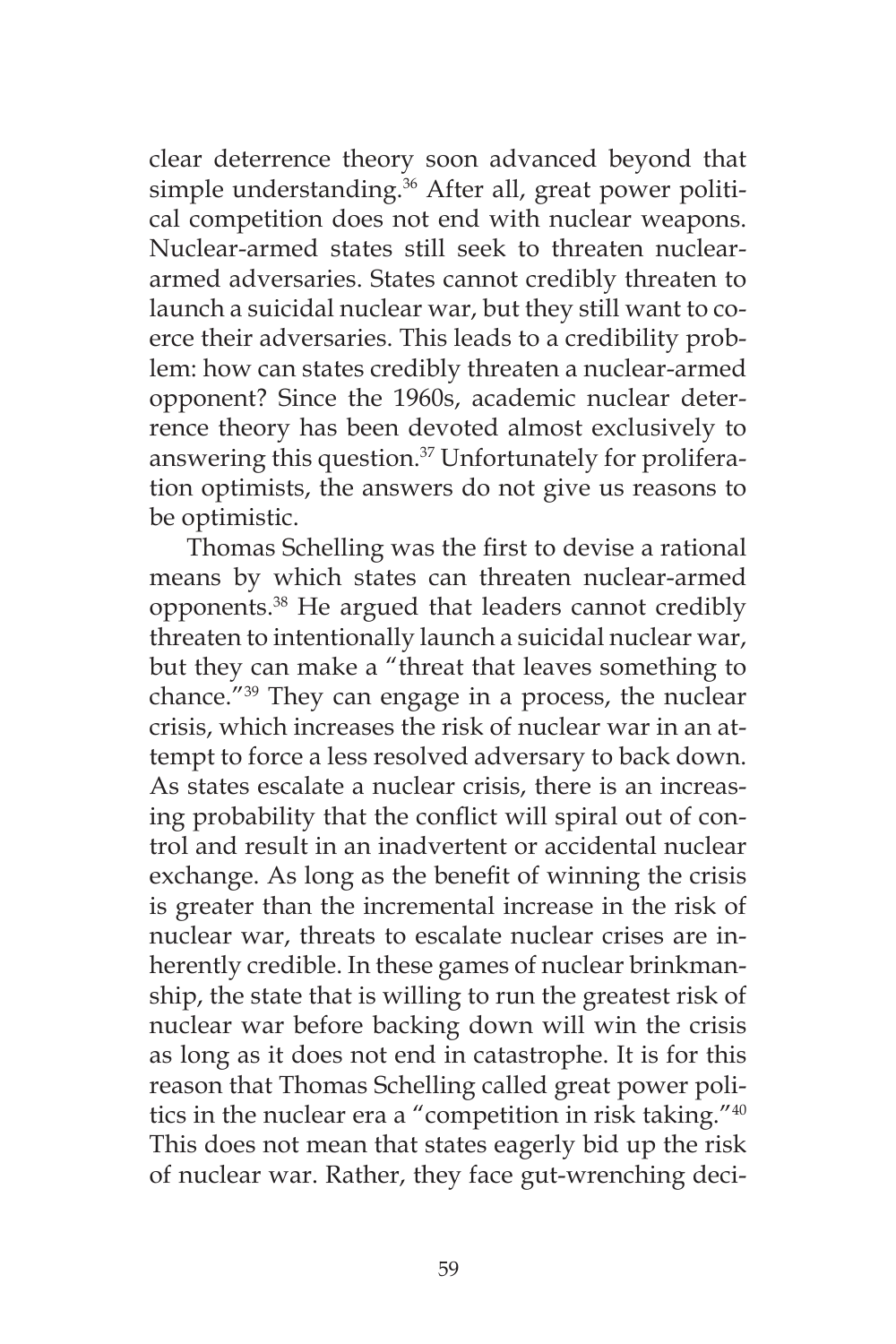sions at each stage of the crisis. They can quit the crisis to avoid nuclear war, but only by ceding an important geopolitical issue to an opponent. Or they can escalate the crisis in an attempt to prevail, but only at the risk of suffering a possible nuclear exchange.

Since 1945, there have been many high stakes nuclear crises (by my count, there have been 20) in which "rational" states like the United States run a frighteningly real risk of nuclear war.41 By asking whether states can be deterred, therefore, proliferation optimists ask the wrong question. The right question to ask is: What risk of nuclear war is a specific state willing to run against a particular opponent in a given crisis? Optimists are likely correct when they assert that Iran will not intentionally commit national suicide by launching a bolt-from-the-blue nuclear attack on the United States or Israel. This does not mean that Iran will never use nuclear weapons, however. Indeed, it is almost inconceivable to think that a nuclear-armed Iran would not, at some point, find itself in a crisis with another nuclear-armed power. It is also inconceivable that in those circumstances, Iran would not be willing to run any risk of nuclear war in order to achieve its objectives. If a nuclear-armed Iran and the United States or Israel have a geopolitical conflict in the future, over, for example, the internal politics of Syria, an Israeli conflict with Iran's client, Hezbollah, the U.S. presence in the Persian Gulf, passage through the Strait of Hormuz, or some other issue, do we believe that Iran would immediately capitulate? Or is it possible that Iran would push back, possibly even brandishing nuclear weapons in an attempt to coerce its adversaries? If the latter, there is a real risk that proliferation to Iran could result in nuclear war.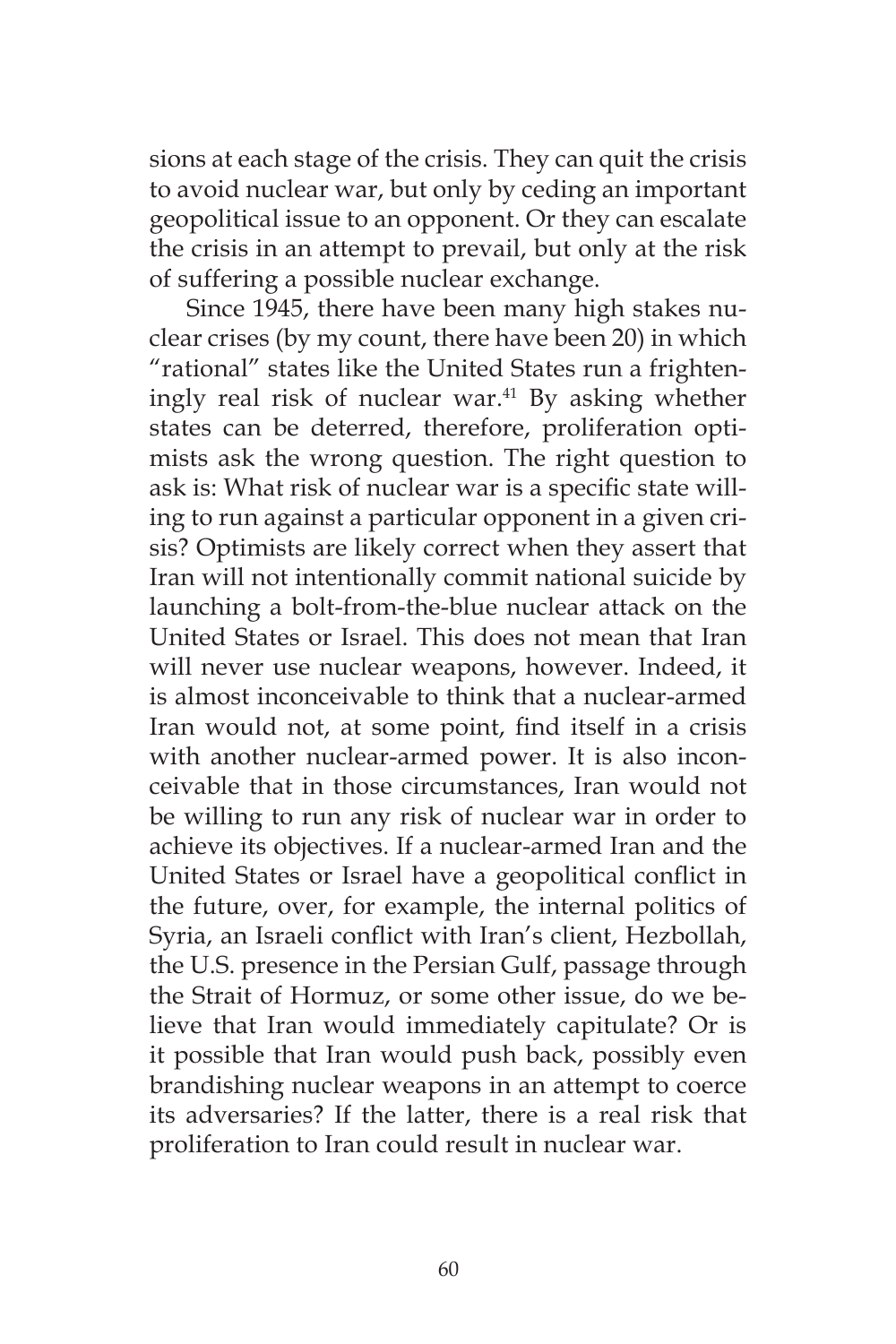An optimist might counter that nuclear weapons will never be used, even in a crisis situation, because states have such a strong incentive, namely national survival, to ensure that nuclear weapons are not used. But, this objection ignores the fact that leaders operate under competing pressures. Leaders in nuclear-armed states also have very strong incentives to convince their adversaries that nuclear weapons could very well be used. Historically, we have seen that leaders take actions in crises, such as placing nuclear weapons on high alert and delegating nuclear launch authority to low level commanders, to increase purposely the risk of accidental nuclear war in an attempt to force less resolved opponents to back down.

Moreover, not even the optimists' first principles about the irrelevance of nuclear posture stand up to scrutiny. Not all nuclear wars would be equally devastating.<sup>42</sup> Any nuclear exchange would have devastating consequences no doubt, but if a crisis were to spiral out of control and result in nuclear war, any sane leader would rather be facing a country with five nuclear weapons than one with 35,000. Similarly, any sane leader would be willing to run a greater risk of nuclear war against the former state than against the latter. Indeed, systematic research has demonstrated that states are willing to run greater risks and are, therefore, more likely to win nuclear crises when they enjoy nuclear superiority over their opponents.<sup>43</sup> Proliferation optimists miss this point, however, because they are still mired in 1940s deterrence theory. It is true that no rational leader would choose to launch a nuclear war, but, depending on the context, she would almost certainly be willing to risk one.

Nuclear deterrence theorists have proposed a second scenario under which rational leaders could in-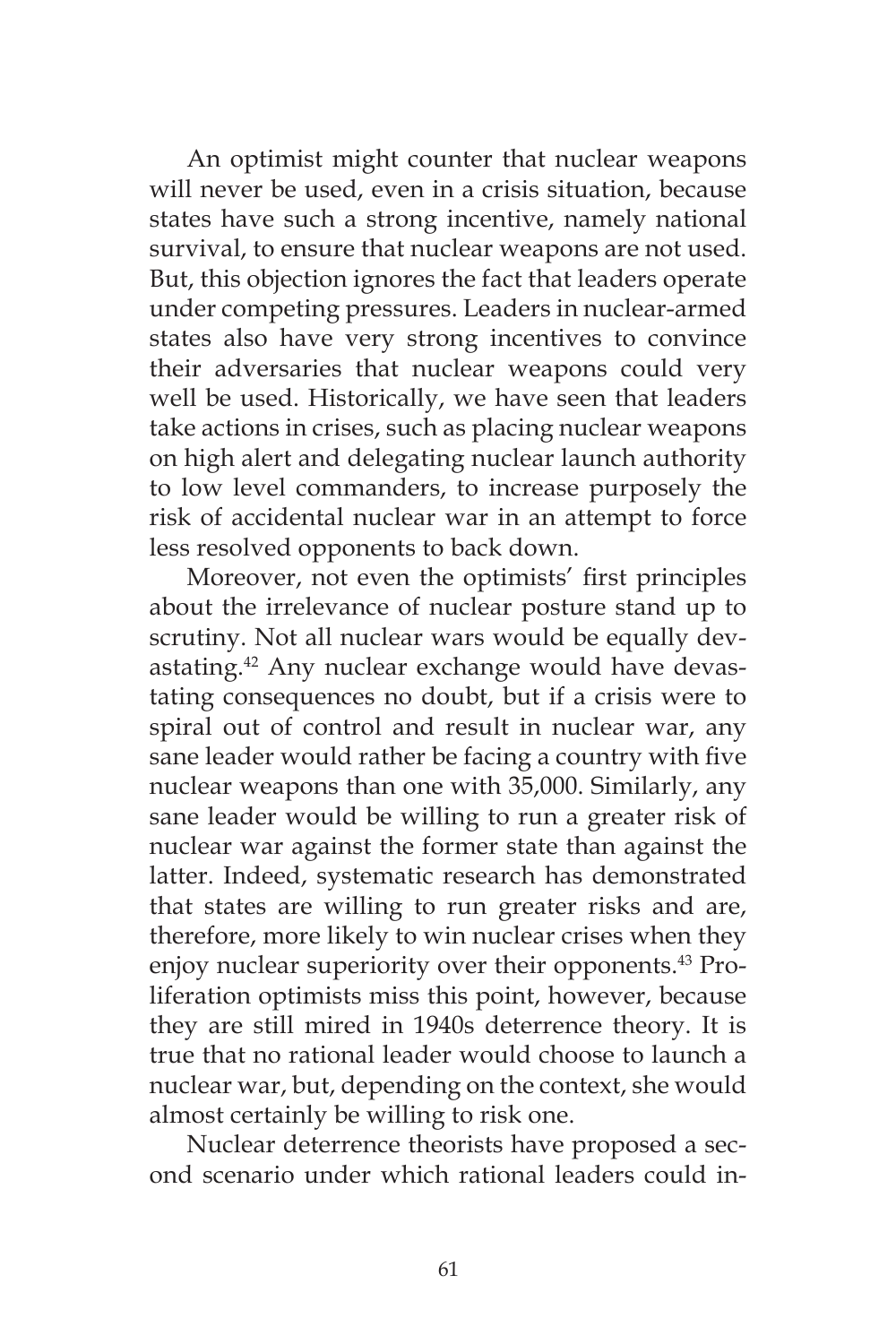stigate a nuclear exchange: limited nuclear war.<sup>44</sup> By launching a single nuclear weapon against a small city, for example, a nuclear-armed state could signal its willingness to escalate a crisis, while leaving its adversary with enough left to lose to deter the adversary from launching a full-scale nuclear response. In a future crisis between China and the United States, for example, China could choose to launch a nuclear strike on Honolulu to demonstrate its seriousness. In that situation, with the continental United States intact, would Washington choose to launch a full-scale nuclear war on China that could result in the destruction of many more American cities? Or would it back down? China might decide to strike, calculating that Washington would prefer a humiliating retreat over a full-scale nuclear war. If launching a limited nuclear war could be rational, it follows that the spread of nuclear weapons increases the risk of nuclear use. Again, by ignoring contemporary developments in scholarly discourse and relying exclusively on understandings of nuclear deterrence theory that became obsolete decades ago, optimists fail to make a compelling case.

The optimists also err by confusing stability with the national interest. Even if the spread of nuclear weapons contributes to greater levels of international stability (which discussions herein suggest it might not), it does not necessarily follow that the spread of nuclear weapons is in the U.S. interest. There might be other national goals that trump stability, such as reducing to zero the risk of nuclear war in important geopolitical regions. Optimists might argue that South Asia is more stable because India and Pakistan both possess nuclear weapons, but certainly the risk of nuclear war is higher than if nuclear weapons did not exist on the subcontinent. In addition, it is wrong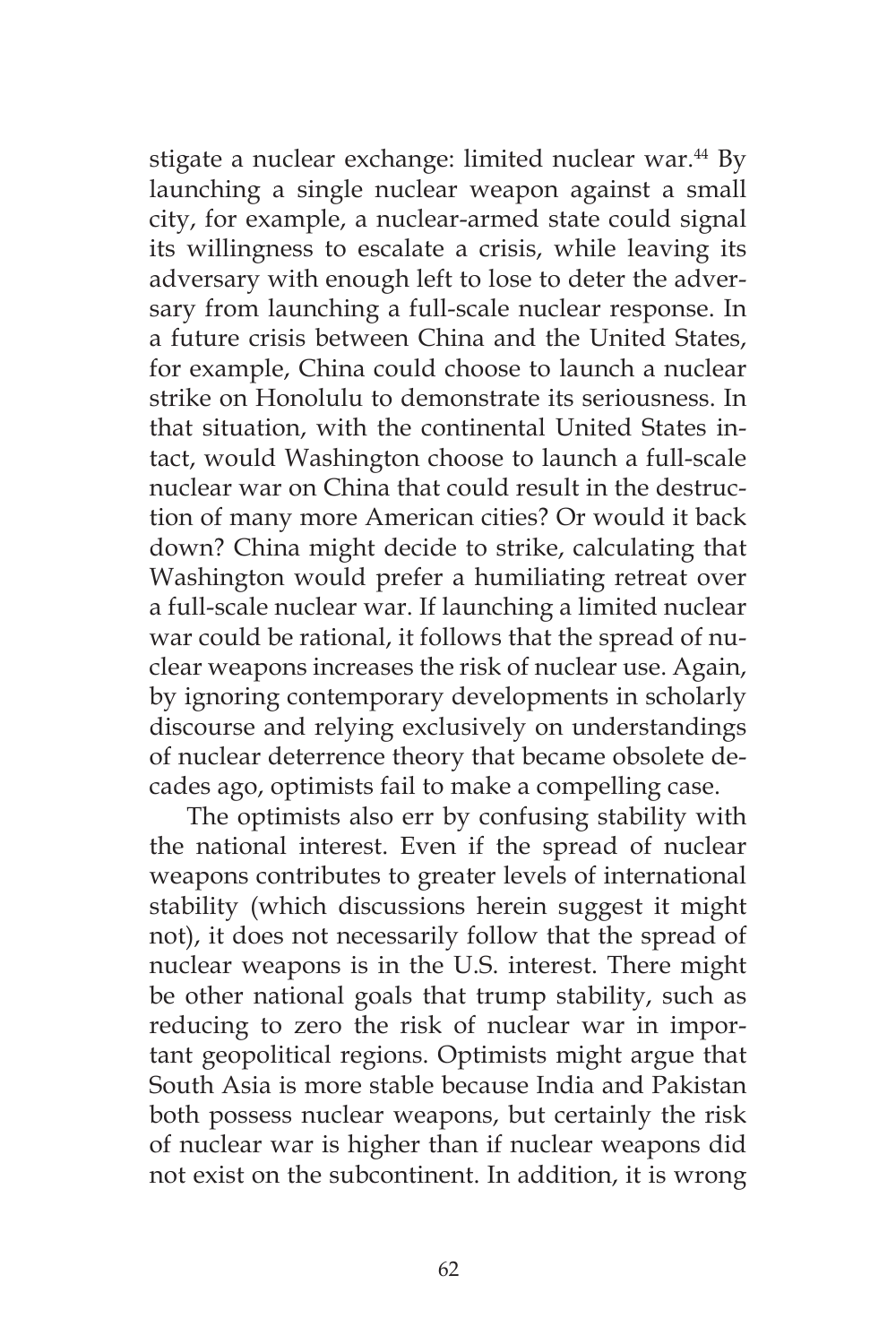to assume that stability is always in the U.S. national interest. Sometimes it is, but sometimes it is not. If stability is obtained because Washington is deterred from using force against a nuclear-armed adversary in a situation where using force could have advanced national goals, stability harms, rather than advances, U.S. national interests.

The final gaping weakness in the proliferation optimist argument, however, is that it rests on a logical contradiction. This might come as a surprise to some, given that optimists are sometimes portrayed as hardheaded thinkers, following their premises to their logical conclusions. But, the contradiction at the heart of the optimist argument is glaring and simple to understand: either the probability of nuclear war is zero, or it is nonzero, but it cannot be both. If the probability of nuclear war is zero, then nuclear weapons should have no deterrent effect. States will not be deterred by a nuclear war that could never occur and states should be willing to launch large-scale wars against nucleararmed states intentionally. In this case, proliferation optimists cannot conclude that the spread of nuclear weapons is stabilizing.

If, on the other hand, the probability of nuclear war is nonzero, then there is a real danger that the spread of nuclear weapons increases the probability of a catastrophic nuclear war. If this is true, then proliferation optimists cannot be certain that nuclear weapons will never be used.

In sum, either the spread of nuclear weapons raises the risk of nuclear war and, in so doing, deters large-scale conventional conflict or there is no danger that nuclear weapons will be used, and the spread of nuclear weapons does not increase international stability. But, despite the claims of the proliferation optimists, it is nonsensical to argue that nuclear weapons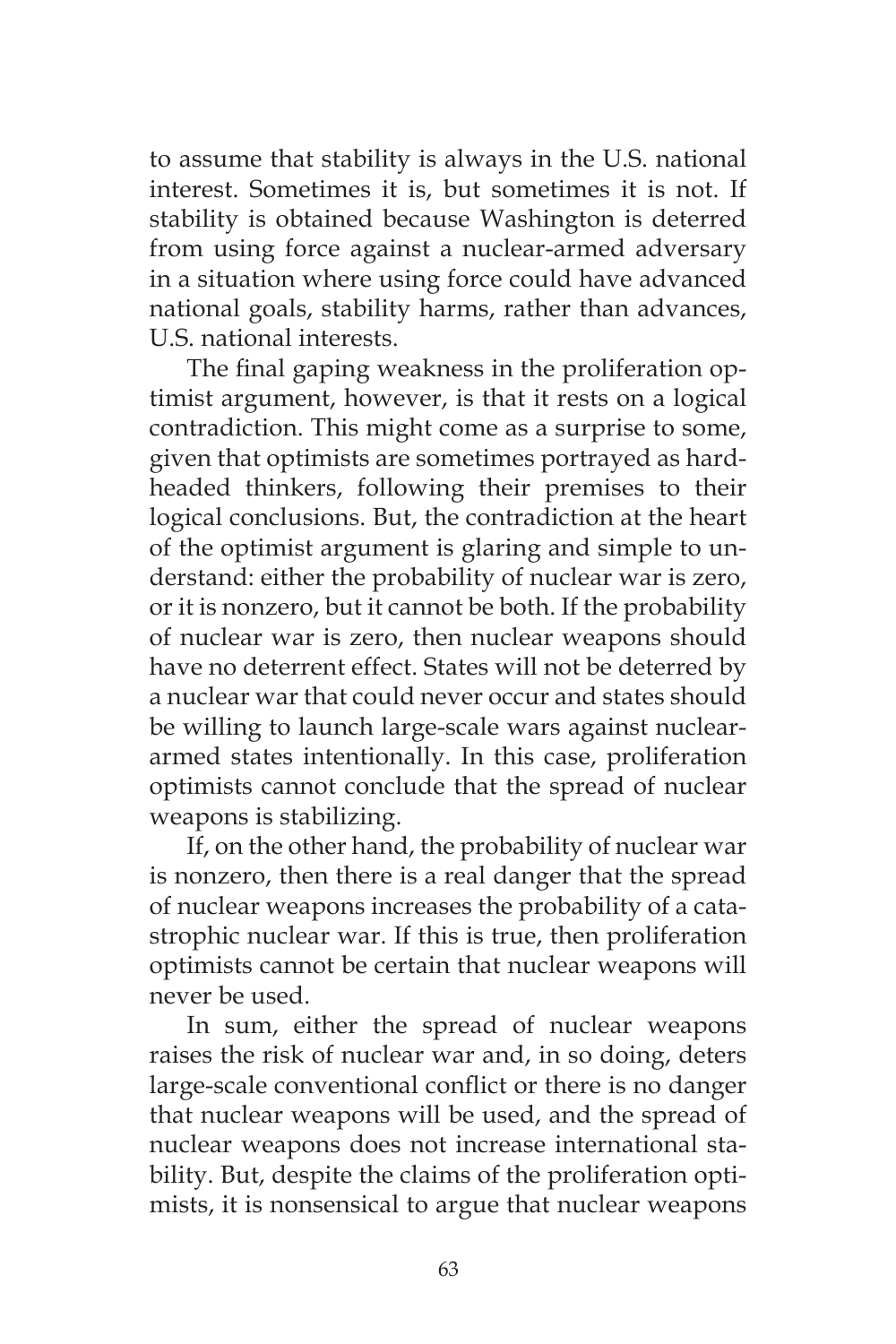will never be used and to simultaneously claim that their spread contributes to international stability.

## **Proliferation Anti-obsessionists.**

Other scholars, whom I label "anti-obsessionists," argue that the spread of nuclear weapons has neither been good nor bad for international politics, but rather irrelevant. They argue that academics and policymakers concerned about nuclear proliferation spend too much time and energy obsessing over nuclear weapons, that, at the end of the day, are not all that important.

In *Atomic Obsession*, John Mueller argues that widespread fears about the threat of nuclear proliferation are overblown.<sup>45</sup> He acknowledges that policymakers and experts have often worried that the spread of nuclear weapons could lead to nuclear war, nuclear terrorism, and cascades of nuclear proliferation, but he then sets about systematically challenging each of these fears. He contends that nuclear weapons have had little effect on the conduct of international diplomacy and that world history would have been roughly the same had nuclear weapons never been invented. Finally, Mueller concludes by arguing that the real problem is not nuclear proliferation but nuclear nonproliferation policy, because states do harmful things in the name of nonproliferation, such as take military action and deny countries access to nuclear technology for peaceful purposes.

Similarly, Ward Wilson argues that, despite the belief held by optimists and pessimists alike, nuclear weapons are not useful tools of deterrence.<sup>46</sup> In his study of the end of World War II, for example, Wilson argues that it was not the U.S. use of nuclear weap-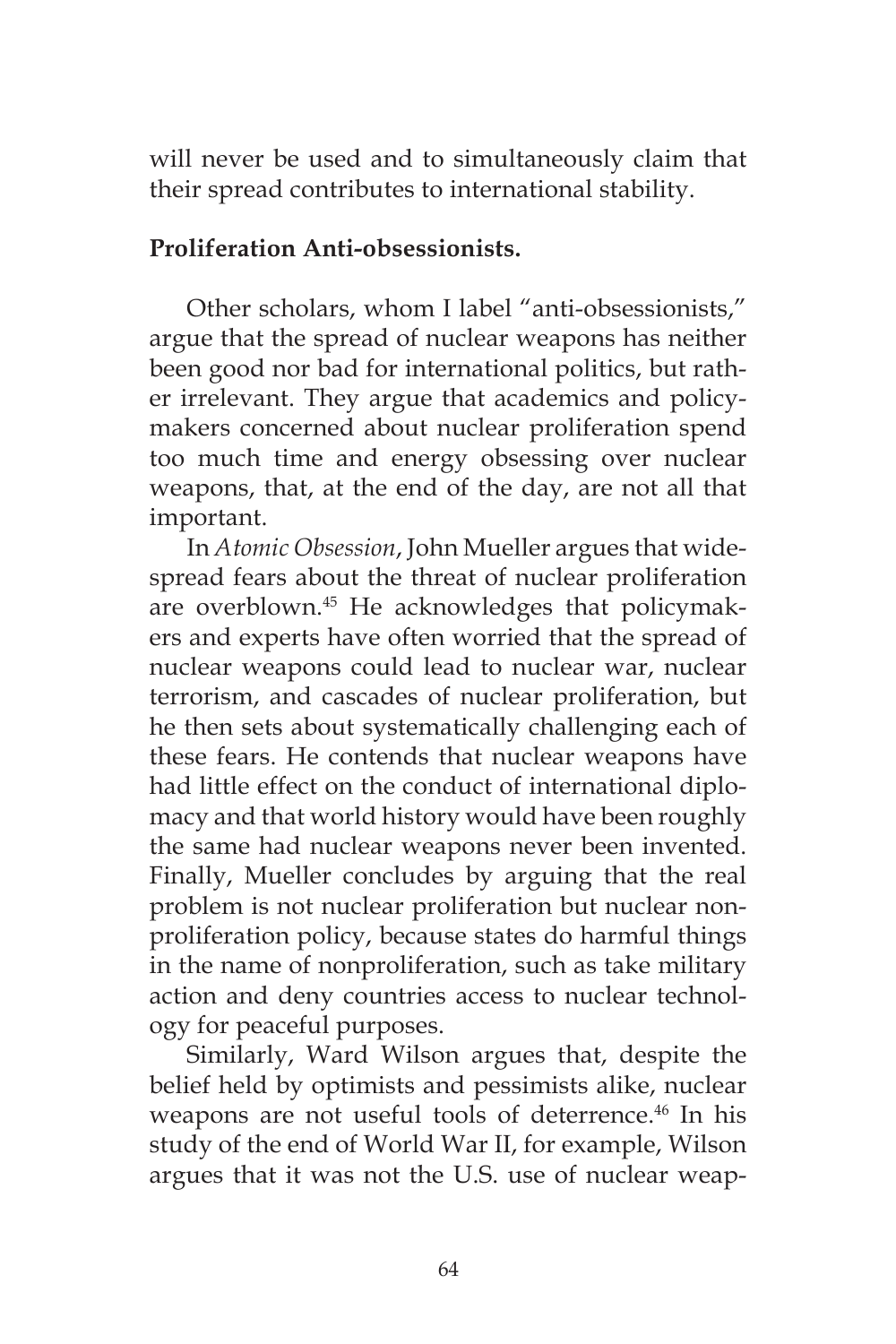ons on Hiroshima and Nagasaki that forced Japanese surrender, but a variety of other factors, including the Soviet Union's decision to enter the war. If the actual use of nuclear weapons was not enough to convince a country to capitulate to its opponent, he argues, then there is little reason to think that the mere threat of nuclear use has been important to keeping the peace over the past half-century. Leaders of nuclear-armed states justify nuclear possession by touting their deterrent benefits, but if nuclear weapons have no deterrent value, there is no reason, Wilson claims, to keep them.

Finally, Anne Harrington de Santana argues that nuclear experts "fetishize" nuclear weapons.<sup>47</sup> Just as capitalists, according to Karl Marx, bestow magical qualities on money, she argues that leaders and national security experts do the same thing to nuclear weapons. Nuclear deterrence as a critical component of national security strategy, according to Harrington de Santana, is not inherent in the technology of nuclear weapons themselves, but is rather the result of how leaders in countries around the world think about them. In short, she argues, "Nuclear weapons are powerful because we treat them as powerful."48 But, she maintains, we could just as easily "defetishize" them, treating them as unimportant and therefore rendering them obsolete. She concludes that "Perhaps some day, the deactivated nuclear weapons on display in museums across the United States will be nothing more than a reminder of how powerful nuclear weapons used to be."49

The anti-obsessionists make some thought-provoking points and may help reign in some of the most hyperbolic accounts of the effect of nuclear proliferation. They remind us, for example, that our worst fears have not been realized, at least not yet. Yet, by taking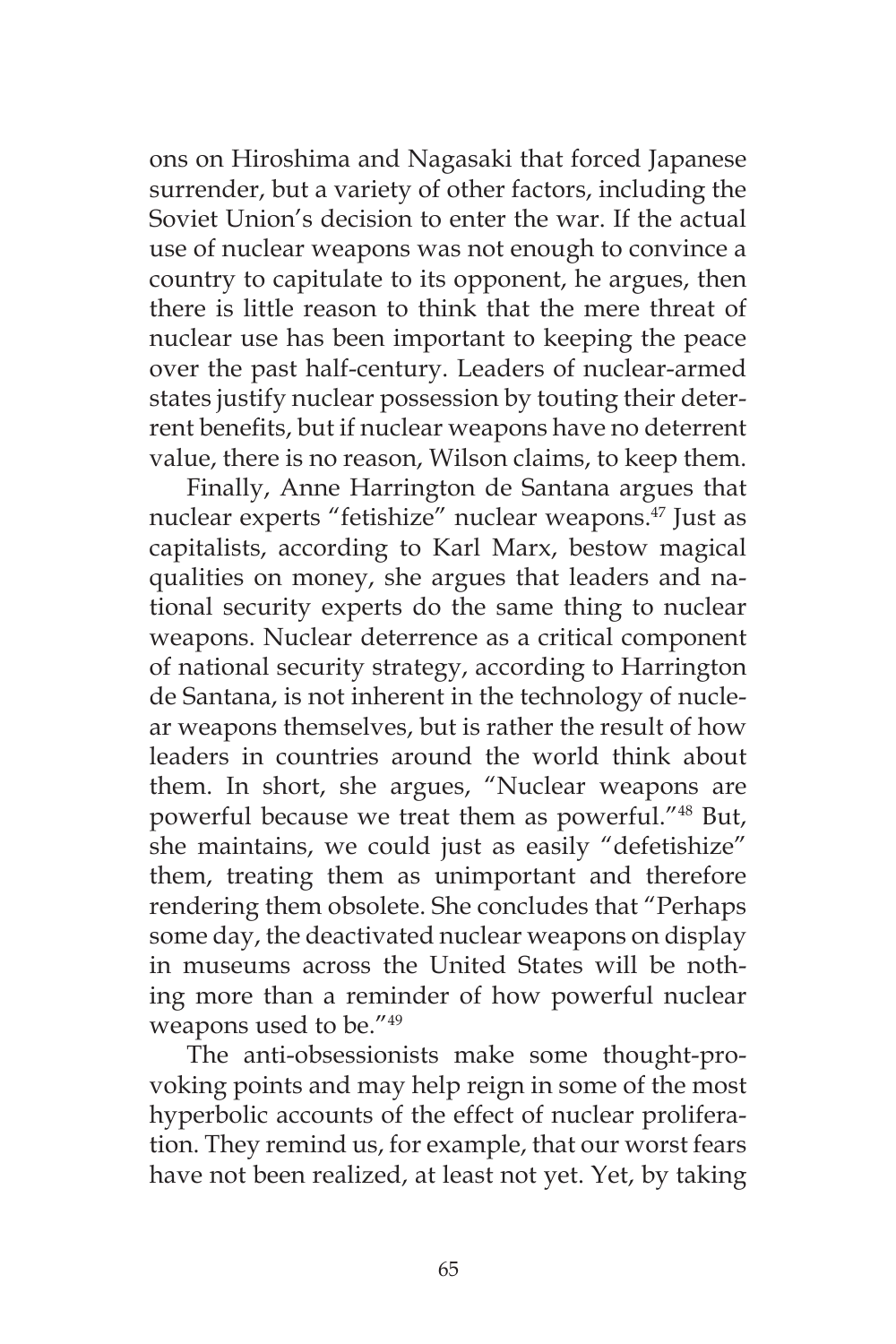the next step and arguing that nuclear weapons have been, and will continue to be, irrelevant, they go too far. Their arguments call to mind the story about the man who jumps to his death from the top of a New York City skyscraper and, when asked how things are going as he passes the 15th story window, replies, "So far, so good."

The idea that world history would have been largely unchanged had nuclear weapons never been invented is a provocative one, but it is also unfalsifiable. There is good reason to believe that world history would have been different, and in many ways better, had certain countries not acquired nuclear weapons.

Let us take Pakistan as an example. Pakistan officially joined the ranks of the nuclear powers in May 1998 when it followed India in conducting a series of nuclear tests. Since that time, Pakistan has been a poster child for the possible negative consequences of nuclear proliferation. Pakistan's nuclear weapons have led to further nuclear proliferation as Pakistan, with the help of rogue scientist A. Q. Khan, transferred uranium enrichment technology to Iran, Libya, and North Korea.50 Indeed, part of the reason that North Korea and Iran possess uranium enrichment programs today is because they got help from Pakistan. Pakistan has arguably become more aggressive since acquiring nuclear weapons, displaying an increased willingness to sponsor cross-border incursions into India with terrorists and irregular forces.<sup>51</sup> In a number of highstakes nuclear crises between India and Pakistan, U.S. officials worried that the conflicts could escalate and intervened diplomatically to prevent a nuclear exchange on the subcontinent. The U.S. Government also worries about the safety and security of Pakistan's nuclear arsenal, fearing that Pakistan's nukes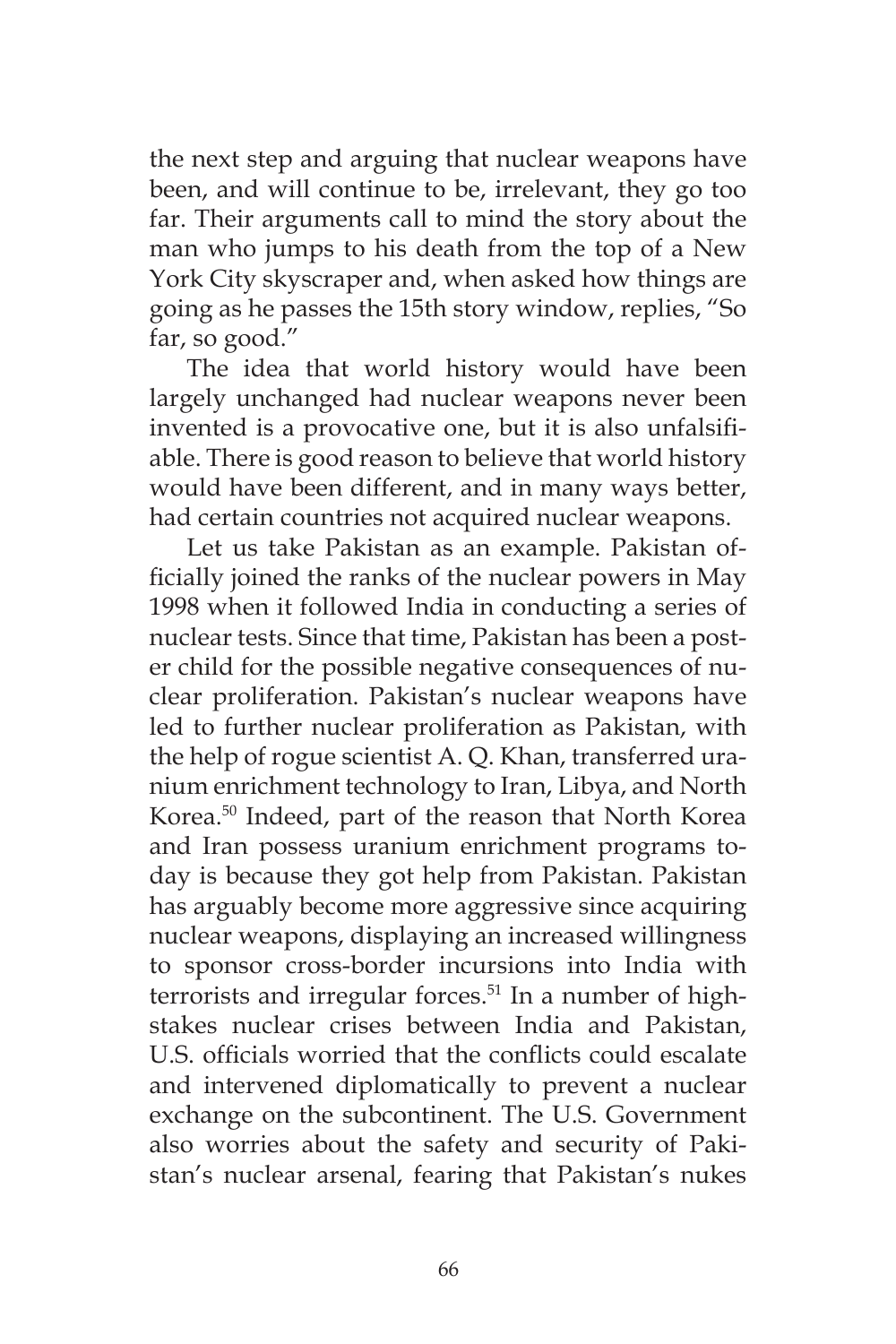could fall into the hands of terrorists in the event of a state collapse or a break down in nuclear security. We still have not witnessed the full range of consequences arising from Pakistani nuclear proliferation. Islamabad has only possessed the bomb for a little over a decade, but they are likely to keep it for decades to come. It is possible that we could still one day witness a nuclear war between India and Pakistan. In short, Pakistan's nuclear capability has already had deleterious effects on U.S. national security. and these threats are only likely to grow over time.

In addition, the anti-obsessionists are incorrect to argue that the cure of U.S. nuclear nonproliferation policy is worse than the disease of proliferation. Many observers would agree with Mueller that the U.S. invasion of Iraq in 2003 was a disaster, costing much in the way of blood and treasure and offering little strategic benefit. But the Iraq War is hardly representative of U.S. nonproliferation policy. For the most part, nonproliferation policy operates in the mundane realm of legal frameworks, negotiations, inspections, sanctions, and a variety of other tools. Even occasional preventive military strikes on nuclear facilities have been far less calamitous than the Iraq War. Indeed, the Israeli strikes on nuclear reactors in Iraq and Syria in 1981 and 2007, respectively, produced no meaningful military retaliation and a muted international response. Moreover, the idea that the Iraq War was primarily about nuclear nonproliferation is a contestable one, with Saddam Hussein's history of aggression, the unsustainability of maintaining the pre-war containment regime indefinitely, Saddam's ties to terrorist groups, his past possession and use of chemical and biological weapons, and the window of opportunity created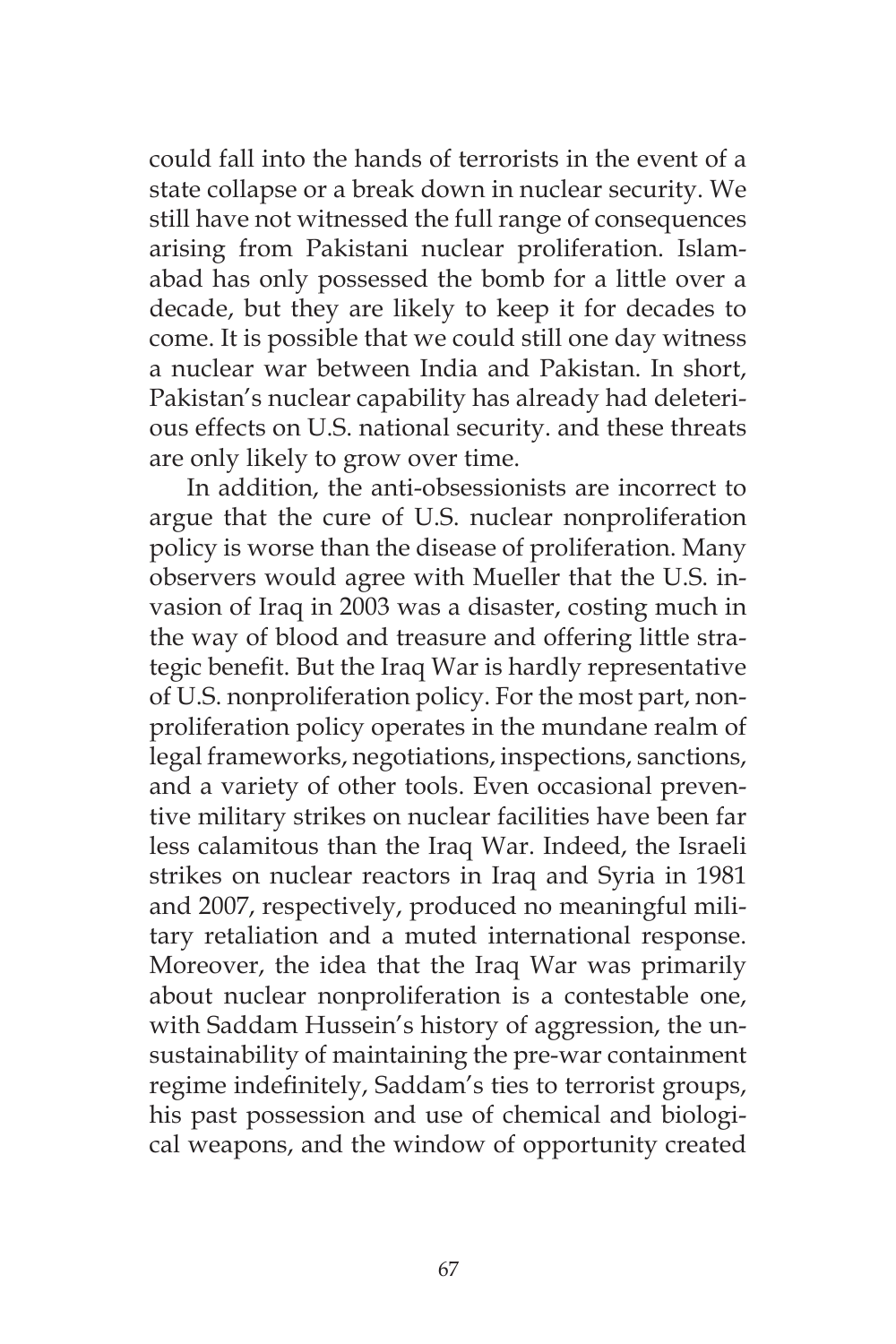by September 11, 2001 (9/11), all serving as possible prompts for U.S. military action in the spring of 2003.

The claim that nonproliferation policy is dangerous because it denies developing countries access to nuclear energy also rests on shaky ground. If anything, the global nonproliferation regime has, on balance, increased access to nuclear technology. Does anyone really believe that countries like Algeria, Congo, and Vietnam would have nuclear reactors today were it not for Atoms for Peace, Article IV of the Nuclear Nonproliferation Treaty (NPT), and other aspects of the nonproliferation regime that have provided developing states with nuclear technology in exchange for promises to forgo nuclear weapons development? Moreover, the sensitive fuel-cycle technology denied by the Nuclear Suppliers Group (NSG) and other supply control regimes is not necessary to the development of a vibrant nuclear energy program as the many countries that have fuel-cycle services provided by foreign nuclear suppliers clearly demonstrate. Finally, the notion that nuclear energy is somehow the key to lifting developing countries from third to first world status does not find support. Given the large upfront investments, the cost of back-end fuel management and storage, and the ever-present danger of environmental catastrophe exemplified most recently by the Fukushima disaster in Japan, many argue that nuclear energy is not a cost-effective source of energy (if all the externalities are taken into account) for any country, not to mention those developing states least able to manage these myriad challenges.

Taken together, therefore, the argument that nuclear nonproliferation policy is more dangerous than the consequences of nuclear proliferation, including possible nuclear war, is untenable. Indeed, it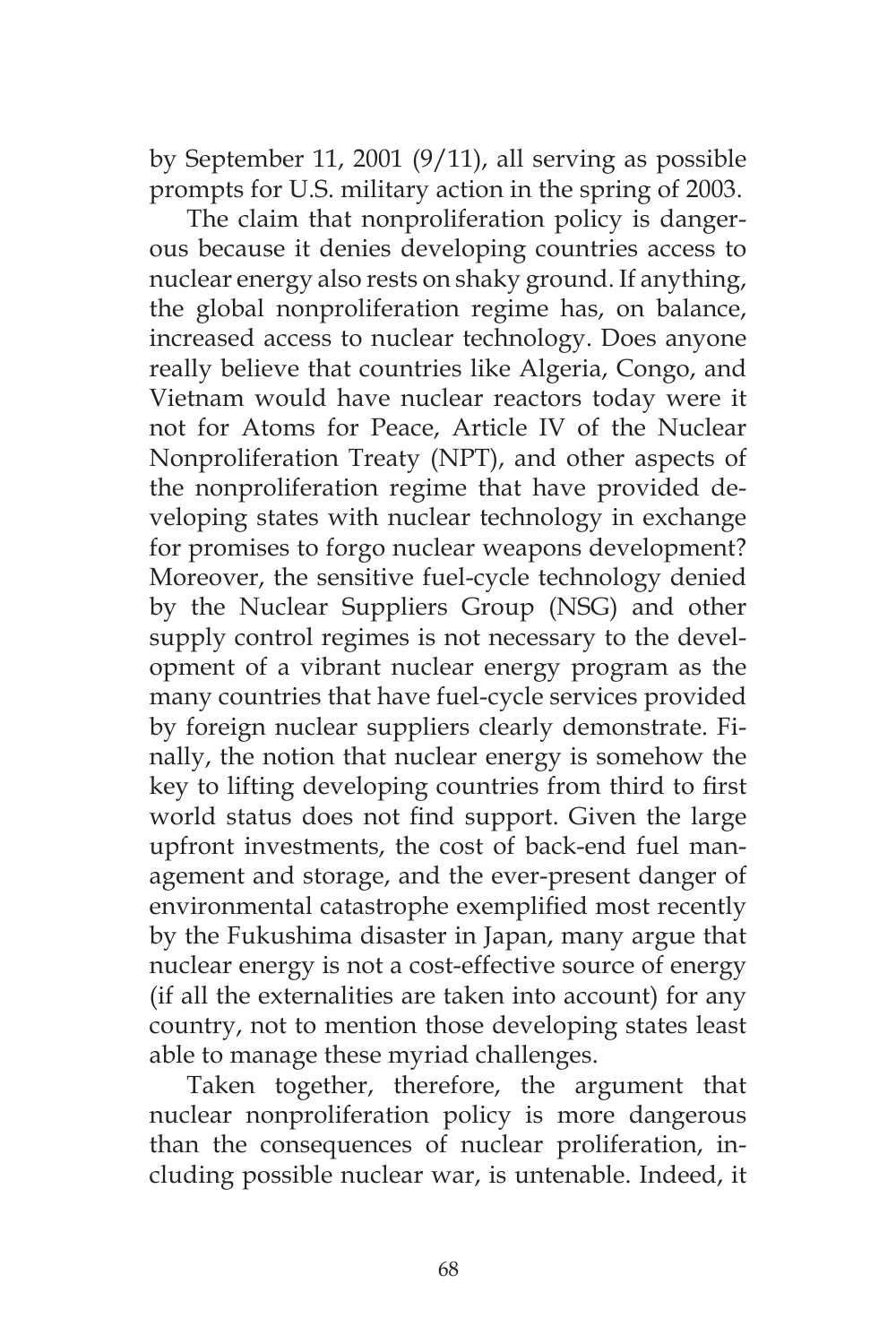would certainly come as a surprise to the mild mannered diplomats and scientists who staff the International Atomic Energy Agency, the global focal point of the nuclear nonproliferation regime, located in Vienna, Austria.

The anti-obsessionsists, like the optimists, also walk themselves into logical contradictions. In this case, their policy recommendations do not necessarily follow from their analyses. Wilson argues that nuclear weapons are irrelevant, and therefore we should eliminate them.52 But if nuclear weapons are really so irrelevant, why not just keep them lying around? They will not cause any problems if they are as meaningless as anti-obsessionists claim, and it is certainly more cost effective to do nothing than to negotiate complicated international treaties and to dismantle thousands of warheads, delivery vehicles, and their associated facilities.

Finally, the idea that nuclear weapons are only important because we think they are powerful is arresting, but false. There are properties inherent in nuclear weapons that can be used to create military effects that simply cannot, at least not yet, be replicated with conventional munitions. If a military planner wants to quickly destroy a city on the other side of the planet, his only option today is a nuclear weapon mounted on an ICBM. Therefore, if the collective "we" suddenly decided to "defetishize" nuclear weapons by treating them as unimportant, it is implausible that some leader somewhere would not independently come to the idea that nuclear weapons could advance his or her country's national security and thereby re-fetishize them.

In short, the optimists and anti-obsessionists have brought an important perspective to the nonprolifera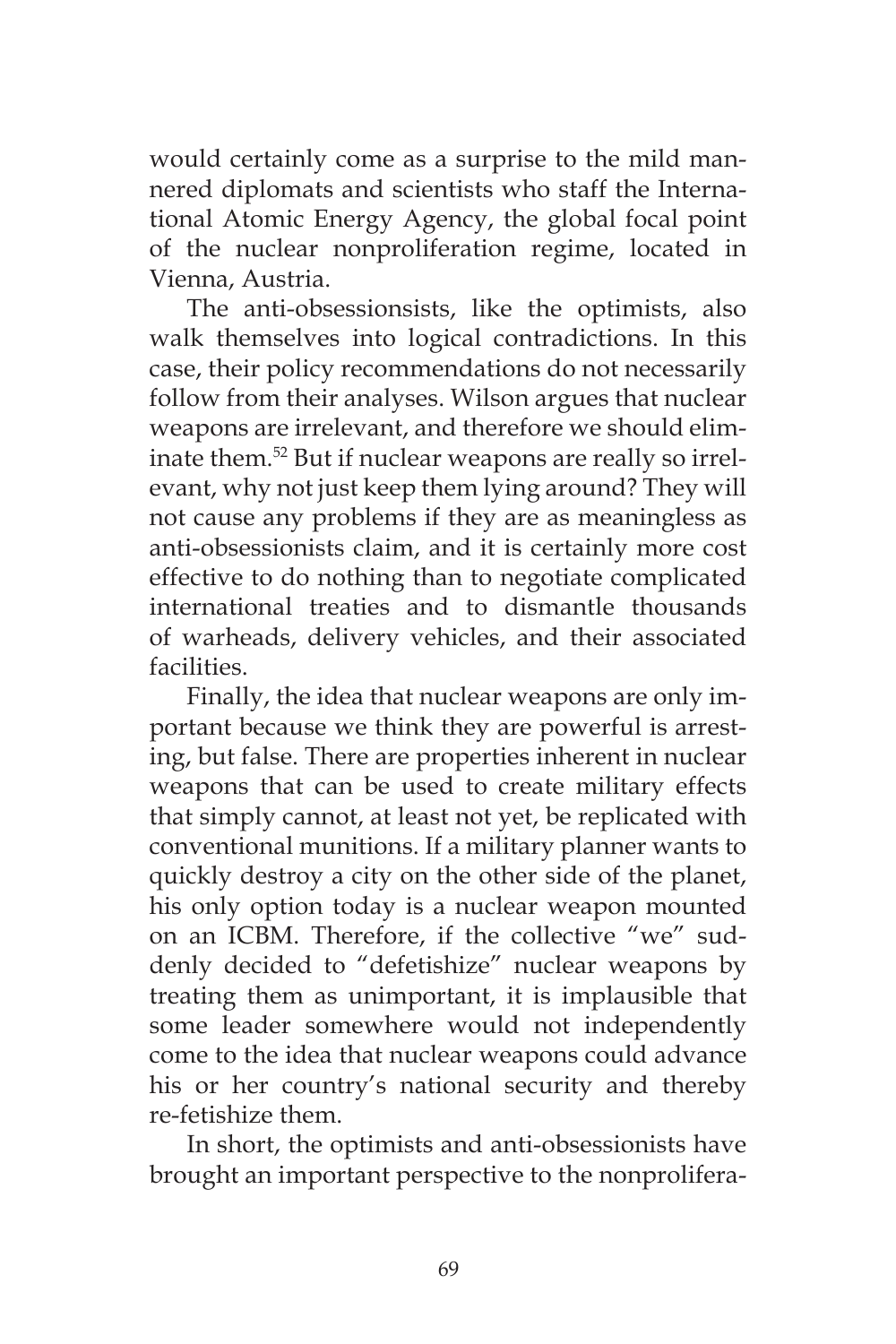tion debate. Their arguments are provocative and raise the bar for those who wish to argue that the spread of nuclear weapons is indeed a problem. Nevertheless, their counterintuitive arguments are not enough to wish away the enormous security challenges posed by the spread of the world's most dangerous weapons. These myriad threats will be considered in the next section.

## **WHY NUCLEAR PROLIFERATION IS A PROBLEM**

The spread of nuclear weapons poses a number of severe threats to international peace and U.S. national security, including nuclear war, nuclear terrorism, global and regional instability, constrained freedom of action, weakened alliances, and further nuclear proliferation. This section explores each of these threats in turn.

## **Nuclear War.**

The greatest threat posed by the spread of nuclear weapons is nuclear war. The more states in possession of nuclear weapons, the greater the probability that somewhere, someday, there will be a catastrophic nuclear war. A nuclear exchange between the two superpowers during the Cold War could have arguably resulted in human extinction, and a nuclear exchange between states with smaller nuclear arsenals, such as India and Pakistan, could still result in millions of deaths and casualties, billions of dollars of economic devastation, environmental degradation, and a parade of other horrors.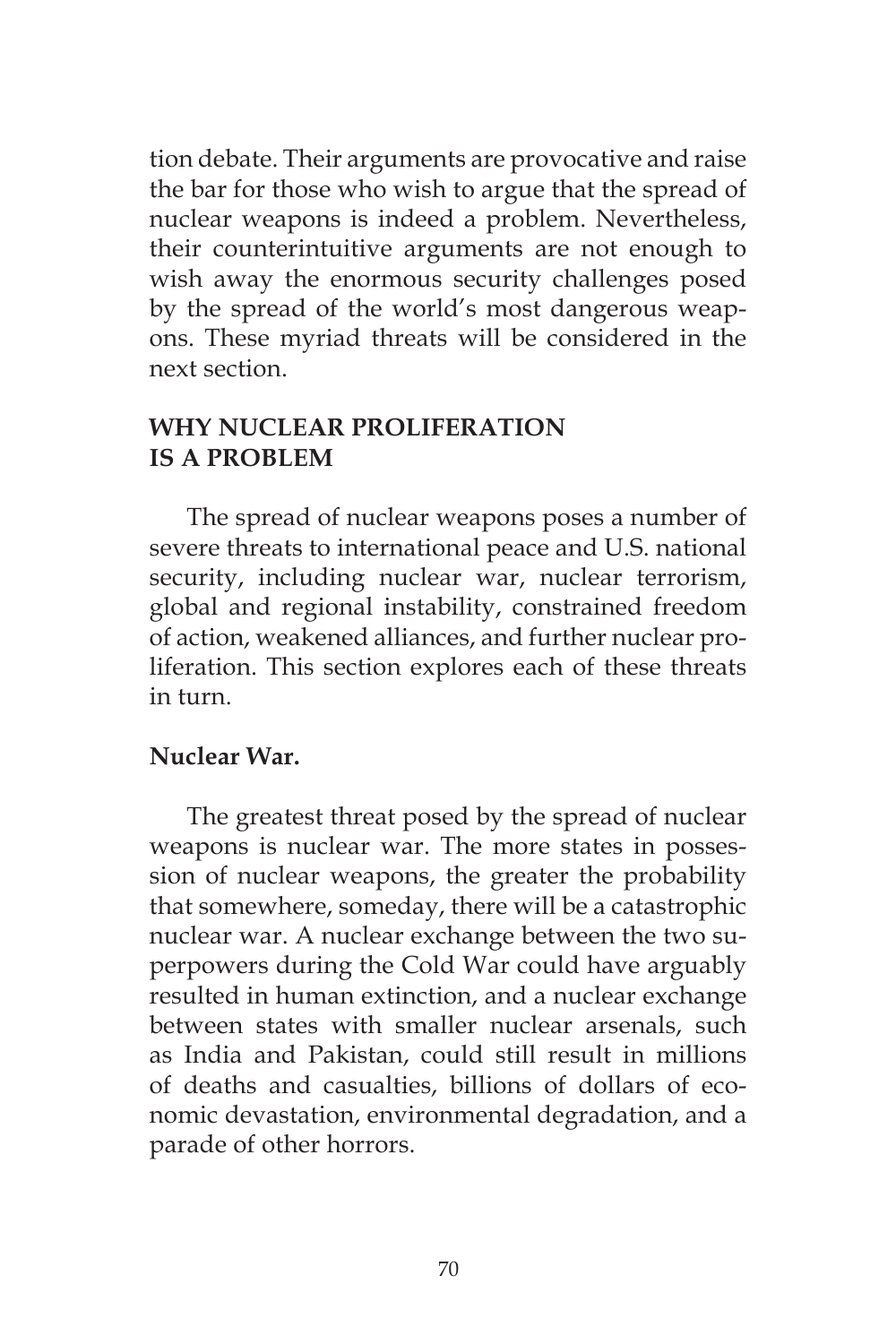To date, nuclear weapons have only been used in warfare once. In 1945, the United States used nuclear weapons on Hiroshima and Nagasaki, bringing World War II to a close. Many analysts point to the 65-plusyear tradition of nuclear nonuse as evidence that nuclear weapons are unusable, but it would be naïve to think that nuclear weapons will never be used again simply because they have not been used for some time. After all, analysts in the 1990s argued that worldwide economic downturns like the great depression were a thing of the past, only to be surprised by the dotcom bubble bursting in the late-1990s and the Great Recession of late-2000s.<sup>53</sup> This author, for one, would be surprised if nuclear weapons are not used again sometime in my lifetime.

Before reaching a state of MAD, new nuclear states go through a transition period in which they lack a secure second-strike capability. In this context, one or both states might believe that it has an incentive to use nuclear weapons first. For example, if Iran acquires nuclear weapons, neither Iran, nor its nuclear-armed rival, Israel, will have a secure second-strike capability. Even though it is believed to have a large arsenal, given its small size and lack of strategic depth, Israel might not be confident that it could absorb a nuclear strike and respond with a devastating counterstrike. Similarly, Iran might eventually be able to build a large and survivable nuclear arsenal, but, when it first crosses the nuclear threshold, Tehran will have a small and vulnerable nuclear force.

In these pre-MAD situations, there are at least three ways that nuclear war could occur. First, the state with the nuclear advantage might believe it has a splendid first strike capability. In a crisis, Israel might, therefore, decide to launch a preventive nuclear strike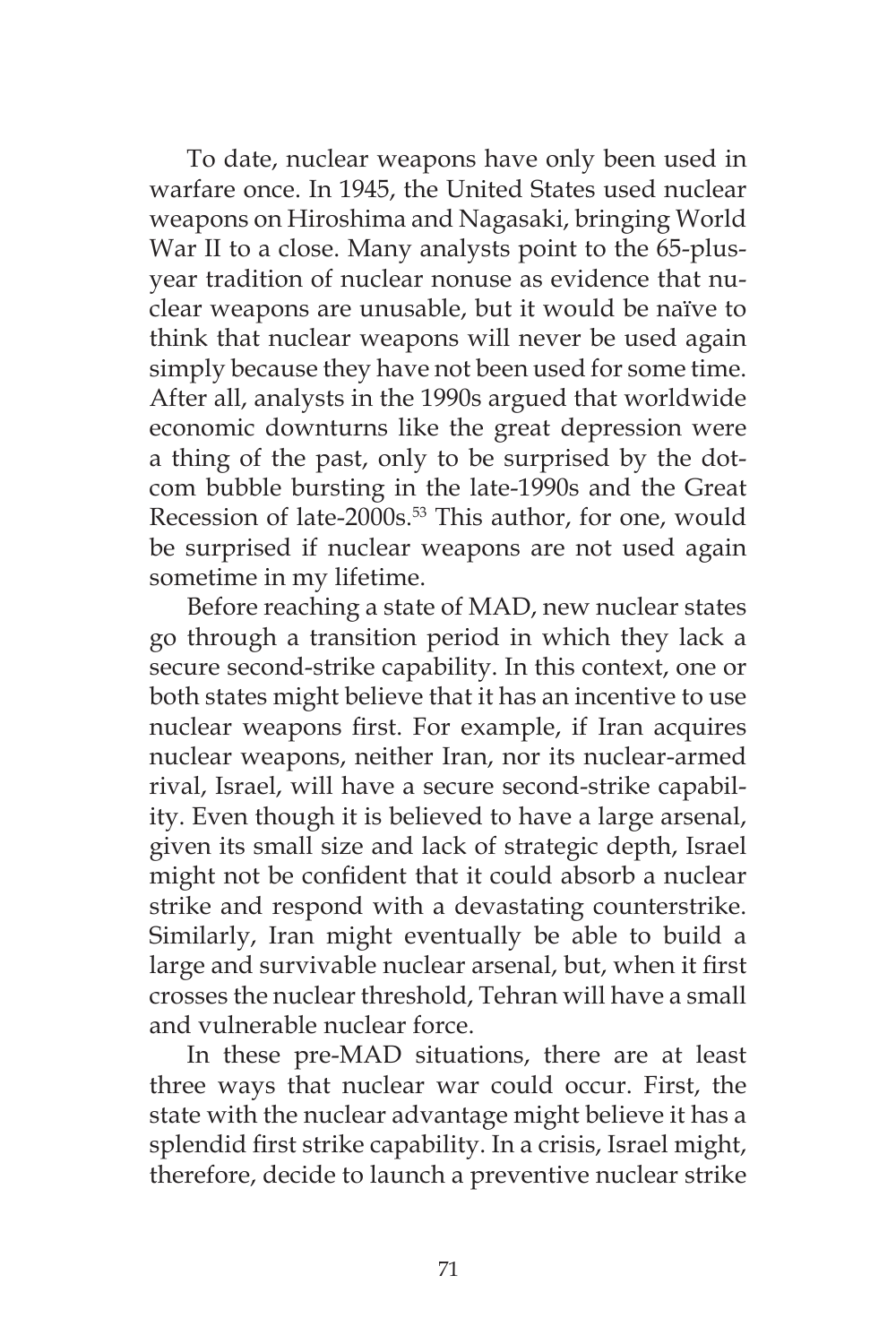to disarm Iran's nuclear capabilities and eliminate the threat of nuclear war against Israel. Indeed, this incentive might be further increased by Israel's aggressive strategic culture that emphasizes preemptive action. Second, the state with a small and vulnerable nuclear arsenal, in this case Iran, might feel "use 'em or loose 'em" pressures. That is, if Tehran believes that Israel might launch a preemptive strike, Iran might decide to strike first rather than risk having its entire nuclear arsenal destroyed. Third, as Thomas Schelling has argued, nuclear war could result due to the reciprocal fear of surprise attack.<sup>54</sup> If there are advantages to striking first, one state might start a nuclear war in the belief that war is inevitable and that it would be better to go first than to go second. In a future Israeli-Iranian crisis, for example, Israel and Iran might both prefer to avoid a nuclear war but decide to strike first rather than suffer a devastating first attack from an opponent.

Even in a world of MAD, there is a risk of nuclear war. Rational deterrence theory assumes nucleararmed states are governed by rational leaders who would not intentionally launch a suicidal nuclear war. This assumption appears to have applied to past and current nuclear powers, but there is no guarantee that it will continue to hold in the future. For example, Iran's theocratic government, despite its inflammatory rhetoric, has followed a fairly pragmatic foreign policy since 1979, but it contains leaders who genuinely hold millenarian religious worldviews and who could one day ascend to power and have their finger on the nuclear trigger. We cannot rule out the possibility that, as nuclear weapons continue to spread, some leader will choose to launch a nuclear war, knowing full well that it could result in self-destruction.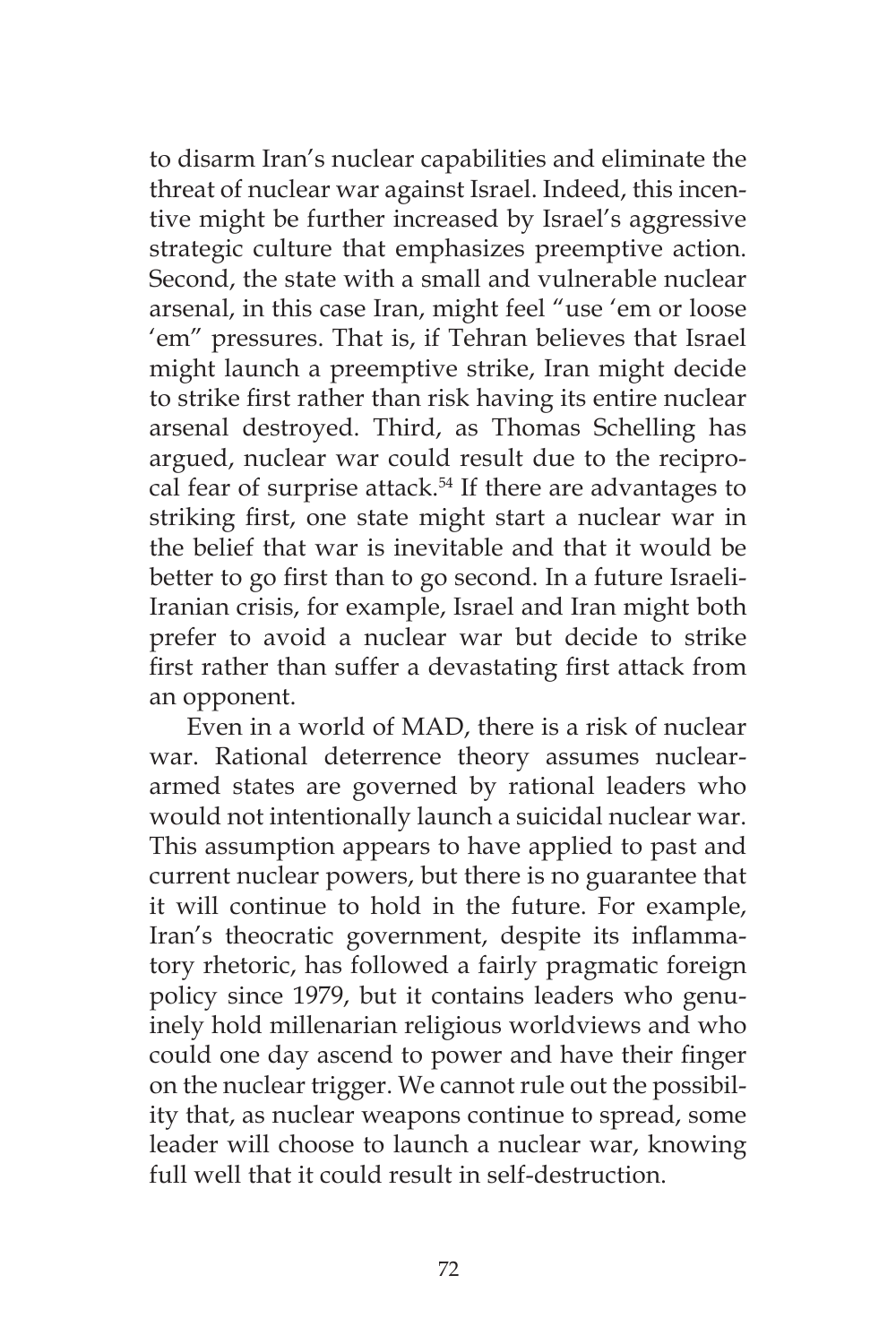One does not need to resort to irrationality, however, to imagine a nuclear war under MAD. Nuclear weapons may deter leaders from intentionally launching full-scale wars, but they do not mean the end of international politics. As discussed previously, nuclear-armed states still have conflicts of interest, and leaders still seek to coerce nuclear-armed adversaries. This leads to the credibility problem that is at the heart of modern deterrence theory: How can you credibly threaten to attack a nuclear-armed opponent? Deterrence theorists have devised at least two answers to this question. First, as stated earlier, leaders can choose to launch a limited nuclear war.<sup>55</sup> This strategy might be especially attractive to states in a position of conventional military inferiority that might have an incentive to escalate a crisis quickly. During the Cold War, the United States was willing to use nuclear weapons first to stop a Soviet invasion of Western Europe, given NATO's conventional inferiority. As Russia's conventional military power has deteriorated since the end of the Cold War, Moscow has come to rely more heavily on nuclear weapons in its strategic doctrine. Indeed, Russian strategy calls for the use of nuclear weapons early in a conflict (something that most Western strategists would consider to be escalatory) as a way to de-escalate a crisis. Similarly, Pakistan's military plans for nuclear use in the event of an invasion from conventionally stronger India. Finally, Chinese generals openly talk about the possibility of nuclear use against a U.S. superpower in a possible East Asia contingency.

Second, as was also discussed earlier, leaders can make a "threat that leaves something to chance."56 They can initiate a nuclear crisis. By playing these risky games of nuclear brinkmanship, states can in-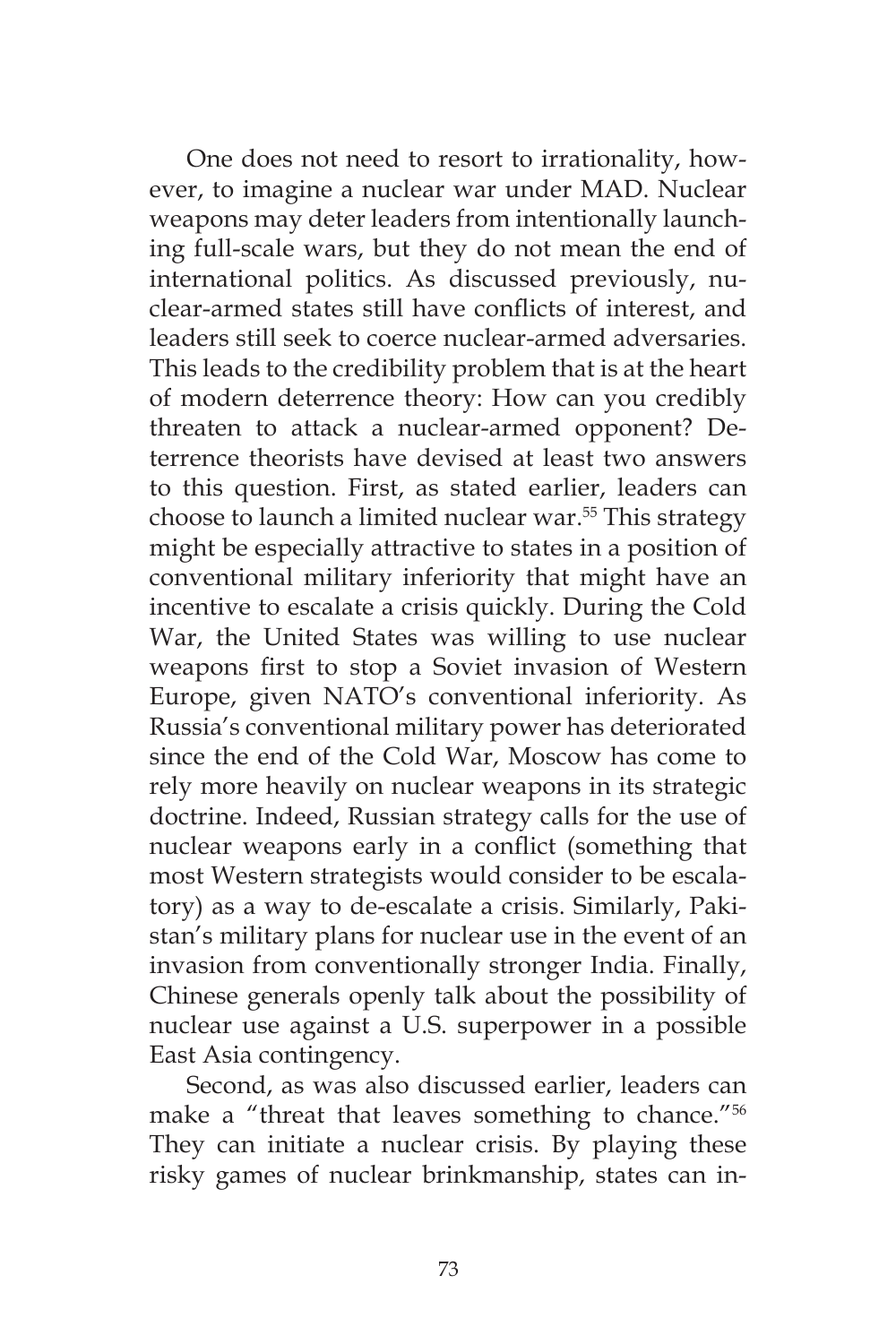crease the risk of nuclear war in an attempt to force a less resolved adversary to back down. Historical crises have not resulted in nuclear war, but many of them, including the 1962 Cuban Missile Crisis, have come close. Scholars have documented historical incidents when accidents could have led to war.57 When we think about future nuclear crisis dyads, such as Iran and Israel, there are fewer sources of stability than existed during the Cold War, meaning that there is a very real risk that a future Middle East crisis could result in a devastating nuclear exchange.

#### **Nuclear Terrorism.**

The spread of nuclear weapons also increases the risk of nuclear terrorism.58 It used to be said that "Terrorists want a lot of people watching, not a lot of people dead," but the terrorist attacks of 9/11 changed expert perceptions of the terrorist threat.<sup>59</sup> These attacks demonstrated that al-Qaeda and other modern terrorist groups are interested in imposing massive casualties, and there are few better ways of killing large numbers of civilians than detonating a nuclear weapon in a major metropolitan area. While 9/11 was one of the greatest tragedies in American history, it would have been much worse had Osama Bin Laden been able to acquire nuclear weapons. Osama Bin Laden declared it a "religious duty" for al-Qaeda to acquire nuclear weapons, and radical clerics have issued *fatwas* declaring it permissible to use nuclear weapons in jihad against the West.<sup>60</sup> Unlike states, which can be more easily deterred, there is little doubt that if terrorists acquired nuclear weapons, they would use them. Indeed, in recent years, many U.S. politicians and secu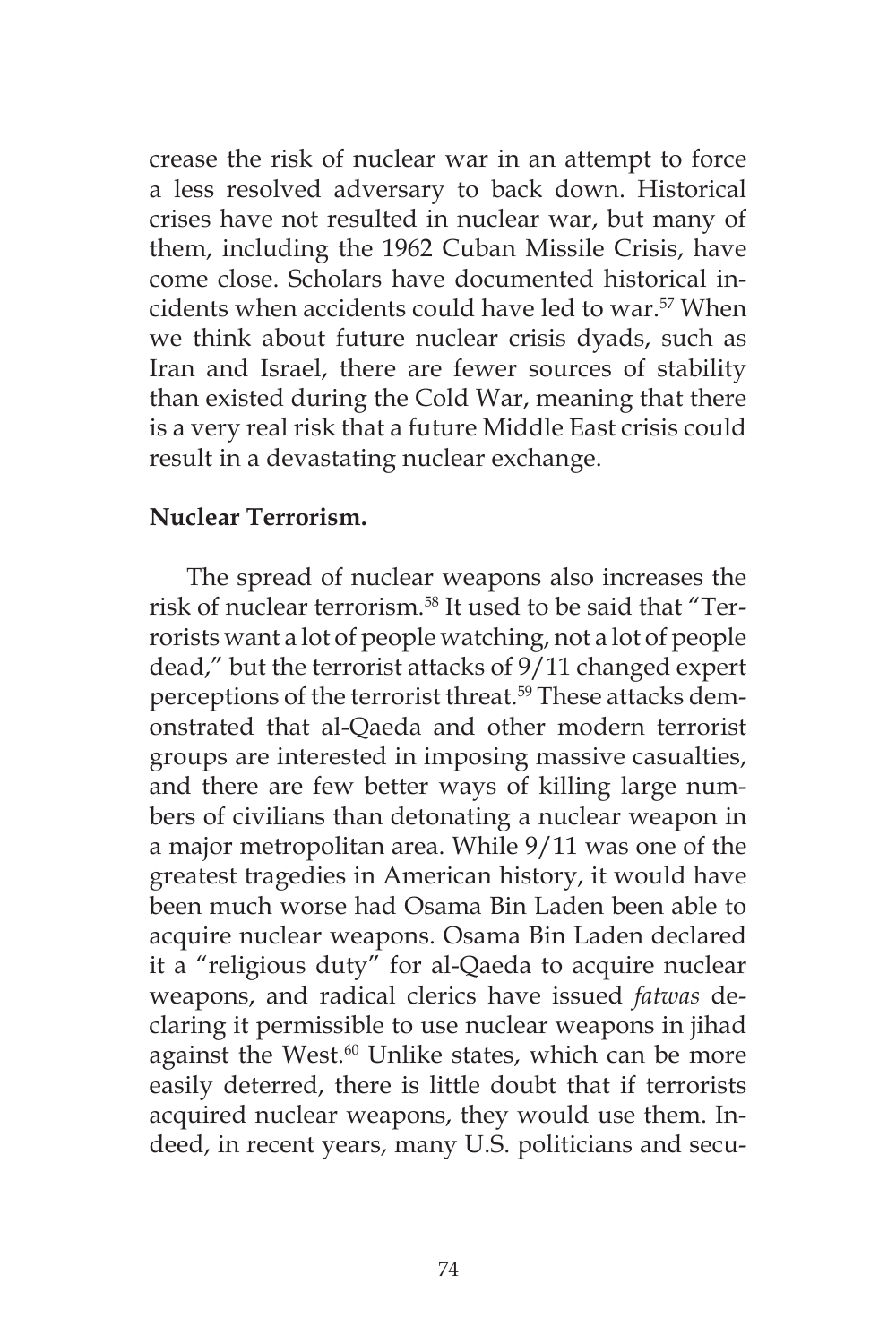rity analysts have agreed that nuclear terrorism poses the greatest threat to U.S. national security.<sup>61</sup>

Wanting nuclear weapons and actually possessing them, however, are two different things, and many analysts have pointed out the tremendous hurdles that terrorists would have to overcome to acquire nuclear weapons.<sup>62</sup> Nevertheless, as nuclear weapons spread, the possibility that they will eventually fall into terrorist hands increases. States could intentionally transfer nuclear weapons, or the fissile material required to build them, to terrorist groups. There are good reasons why a state might be reluctant to transfer nuclear weapons to terrorists, but as nuclear weapons spread, the possibility that a leader might someday purposely arm a terrorist group increases. Some fear, for example, that Iran, with its close ties to Hamas and Hezbollah, might be at a heightened risk of transferring nuclear weapons to terrorists. Moreover, even if no state would ever intentionally transfer nuclear capabilities to terrorists, a new nuclear state, with underdeveloped security procedures, might be vulnerable to theft, allowing terrorist groups or corrupt or ideologically motivated insiders to transfer dangerous material to terrorists. There is evidence, for example, that representatives from Pakistan's atomic energy establishment met with al-Qaeda members to discuss a possible nuclear deal.<sup>63</sup> Finally, a nuclear-armed state could collapse, resulting in a breakdown of law and order and a loose nuclear weapons problem. U.S. officials are currently very concerned about what would happen to Pakistan's nuclear weapons if the government were to fall. As nuclear weapons spread, this problem is only further amplified. Iran is a country with a history of revolutions and a government with a tenuous hold on power. The regime change that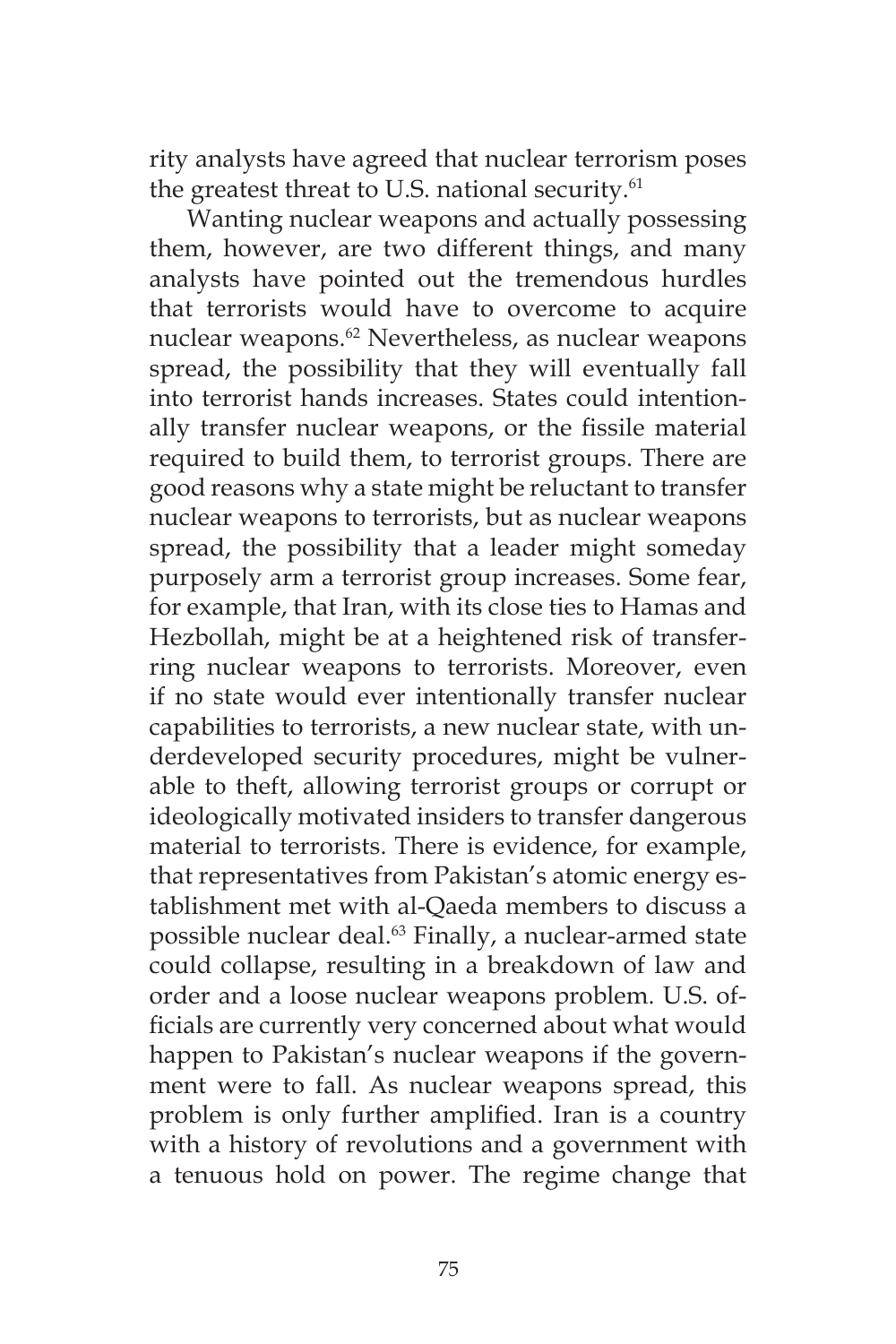Washington has long dreamed about in Tehran could actually become a nightmare if a nuclear-armed Iran suffered a break down in authority, forcing us to worry about the fate of Iran's nuclear arsenal.

## **Regional Instability.**

The spread of nuclear weapons also emboldens nuclear powers contributing to regional instability. States that lack nuclear weapons need to fear direct military attack from other states, but states with nuclear weapons can be confident that they can deter an intentional military attack, giving them an incentive to be more aggressive in the conduct of their foreign policy. In this way, nuclear weapons provide a shield under which states can feel free to engage in lowerlevel aggression. Indeed, international relations theories about the "stability-instability paradox" maintain that stability at the nuclear level contributes to conventional instability.64

Historically, we have seen that the spread of nuclear weapons has emboldened their possessors and contributed to regional instability. Recent scholarly analyses have demonstrated that, after controlling for other relevant factors, nuclear-weapon states are more likely to engage in conflict than non-nuclear weapon states and that this aggressiveness is more pronounced in new nuclear states that have less experience with nuclear diplomacy.<sup>65</sup> Similarly, research on internal decisionmaking in Pakistan reveals that Pakistani foreign policymakers may have been emboldened by the acquisition of nuclear weapons, which encouraged them to initiate militarized disputes against India.<sup>66</sup>

Currently, Iran restrains its foreign policy because it fears a major military retaliation from the United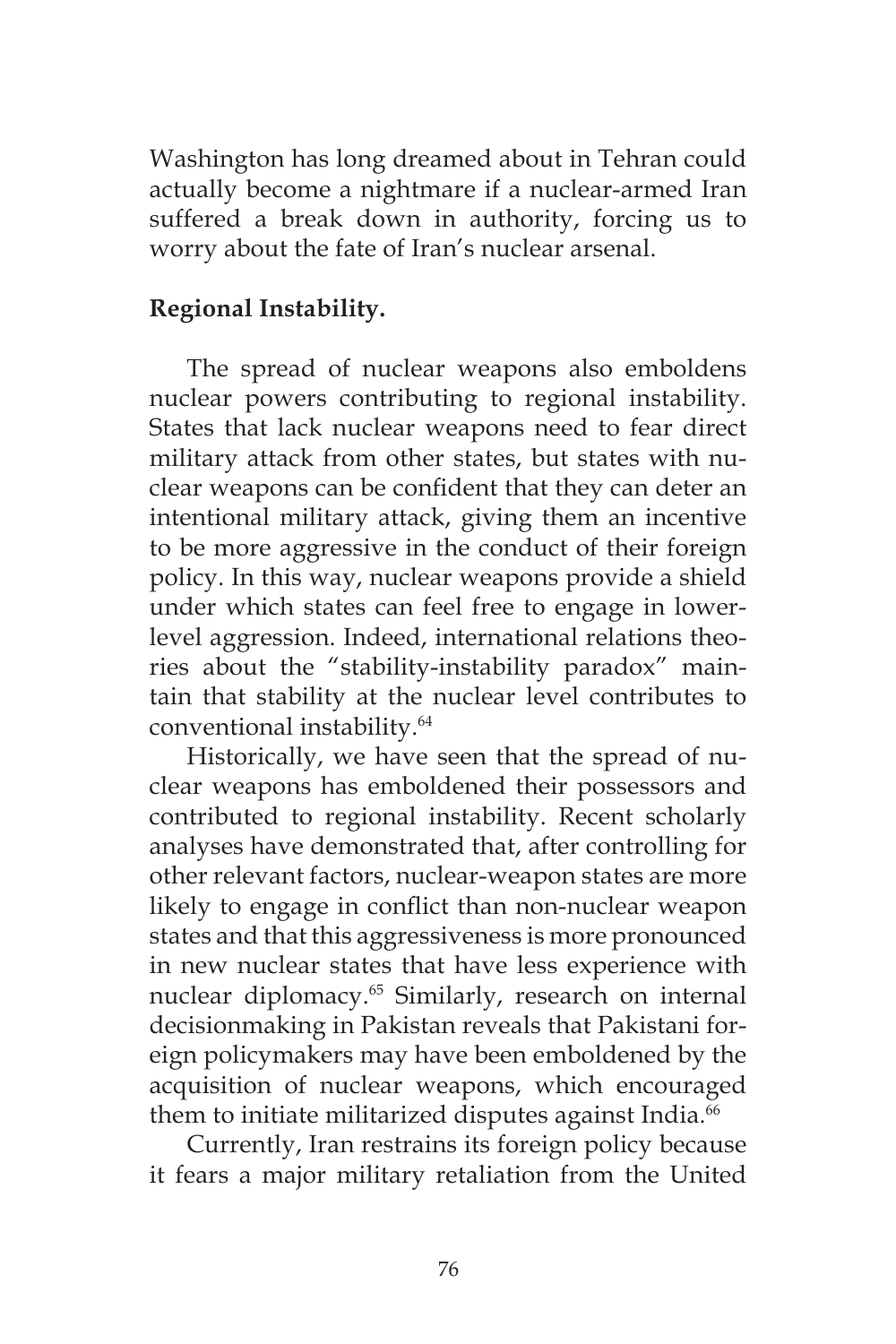States or Israel, but with nuclear weapons, it could feel free to push harder. A nuclear-armed Iran would likely step up support to terrorist and proxy groups and engage in more aggressive coercive diplomacy. With a nuclear-armed Iran increasingly throwing its weight around in the region, we could witness an even more crisis-prone Middle East. In a poly-nuclear Middle East with Israel, Iran, and, in the future, possibly other states, armed with nuclear weapons, any one of those crises could result in a catastrophic nuclear exchange.

Nuclear proliferation can also lead to regional instability due to preventive strikes against nuclear programs. States often conduct preventive military strikes to prevent adversaries from acquiring nuclear weapons. Historically, the United States attacked German nuclear facilities during World War II; Israel bombed a nuclear reactor in Iraq in 1981; Iraq bombed Iran's Bushehr reactors in the Iran-Iraq War in the 1980s, and Iran returned the favor against Iraq's Osiraq reactor; a U.S.-led international coalition destroyed Iraq's nuclear infrastructure in the first Gulf War in 1991; and Israel bombed a Syrian nuclear reactor in 2007. These strikes have not led to extensive conflagrations in the past, but we might not be so lucky in the future. At the time of this writing in 2012, the United States and Israel were polishing military plans to attack Iran's nuclear program, and some experts maintain that such a strike could result in a wider regional war.

#### **Constrained Freedom of Action.**

The spread of nuclear weapons also disadvantages American's national security by constraining U.S. freedom of action. As the most powerful country on the planet with the ability to project power to every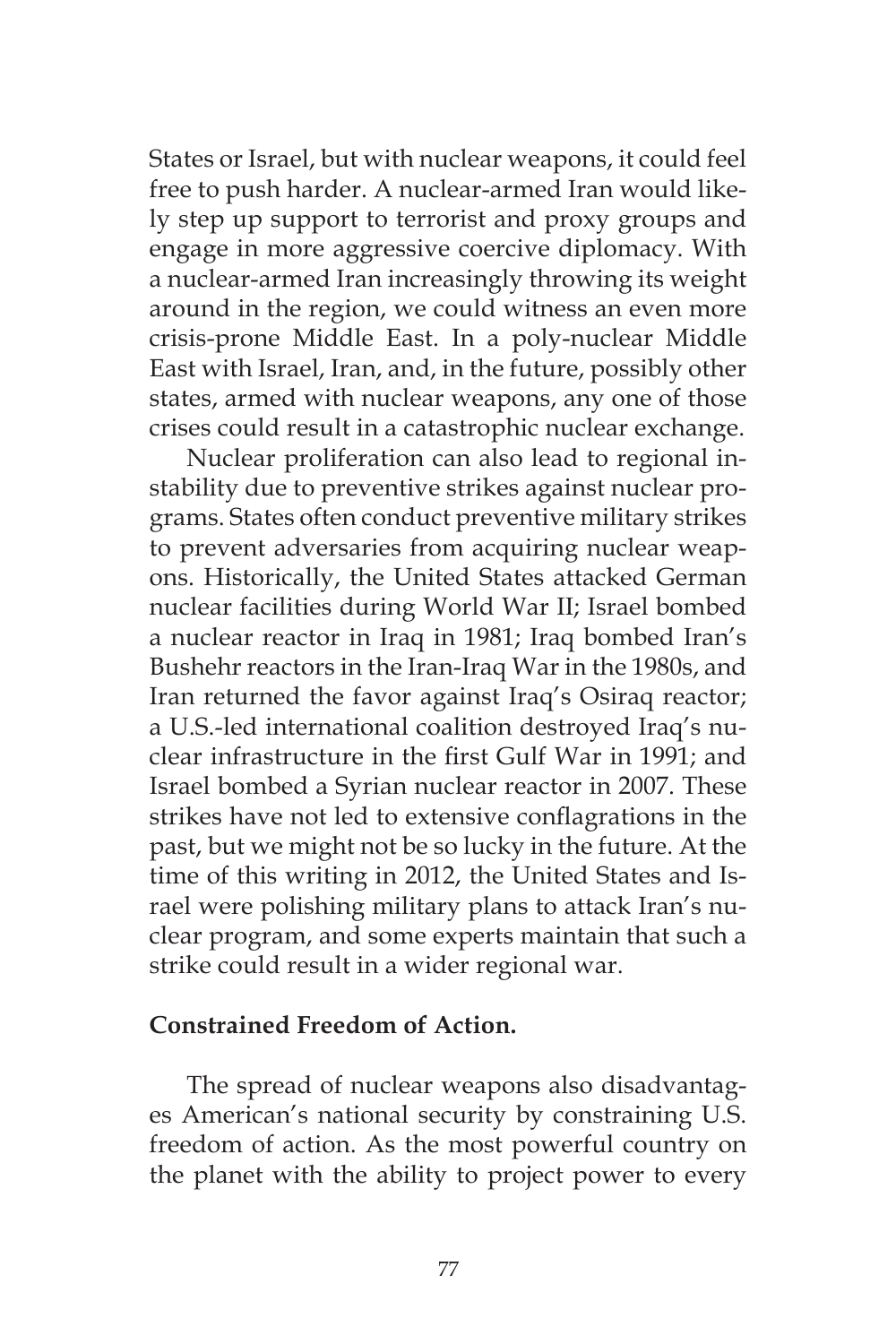corner of the globe, the United States has the ability to threaten or protect every other state in the international system. This is a significant source of strategic leverage and maintaining freedom of action is an important objective of U.S. national security policy.<sup>67</sup>

As nuclear weapons spread, however, America's military freedom of action is constrained. The United States can use, or credibly threaten to use, force against nonnuclear states. The threat of military action against nuclear-armed states is much less credible, however, because nuclear-armed states can deter U.S. military action with the threat of nuclear retaliation. In January 2012, for example, Iran threatened to close the Strait of Hormuz, a narrow Persian Gulf waterway through which roughly 20 percent of the world's oil flows, and the United States issued a counterthreat, declaring that Washington would use force to reopen the Strait if necessary. If Iran had had nuclear weapons, however, Washington's threats would have been much less credible. Would a U.S. President really be willing to risk nuclear war with Iran in order to reopen the Strait? Maybe. But, maybe not. While the United States might not be deterred in every contingency against a nuclear-armed state, it is clear that, at a minimum, the spread of nuclear weapons greatly complicates U.S. decisions to use force.

## **Undermines Alliances.**

The spread of nuclear weapons also complicates U.S. alliance relationships. Washington uses the promise of military protection as a way to cement its alliance structures. U.S. allies depend on America's protection, giving Washington influence over allied states' foreign policies. Historically, the United States has offered,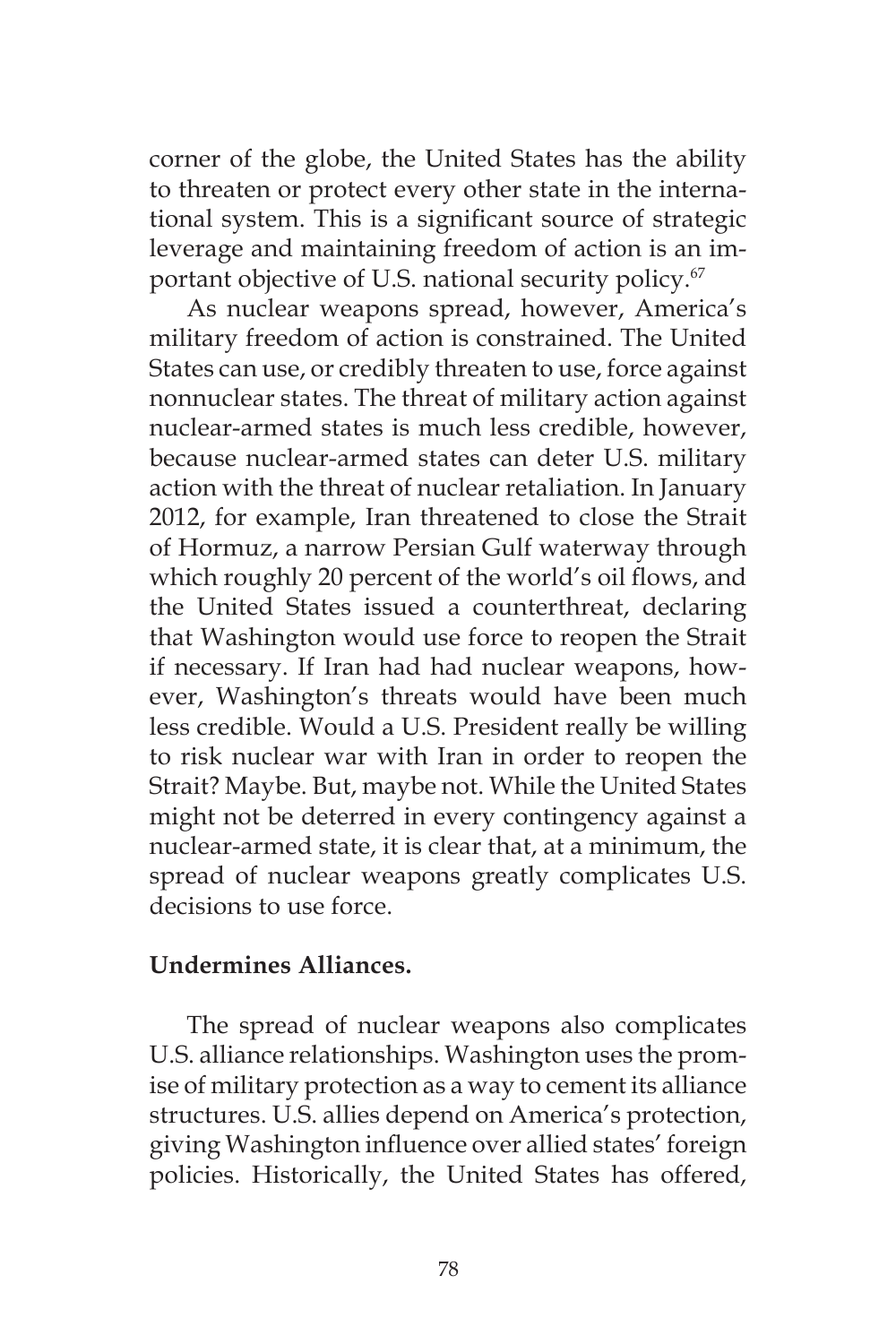and threatened to retract, the security guarantee carrot to prevent allied states from acting contrary to its interests. As nuclear weapons spread, however, alliances held together by promises of military protection are undermined in two ways. First, U.S. allies may doubt the credibility of Washington's commitments to provide a military defense against nuclear-armed states, leading them to weaken ties with their patron. As Charles de Gaulle famously asked about the U.S. commitment to defend France from the Soviet Union during the Cold War, would Washington be willing to trade New York for Paris? Similarly, if Iran acquires nuclear weapons, U.S. partners in the Middle East, such as Israel and Gulf States, will question Washington's resolve to defend them from Iran. After all, if the United States proves unwilling to use force to prevent Iran from acquiring nuclear weapons, would it really be willing to fight a war against a nuclear-armed Iran? Qatar, for example, already appears to be hedging its bets, loosening ties to Washington and warming to Tehran.

Second, nuclear proliferation could encourage client states to acquire nuclear weapons themselves, giving them greater security independence and making them less dependable allies. According to many scholars, the acquisition of the *force de frappe* was instrumental in permitting the French Fifth Republic under President Charles de Gaulle to pursue a foreign policy path independent from Washington and NATO.<sup>68</sup> Similarly, it is possible that Turkey, Saudi Arabia, and other regional states will acquire independent nuclear capabilities to counter Iran's nuclear arsenal, greatly destabilizing an already unstable region and threatening Washington's ability to influence regional dynamics.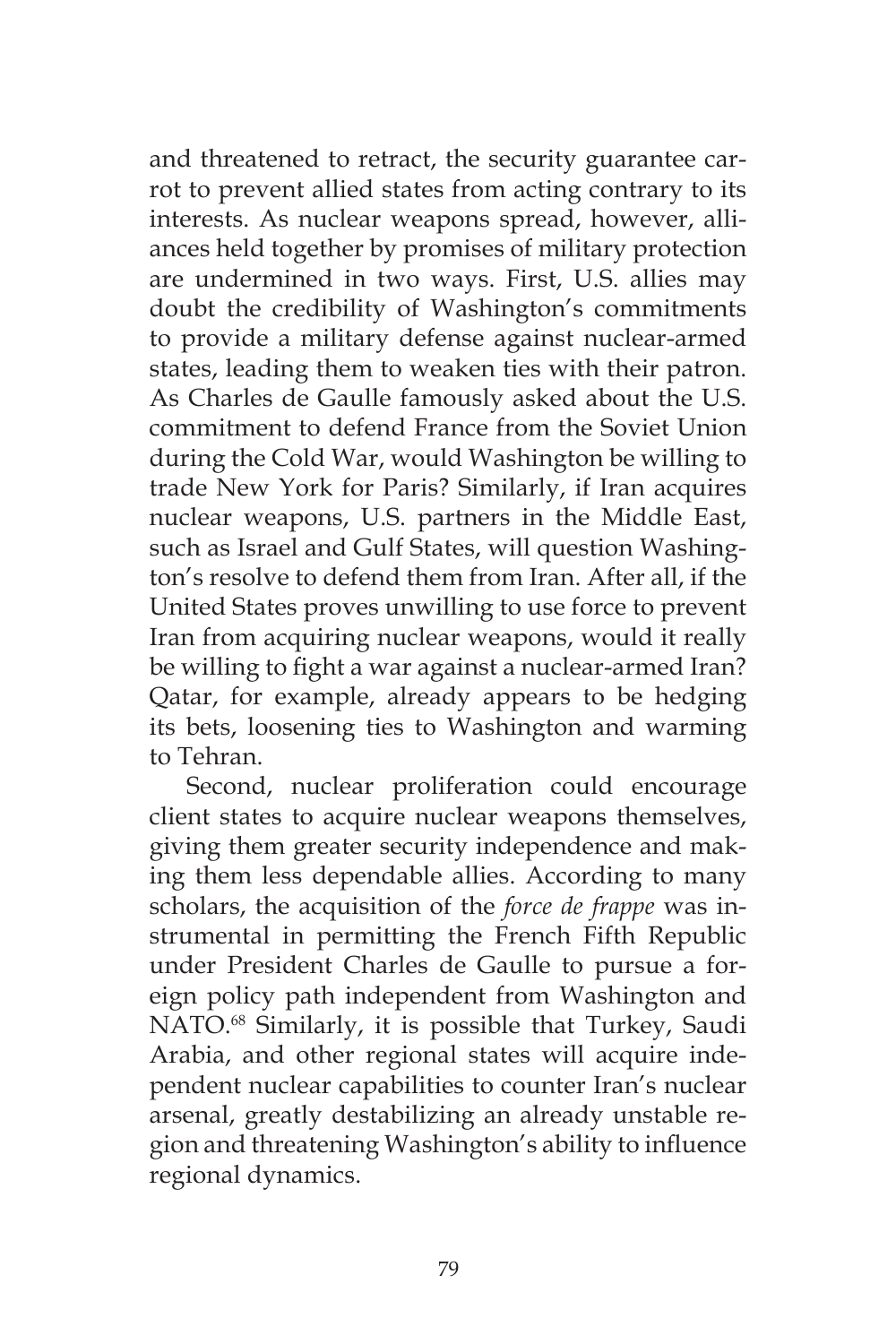## **Further Proliferation.**

Nuclear proliferation poses an additional threat to international peace and security because it causes further proliferation. As former Secretary of State George Schultz once said, "proliferation begets proliferation."69 When one country acquires nuclear weapons, its regional adversaries, feeling threatened by its neighbor's new nuclear capabilities, are more likely to attempt to acquire nuclear weapons in response. Indeed, the history of nuclear proliferation can be read as a chain reaction of proliferation. The United States acquired nuclear weapons in response to Nazi Germany's crash nuclear program. The Soviet Union and China acquired nuclear weapons to counter the U.S. nuclear arsenal. The United Kingdom (UK) and France went nuclear to protect themselves from the Soviet Union. India's bomb was meant to counter China, and it, in turn, spurred Pakistan to join the nuclear club. Today, we worry that if Iran acquires nuclear weapons, other Middle Eastern countries, such as Egypt, Iraq, Turkey, and Saudi Arabia, might desire nuclear capabilities, triggering an arms race in a strategically important and volatile region.

Of course, reactive proliferation does not always occur. In the early-1960s, for example, U.S. officials worried that a nuclear-armed China would cause Taiwan, Japan, India, Pakistan, and other states to acquire nuclear weapons.<sup>70</sup> In hindsight, we now know that they were correct in some cases but wrong in others. Using statistical analysis, Philipp Bleek has shown that reactive proliferation is not automatic, but rather that states are more likely to proliferate in response to neighbors when three conditions are met: 1) there is an intense security rivalry between the two coun-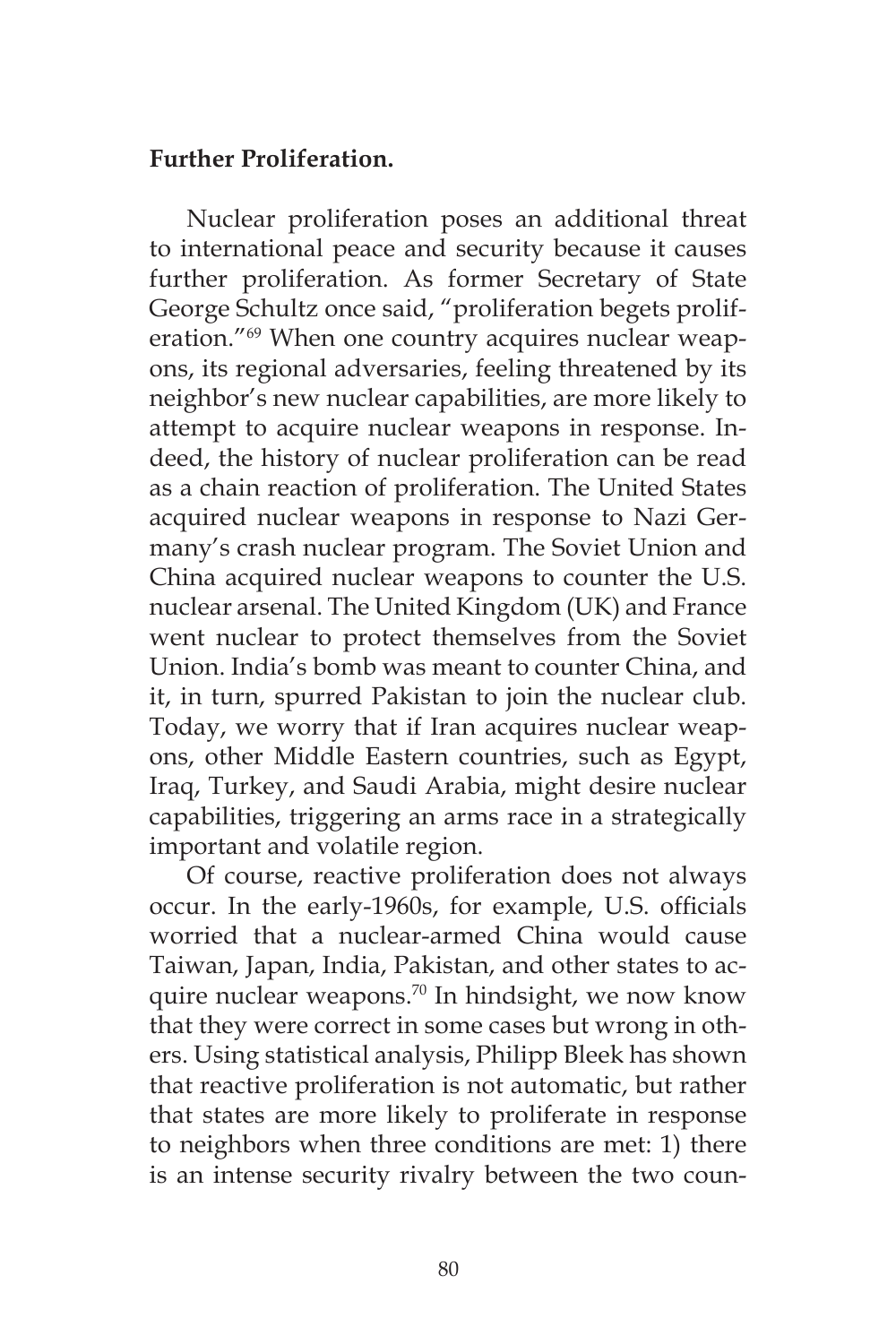tries, 2) the potential proliferant state does not have a security guarantee from a nuclear-armed patron, and 3) the potential proliferant state has the industrial and technical capacity to launch an indigenous nuclear program.71 In other words, reactive proliferation is real, but it is also conditional. If Iran enters the nuclear club, therefore, it is likely that some, but not all, of the countries that we currently worry about will eventually follow suit and become nuclear powers.

We should worry about the spread of nuclear weapons in every case, therefore, because the problem will likely extend beyond that specific case. As Wohlstetter cautioned decades ago, proliferation is not an N problem but an N+1 problem. Further nuclear proliferation is not necessarily a problem, of course, if the spread of nuclear weapons is irrelevant or even good for international politics as obsessionists and optimists protest. But, as the previous discussion makes clear, nuclear proliferation, and the further nuclear proliferation it causes, increases the risk of nuclear war and nuclear terrorism, threatens global and regional stability, constrains U.S. freedom of action, and weakens America's alliance relationships, giving us all good reason to fear the spread of nuclear weapons.

## **CONCLUSION**

This chapter analyzed the past, present, and future of proliferation optimism. It began by reviewing the academic and policy origins of the pillars of proliferation optimism thinking. Next, it examined more recent work in this tradition, including a review of both proliferation optimism and proliferation anti-obsessionism. I demonstrated that this literature brings an important perspective to bear on the ques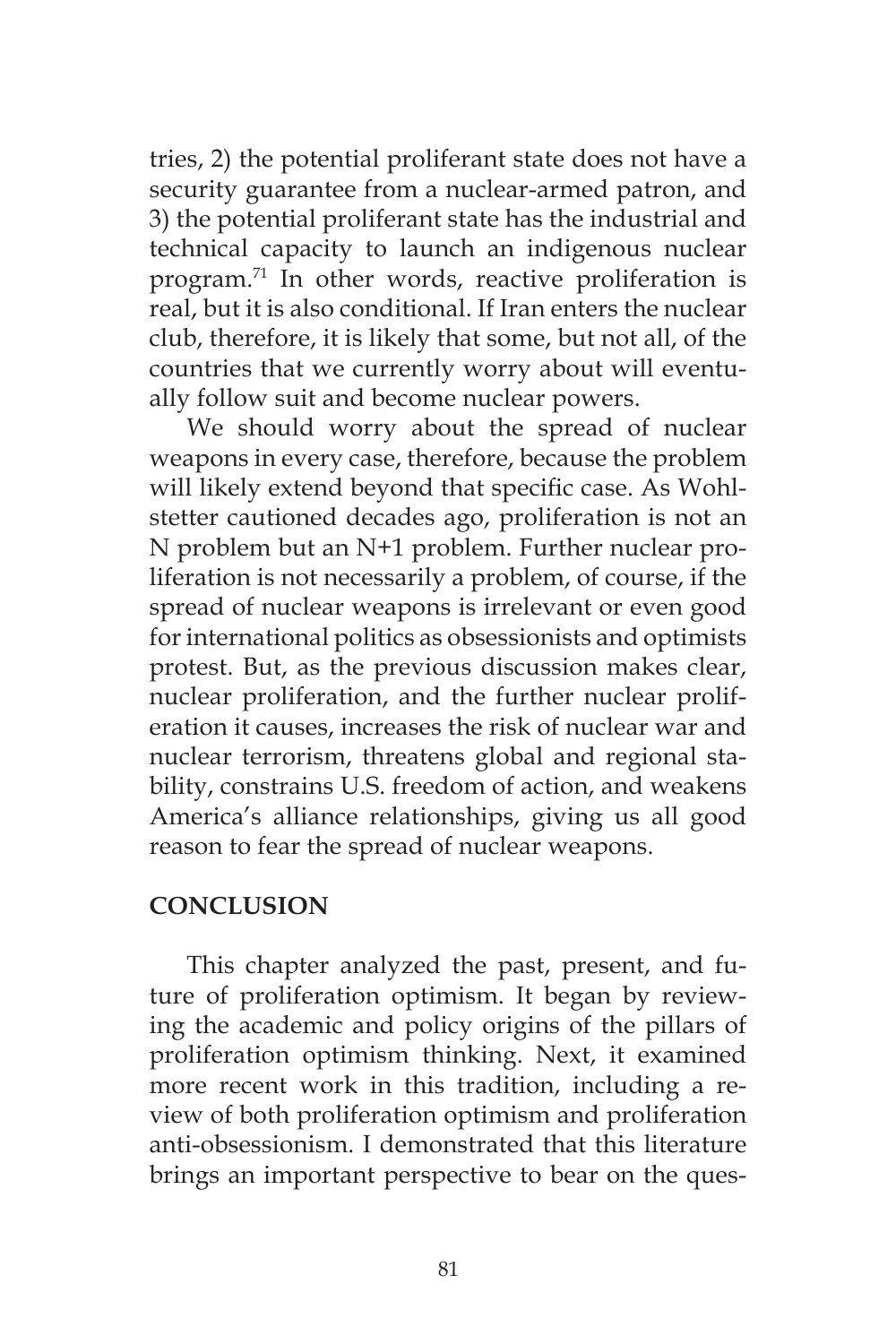tion of nuclear proliferation and reins in worst-case analyses of the consequences of nuclear proliferation. At the same time, I argued that, in making the case for the irrelevance of nuclear weapons, this literature swings too far in the opposite direction. Moreover, I demonstrated that too often these theorists support their arguments with contradictory logics and weak empirical evidence. Finally, I restated the argument about why the spread of nuclear weapons continues to pose a threat to international peace and security. Despite the claims of optimists, there is no getting around the fact that nuclear proliferation increases the risks of nuclear war, nuclear terrorism, regional instability, constrained U.S. freedom of action, weakened U.S. alliances, and further proliferation.

The findings of this chapter have important implications for the scholarly study of nuclear proliferation. While proliferation optimism and proliferation antiobsessionism have made the field of nonproliferation studies more interesting in recent years, their inherent logical weaknesses means that they should remain niche, not mainstream, approaches to the study of nuclear proliferation. This chapter, therefore, aims to bring proliferation pessimism back in. The diffusion of the most powerful weapons ever invented by man is a serious problem. The burden of proof is on those who wish to claim otherwise. So far, the optimists and anti-obsessionists have made us think, but they have not made their case. It is not yet (and my guess is that it never will be) time for the discipline to shift its null hypothesis from the point of view that the spread of nuclear weapons is bad to the position that it is either good or irrelevant.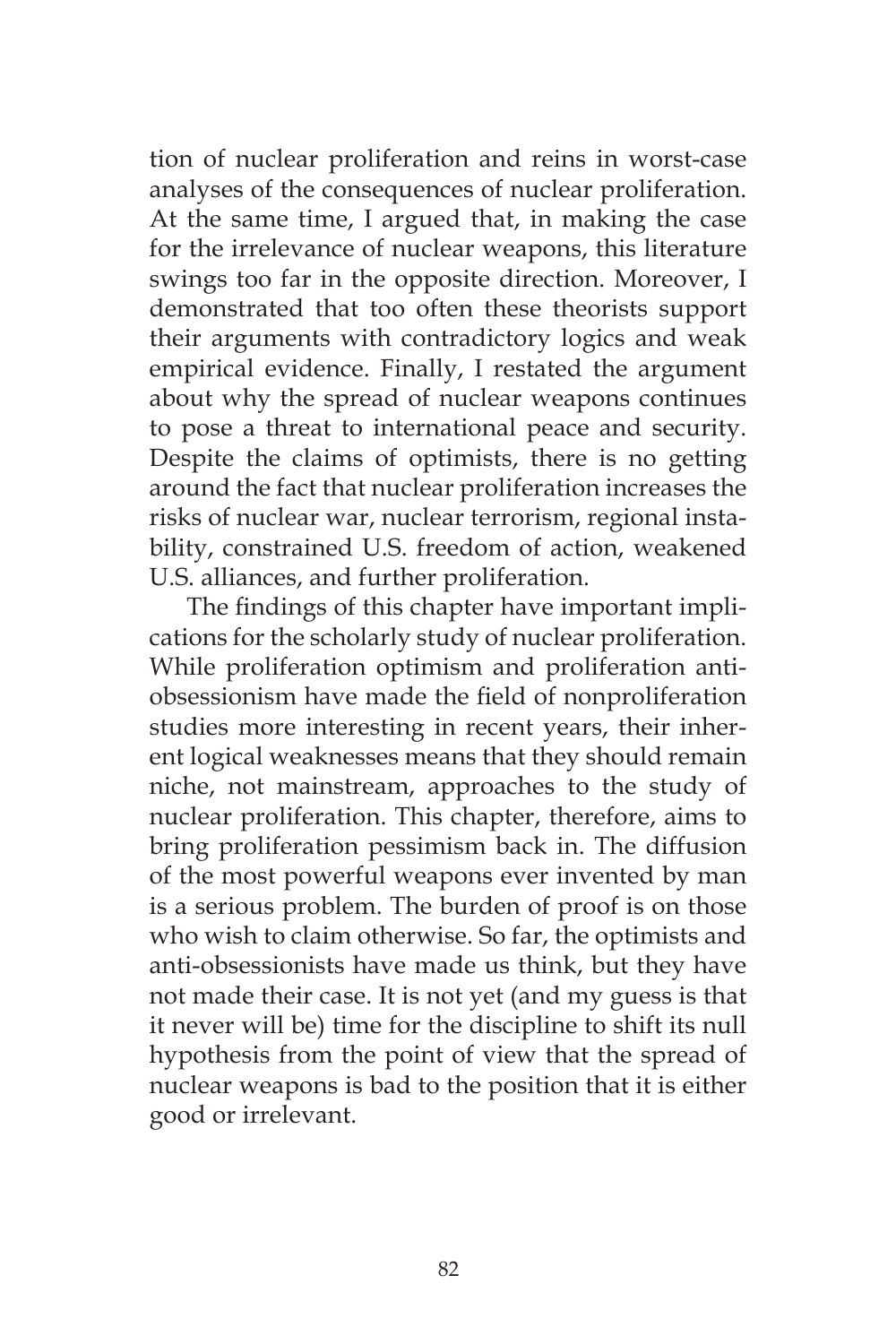The argument of this chapter is mostly good news for U.S. nonproliferation policy. It is difficult, if not impossible, to find U.S. national security officials who believe that the spread of nuclear weapons is beneficial or irrelevant. That is not to say that proliferation optimism has not crept into the corridors of power in more subtle ways. Its influence can be found whenever national security officials too easily dismiss the problems posed by nuclear proliferation or breezily assert that a new nuclear state can be deterred. On balance, however, optimism has had more of an effect in the classroom than in the situation room. U.S. officials are correct to treat the spread of nuclear weapons as a serious threat and to go to great lengths to prevent it. Indeed, it would be downright dangerous if Washington were to follow the advice of optimists and anti-obsessionists. Would U.S. citizens (including proliferation optimists) really stand by if Washington distributed nuclear weapons to other countries in a quixotic quest for stability? Would foreign officials be able to take us seriously if U.S. officials were to announce at the next NPT Review Conference that the aim of U.S. nonproliferation policy was to "defetishize" nuclear weapons?

Of course, there are things that U.S. officials could do better, and the fine-tuning of U.S. nonproliferation policy makes an important subject for another article. For now, however, we should rest assured, knowing that U.S. policymakers are too reasonable to be anything other than proliferation pessimists.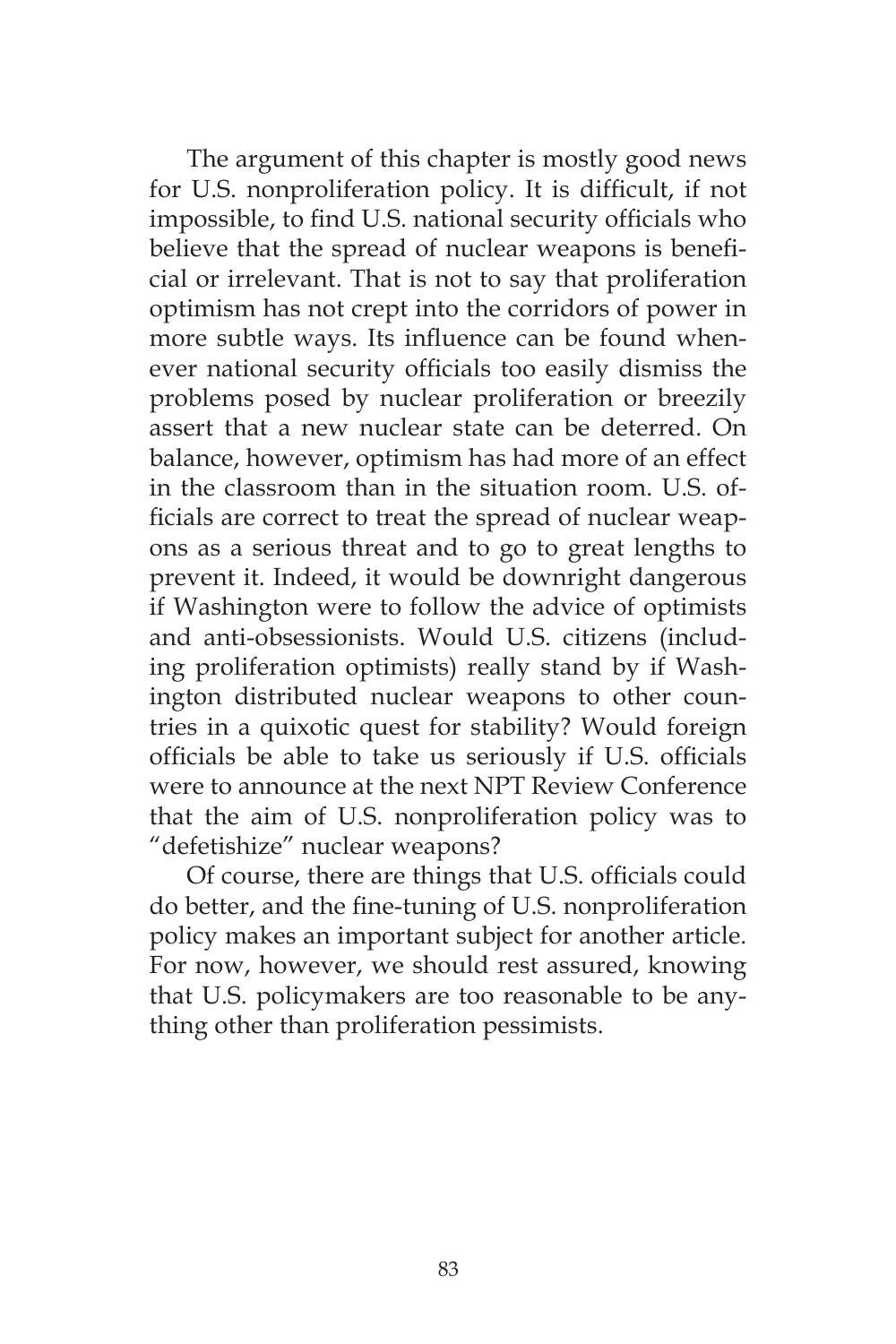#### **ENDNOTES - CHAPTER 3**

1. James Clapper, Director of National Intelligence, "Unclassified Statement for the Record on the Worldwide Threat Assessment of the U.S. Intelligence Community for the Senate Select Committee on Intelligence," January 31, 2012, available from *www.intelligence.senate.gov/120131/clapper.pdf*.

2. See, for example, Kenneth Waltz, *Theory of International Politics*, New York: McGraw-Hill, 1979.

3. See, for example, John Mueller, *Atomic Obsession: Nuclear Alarmism from Hiroshima to Al-Qaeda*, New York: Oxford University Press, 2009.

4. *Ibid*.

5. On the evolution of nuclear strategy, see Lawrence Freedman, *The Evolution of Nuclear Strategy*, New York: Palgrave Macmillan, 2003.

6. See, for example, Bernard Brodie, ed., *The Absolute Weapon: Atomic Power and World Order*, New York: Harcourt Brace Jovanovich, 1946.

7. Jacob Viner, "The Implications of the Atomic Bomb for International Relations," Proceedings of the American Philosophical Society, delivered November 16, 1945.

8. *Ibid*.

9. Brodie, *The Absolute Weapon*.

10. *Ibid*.

11. Scott D. Sagan and Kenneth N. Waltz, *The Spread of Nuclear Weapons: A Debate*, New York: W. W. Norton, 1997.

12. Albert Wohlstetter, "The Delicate Balance of Power," Santa Monica, CA: Rand Corporation, 1958.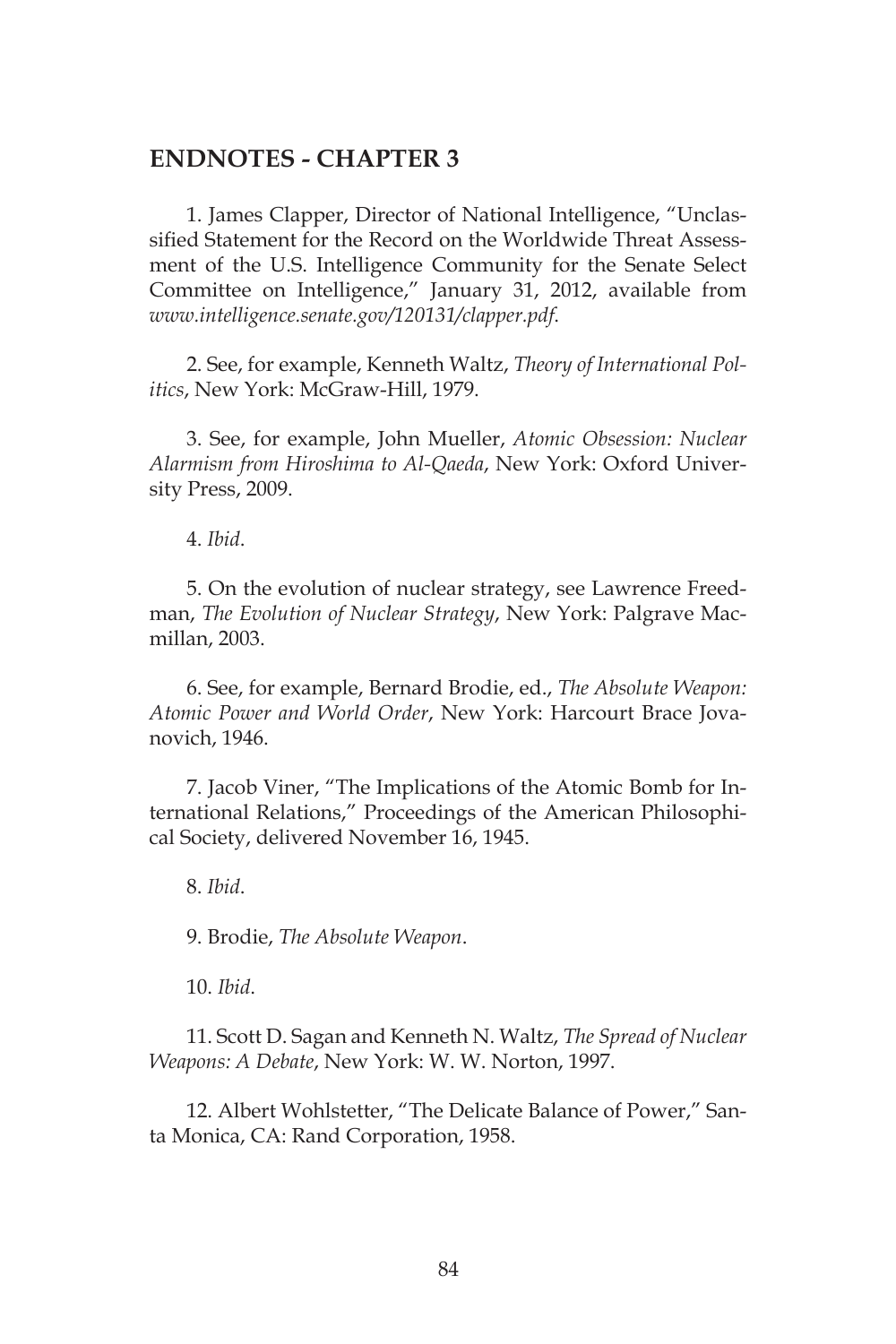13. Albert Wohlstetter, "Nuclear Sharing: NATO and the N+1 Country," *Foreign Affairs*, Vol. 39, No. 3, April 1961, pp. 355-387.

14. *Ibid*.

15. *Ibid*.

16. On France's nuclear program, see Lawrence Scheinman. *Atomic Energy Policy in France under the Fourth Republic*, Princeton, NJ: Princeton University Press, 1965.

17. For a thorough discussion of the development of French nuclear strategy, see Bruno Tertrais, "'Destruction Assurée': The Origins and Development of French Nuclear Strategy, 1945-1982," Henry D. Sokolski ed., *Getting MAD: Nuclear Mutual Assured Destruction, Its Origins and Practice*, Carlisle, PA: Strategic Studies Institute, U.S. Army War College, 2004, pp. 51-122.

18. *Ibid*., p. 95. 19. *Ibid*., p. 86. 20. *Ibid*., p. 64. 21. *Ibid*., p. 86.

22. Pierre Marie Gallois, *Le Sablier du Siecle: Mémoires* (*The Hourglass of the Century: Memoirs*), Lausanne, France: L'Âge d'homme, 1999, p. 402.

23. Tertrais, p. 83.

24. *Ibid*., p. 82.

25. *Ibid*., p. 96.

26. Pierre Marie Gallois, *Stratégie de l'âge nucléaire* (*Strategy of the Nuclear Age*), Paris, France: François-Xavier de Guibert, 1960.

27. Wohlstetter, "Nuclear Sharing."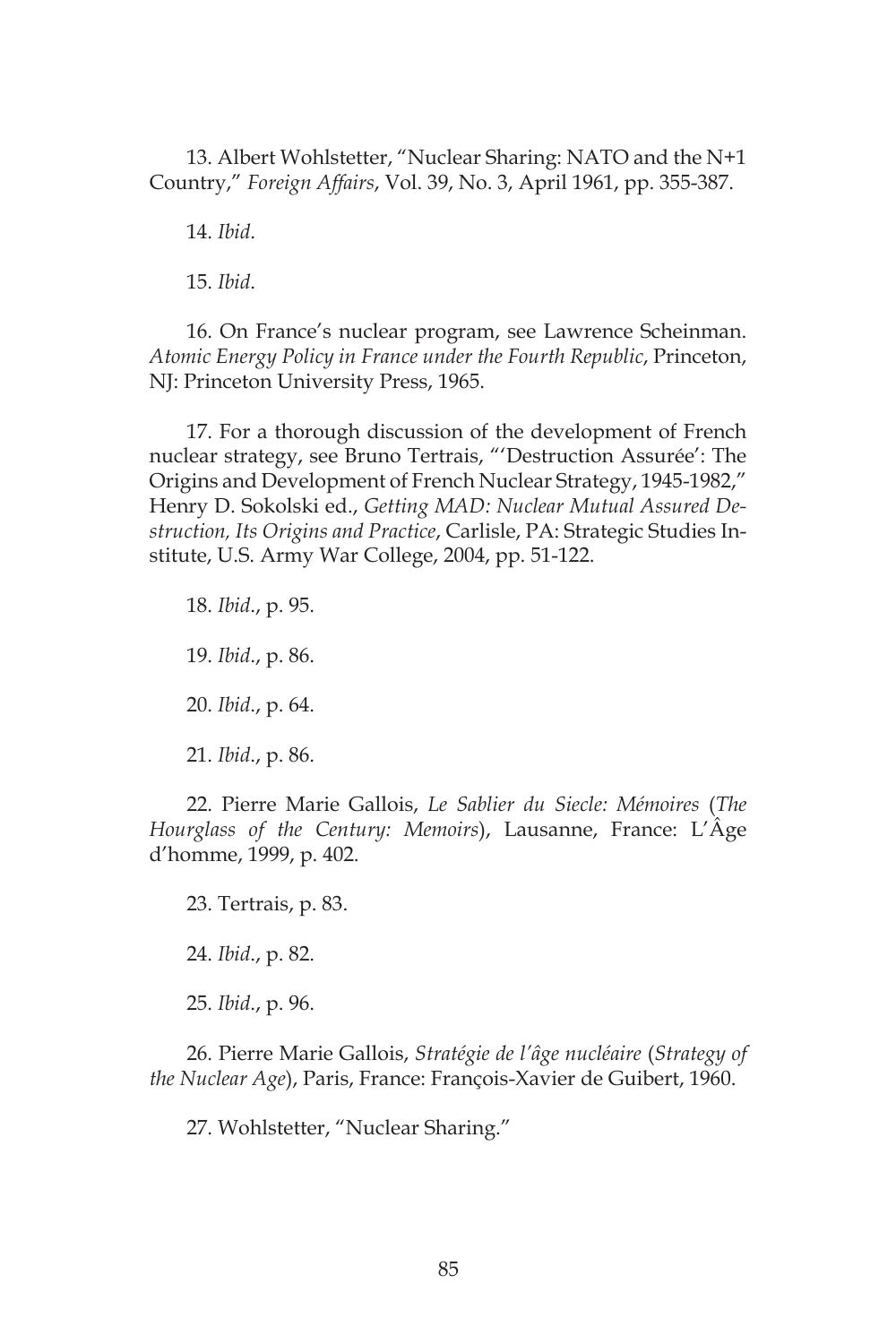28. This section draws heavily from Harvey M. Sapolsky, "The U.S. Navy's Fleet Ballistic Missile Program and Finite Deterrence," Henry D. Sokolski, ed., *Getting MAD*, pp. 123-135.

29. Kenneth Waltz, "The Spread of Nuclear Weapons: More May Be Better," *Adelphi Papers,* No. 171, London: International Institute for Strategic Studies, 1981.

30. Bruce Bueno de Mesquita and William H. Riker, "An Assessment of the Merits of Selective Nuclear Proliferation." *Journal of Conflict Resolution*, Vol. 26, No. 2, June 1982, pp. 283-306.

31. John Mearsheimer, "The Case for a Ukrainian Deterrent," *Foreign Affairs*, Vol. 72, No. 3, Summer 1993, pp. 50-66.

32. John Mearsheimer and Stephen Walt, "An Unnecessary War," *Foreign Policy*, January/February 2003, pp. 51-59.

33. Barry R. Posen, "We Can Live with a Nuclear Iran," *The New York Times*, February 27, 2006.

34. Sagan and Waltz, *The Spread of Nuclear Weapons*.

35. See, for example, Robert Powell, "Nuclear Brinkmanship with Two-Sided Incomplete Information," *American Political Science Review,* Vol. 82, No. 1, 1988, pp. 155-178; Robert Powell, "Nuclear Deterrence and the Strategy of Limited Retaliation," *American Political Science Review*, Vol. 83, No. 2, 1989, pp. 503-519; and Matthew Kroenig, "Nuclear Superiority and the Balance of Resolve: Explaining Nuclear Crisis Outcomes," *International Organization*, Vol. 67, Issue 1, January 2013, pp. 141-171.

36. Brodie, *The Absolute Weapon*.

37. See, for example, Robert Powell. *Nuclear Deterrence Theory: The Search for Credibility*, New York: Cambridge University Press, 1990.

38. Thomas Schelling, *Arms and Influence*, New Haven: Yale University Press, 1966.

39. *Ibid*.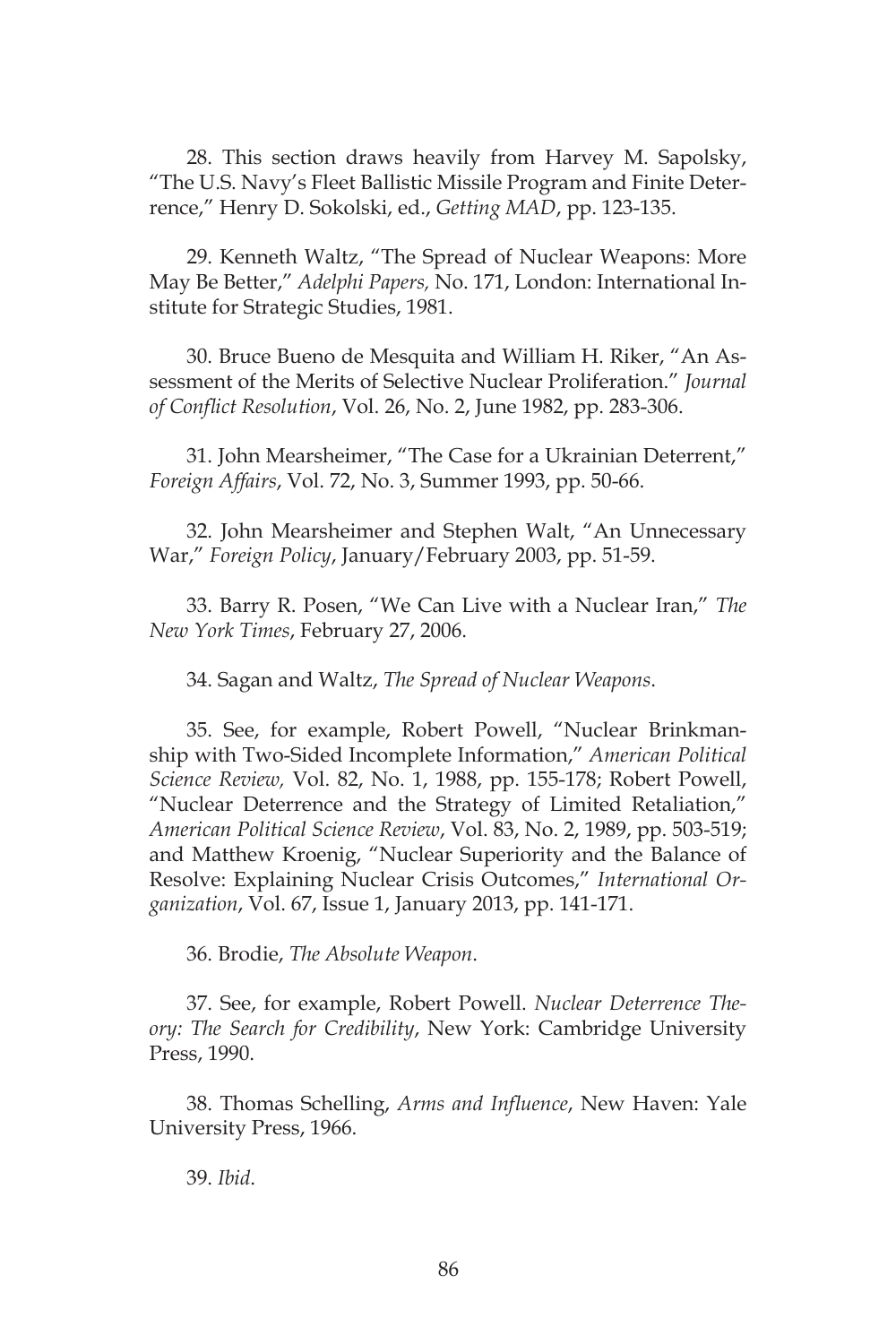40. *Ibid*.

41. Kroenig, "Nuclear Superiority and the Balance of Resolve."

42. See for example, Herman Kahn, *On Thermonuclear War*, New York: Greenwood Press, 1978.

43. Kroenig, "Nuclear Superiority and the Balance of Resolve."

44. Klaus Knorr, *Limited Strategic War*, New York: Praeger, 1962.

45. Mueller, *Atomic Obsession*.

46. Ward Wilson, "The Myth of Nuclear Weapons," *The Nonproliferation Review*, Vol. 15, No. 3, November 2008, pp. 421-439.

47. Anne Harrington de Santana, "Nuclear Weapons as the Currency of Power: Deconstructing the Fetishism of Force," *The Nonproliferation Review*, Vol. 16, No. 3, 2009, pp. 325-345.

48. *Ibid*., p. 327.

49. *Ibid*., p. 342.

50. Matthew Kroenig, *Exporting the Bomb: Technology Transfer and the Spread of Nuclear Weapons*, Ithaca, NY: Cornell University Press, 2010.

51. Paul Kapur, *Dangerous Deterrent: Nuclear Weapons Proliferation and Conflict in South Asia*, Palo Alto, CA: Stanford University Press, 2007.

52. Wilson, "The Myth of Nuclear Weapons."

53. Steven Weber, "The End of the Business Cycle?" *Foreign Affairs*, Vol. 76, No. 4, July/August 1997, pp. 65-82.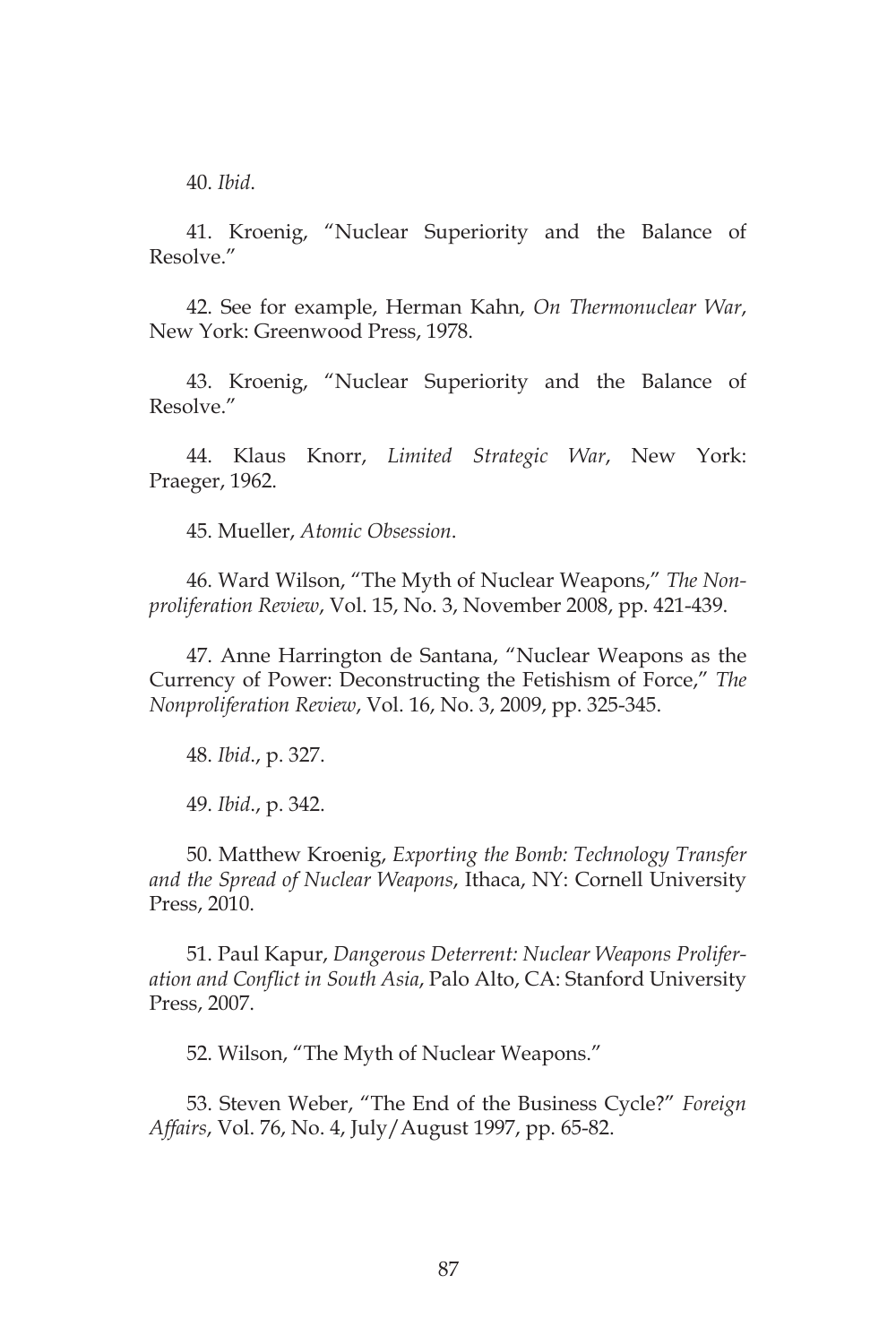54. Thomas Schelling, "Reciprocal Fear of Surprise Attack," Santa Monica, CA: Rand Paper, 1958.

55. Knorr, *Limited Strategic War*.

56. Schelling, *Arms and Influence*.

57. See, for example, Scott Sagan, *The Limits of Safety: Organizations, Accidents, and Nuclear Weapons*, Princeton, NJ: Princeton University Press, 1993.

58. On nuclear terrorism, see, for example, Michael Levi, *On Nuclear Terrorism*, Cambridge, MA: Harvard University Press, 2007.

59. Brian Michael Jenkins, "The New Age of Terrorism," Santa Monica, CA: Rand, 2006.

60. Fissile Materials Working Group, "After Bin Laden: Nuclear Terrorism Still a Top Threat," *Bulletin of the Atomic Scientists*, May 13, 2011.

61. *Ibid*.

62. Levi, *On Nuclear Terrorism*.

63. David Albright, *Peddling Peril: How the Secret Nuclear Trade Arms America's Enemies*, New York: Free Press, 2012.

64. Glenn H. Snyder, "The Balance of Power and the Balance of Terror," Paul Seabury, ed., *The Balance of Power,* San Francisco, CA: Chandler, 1965, pp. 184-201.

65. Robert Rauchhaus, "Evaluating the Nuclear Peace Hypothesis: A Quantitative Approach," *Journal of Conflict Resolution*, Vol. 53, No. 2, April 2009, pp. 258-277; Michael Horowitz, "The Spread of Nuclear Weapons and International Conflict: Does Experience Matter?" *Journal of Conflict Resolution* Vol. 53, No. 2, April 2009, pp. 234-257.

66. Kapur, *Dangerous Deterrent*.